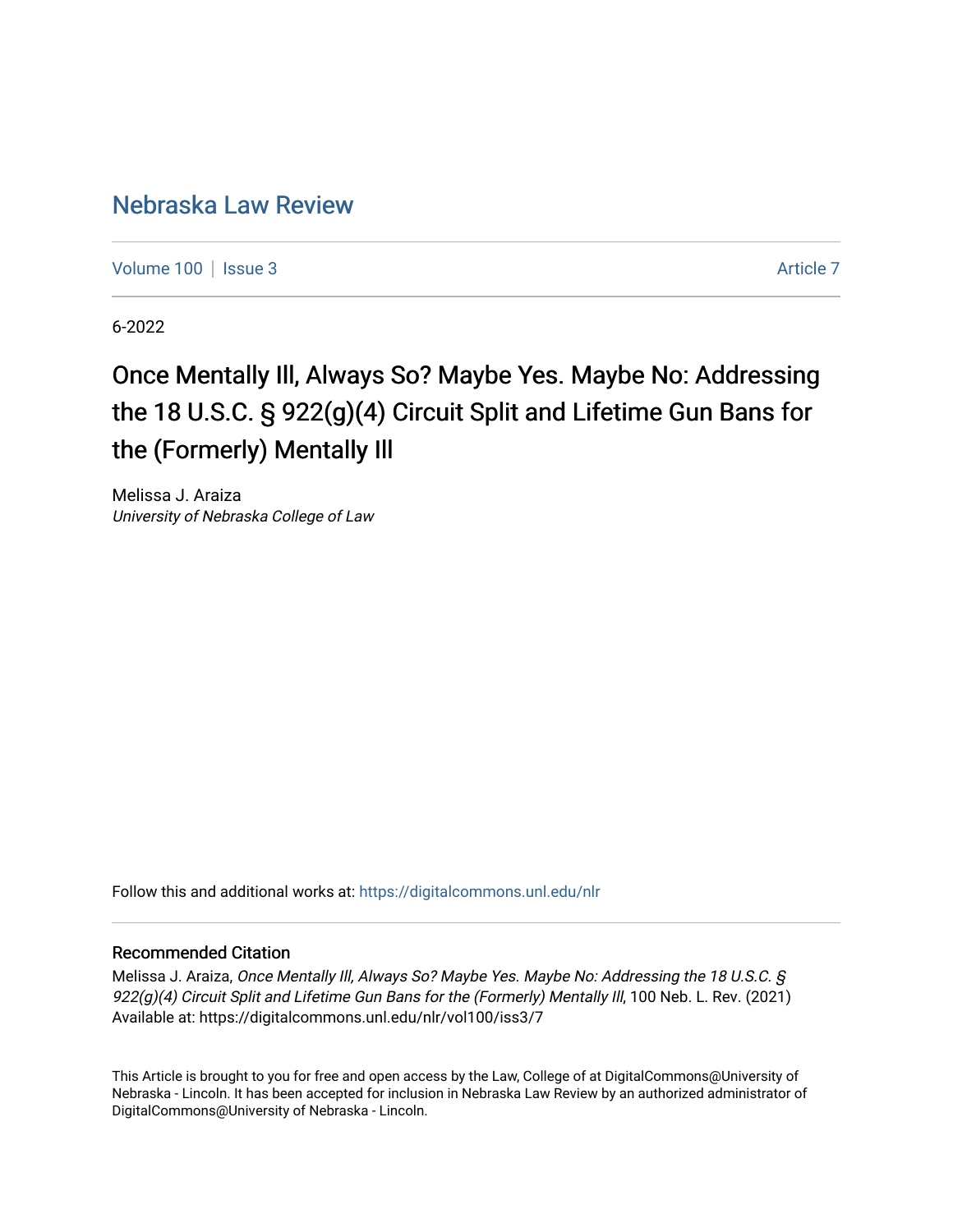Comment\*

## Once Mentally Ill, Always So? Maybe Yes. Maybe No: Addressing the 18 U.S.C. § 922(g)(4) Circuit Split and Lifetime Gun Bans for the (Formerly) Mentally Ill

#### TABLE OF CONTENTS

|      |                                                            | 786 |
|------|------------------------------------------------------------|-----|
| H.   |                                                            | 788 |
| III. | Challenges to § $922(g)(4)$ in the Sixth, Third, and Ninth |     |
|      |                                                            | 791 |
|      | A. Tyler v. Hillsdale County Sheriff's Department          | 791 |
|      | 1. Factual Background                                      | 791 |
|      | 2. Procedural History                                      | 792 |
|      | B. Beers v. Attorney General United States                 | 793 |
|      | C. Mai v. United States                                    | 795 |
|      | 1. Factual Background                                      | 795 |
|      | 2. Procedural History                                      | 796 |
|      | IV. Intermediate Scrutiny in Tyler III and Mai III         | 798 |
|      | A. Does § $922(g)(4)$ Burden Conduct Within the Scope      |     |
|      | of the Second Amendment?                                   | 798 |
|      | B. Is the Government's Justification for $\S 922(g)(4)$    |     |
|      | Strong Enough To Survive Intermediate Scrutiny?.           | 801 |
|      | 1. Application of Intermediate Scrutiny in                 |     |
|      |                                                            | 802 |
|      |                                                            |     |

 Copyright held by the NEBRASKA LAW REVIEW. If you would like to submit a response to this Comment in the *Nebraska Law Review Bulletin*, contact our Online Editor at lawrev@unl.edu.

785

Melissa J. Araiza, J.D., 2022, University of Nebraska College of Law; B.A., 2014, University of Nebraska at Lincoln. This Comment is dedicated to my husband, Aaron Araiza, our son Alaric, my parents, Pam and Bob West, and the many other family members, friends, and mentors who gave me their constant love, guidance, and support both during law school and beyond. Without them, I could accomplish nothing. Special thanks also go to the *Nebraska Law Review* team who helped prepare this Comment for publication.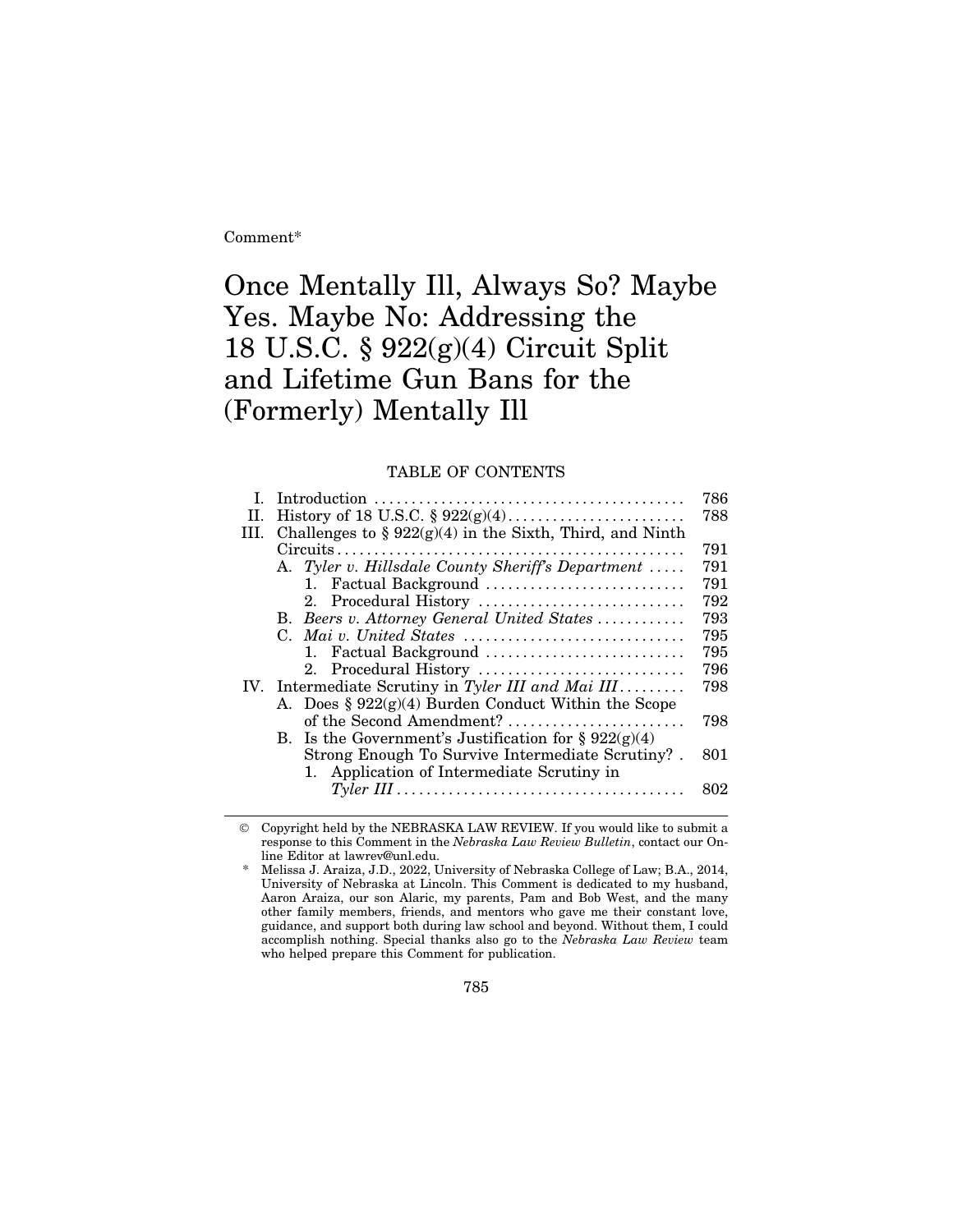#### 786 **NEBRASKA LAW REVIEW** [Vol. 100:785]

| 2. Application of Intermediate Scrutiny Under                                                                                                                                                       |     |
|-----------------------------------------------------------------------------------------------------------------------------------------------------------------------------------------------------|-----|
|                                                                                                                                                                                                     | 804 |
|                                                                                                                                                                                                     | 809 |
| A. The Ninth Circuit's Application of Intermediate<br>Scrutiny Was Too Broad and Therefore Amounted to<br>Little More than Rational Basis Review                                                    | 810 |
| B. Tyler III Correctly Discounted the Meta-Analysis<br>Provided by the Government, and Mai III<br>Incorrectly Relied on the Same, Where the Meta-<br>Analysis Was Not an Accurate Representation of |     |
| American Citizens                                                                                                                                                                                   | 813 |
| $Conclusion \dots \dots \dots \dots \dots \dots \dots \dots \dots \dots \dots \dots \dots \dots \dots \dots$                                                                                        | 817 |

#### I. INTRODUCTION

Under 18 U.S.C. §  $922(g)(4)$ , an individual who is adjudicated as mentally ill or who has received a prior involuntary commitment to a mental health institution may not possess a firearm.1 This federal code section was first established in the late 1960s, yet it remains unclear whether this regulation on firearms dispossession is a permanent or temporary disability.2 In *Tyler v. Hillsdale County Sheriff's Department* (*Tyler III*), Clifford Tyler brought an as-applied constitutional challenge against §  $922(g)(4)$ , alleging that the statute was unconstitutional because it prevented him from possessing a firearm even though he was no longer mentally ill and posed no danger to himself or others.3 In *Beers v. Attorney General* (*Beers II*), Bradley Beers claimed that §  $922(g)(4)$  was unconstitutional because as applied, it continued to restrict his ability to purchase or own a gun even though he was rehabilitated from the condition that led to his involuntary commitment.4 In *Mai v. United States* (*Mai III*), Duy Mai also challenged  $\S 922(g)(4)$  as unconstitutional as applied to his circumstances because he had successfully proven to a Washington court that he was

*Id.*

<sup>1. 18</sup> U.S.C. § 922(g)(4) (West). This provision declares it unlawful for any person who has been adjudicated as a mental defective or who has been committed to a mental institution . . . to ship or transport in interstate or foreign commerce, or possess in or affecting commerce, any firearm or ammunition; or to receive any firearm or ammunition which has been shipped or transported in interstate or foreign commerce.

<sup>2.</sup> *See* discussion *infra* Parts II, V (reviewing the history of § 922(g)(4) and its application in various circuits).

<sup>3.</sup> Tyler v. Hillsdale Cnty. Sheriff's Dep't, 837 F.3d 678 (6th Cir. 2016).

<sup>4.</sup> Beers v. Att'y Gen. U.S., 927 F.3d 150 (3d Cir. 2019), *vacated as moot sub nom.* Beers v. Barr, 140 S. Ct. 2758 (2020).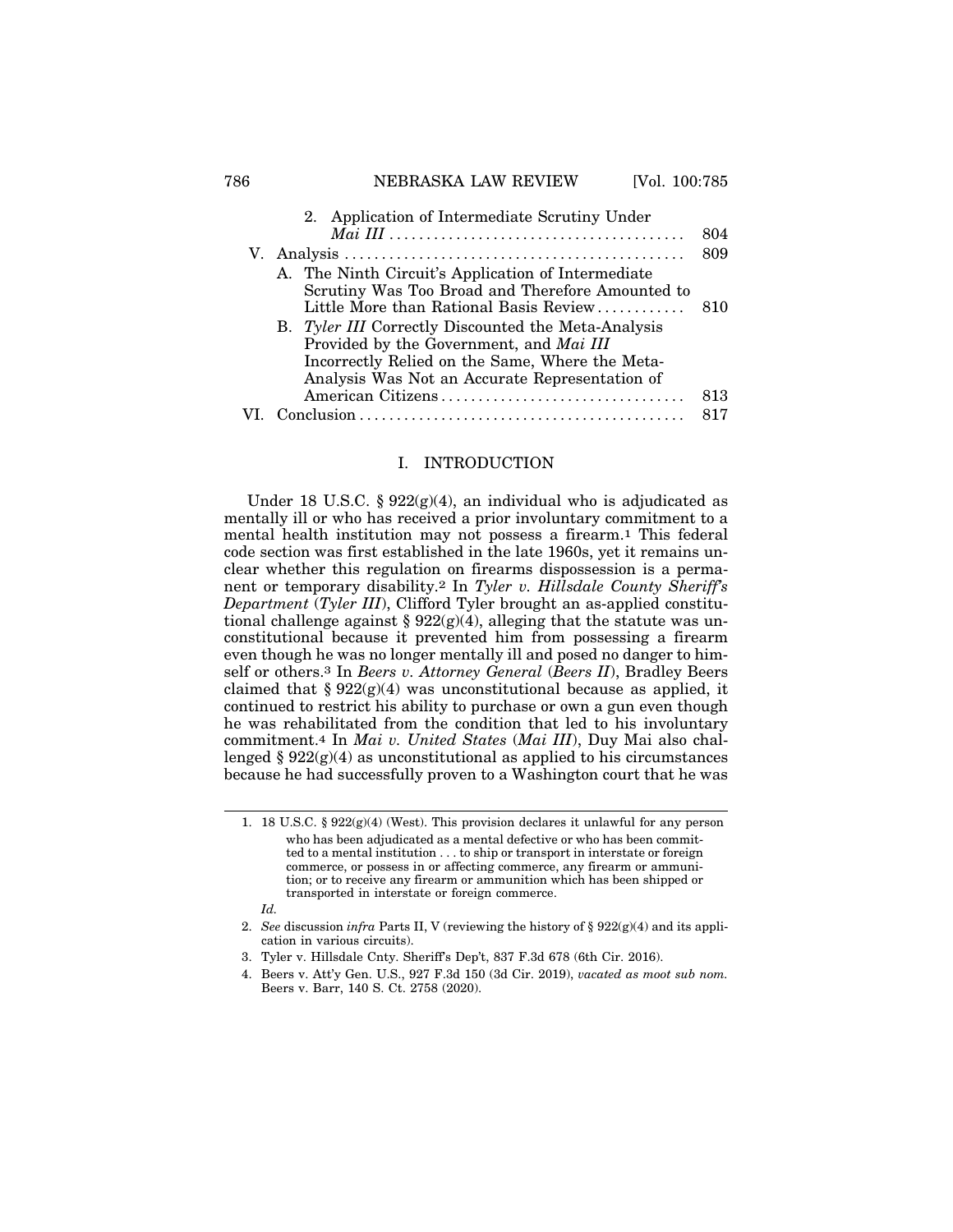no longer mentally ill, yet federal restrictions continued to prevent him from purchasing a firearm.<sup>5</sup>

For Clifford Tyler, the Sixth Circuit Court of Appeals determined that the government had not offered data sufficient to justify a lifetime ban where Tyler had been rehabilitated.6 Bradley Beers's claim before the Third Circuit Court of Appeals was unsuccessful after the court held that Beers was not protected by the Second Amendment at all; however, Beers was able to later obtain a firearm after Pennsylvania's relief-from-disabilities program was certified by the federal government.7 Duy Mai's claim was denied entirely after the Ninth Circuit Court of Appeals found that the government had offered data sufficient to justify a lifetime ban, irrespective of Mai's rehabilitation.<sup>8</sup>

In each as-applied challenge, the government relied on the same meta-analysis of data to support § 922(g)(4). The *Tyler III* court found this meta-analysis insufficient to justify a lifetime ban against rehabilitated individuals and thus held that  $\S 922(g)(4)$  did not survive intermediate scrutiny.9 The *Mai III* court, on the other hand, found that the meta-analysis was sufficient to justify a lifetime ban regardless of rehabilitation and that the statute survived intermediate scrutiny.10 But because the Ninth Circuit's application of the intermediate scrutiny standard was too broad and because it overlooked critical flaws in the data, future courts considering as-applied challenges to  $\S 922(g)(4)$ should follow the precedent set by the Sixth Circuit Court of Appeals in *Tyler III*, rather than that set by the Ninth Circuit in *Mai III.* To impose such a severe restriction on Second Amendment rights as a lifetime ban, the government must provide stronger justification using more accurate data and tailor enforcement with a temporal limitation.

Part II of this Comment provides a background on 18 U.S.C. § 922 and the addition of subsection  $(g)(4)$ . Part III discusses various challenges to subsection  $(g)(4)$  as brought by diversely situated plaintiffs in the Sixth, Third, and Ninth Circuits. Part IV examines the varied application of intermediate scrutiny in each circuit based on factors applicable to each claimant. Finally, Part V argues that the Ninth Circuit's panel opinion incorrectly applied the intermediate scrutiny

<sup>5.</sup> Mai v. United States, 952 F.3d 1106 (9th Cir. 2020), *reh'g en banc denied*, 974 F.3d 1082 (9th Cir. 2020).

<sup>6.</sup> *See* discussion *infra* section III.A, subsection IV.B.1 (detailing Clifford Tyler's asapplied challenge to § 922(g)(4)).

<sup>7.</sup> *See* discussion *infra* section III.B (detailing Bradley Beers's as-applied challenge to §  $922(g)(4)$ ).

<sup>8.</sup> *See* discussion *infra* section III.C, subsection IV.B.2 (detailing Duy Mai's as-applied challenge to  $\S 922(g)(4)$ .

<sup>9.</sup> *See* discussion *infra* subsection IV.B.1 (reviewing the Sixth Circuit's application of intermediate scrutiny).

<sup>10.</sup> *See* discussion *infra* subsection IV.B.2 (reviewing the Ninth Circuit's application of intermediate scrutiny).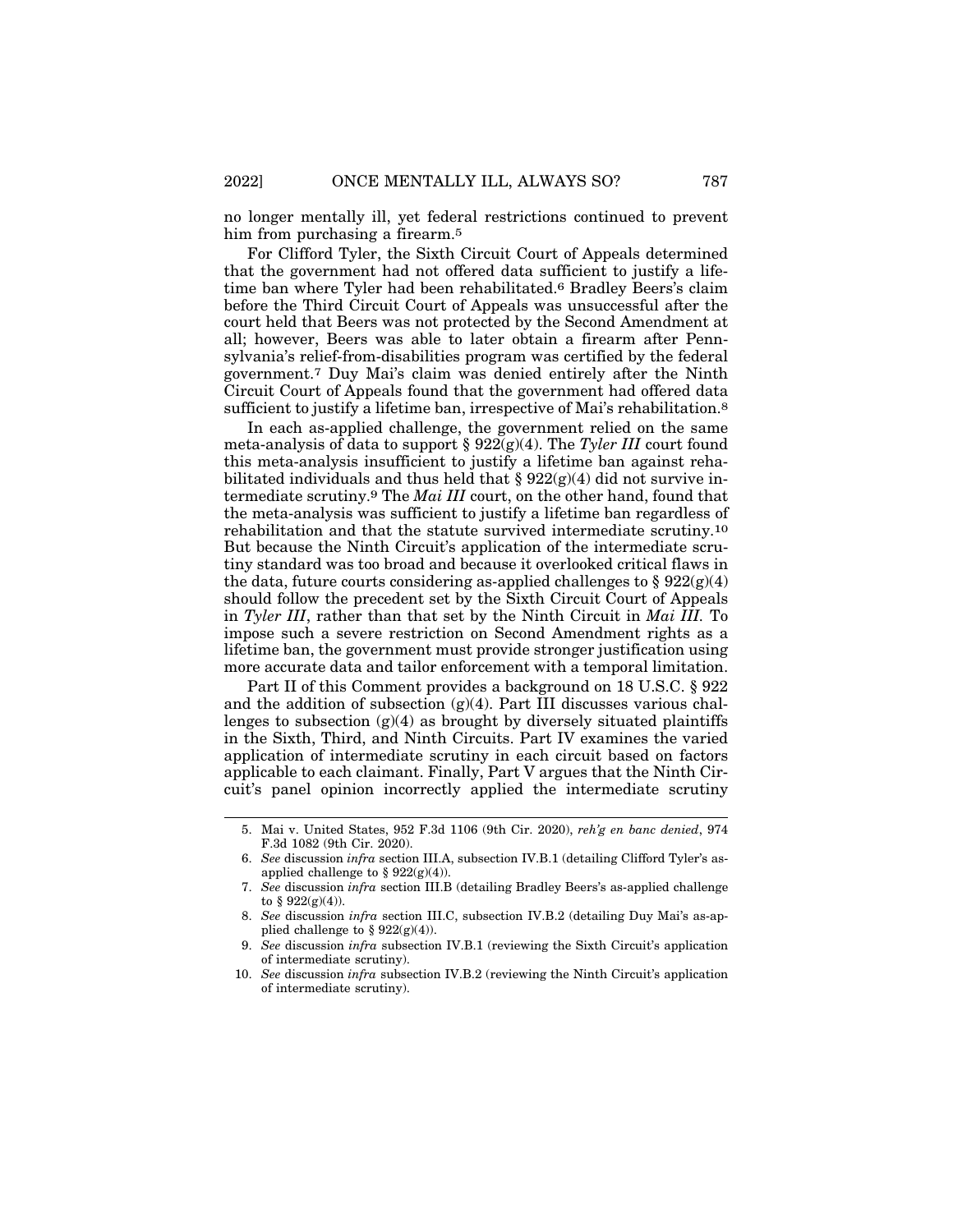standard, reducing the test to little more than a rational basis review and drawing incorrect conclusions about subsection  $(g)(4)$ 's authority to create a lifetime gun ban. Part V further argues that the Sixth Circuit, which determined that the data supplied by the government was inadequate to justify a *lifetime* ban for the *formerly* mentally ill, should be the authoritative example used by future courts to consider the constitutionality of 18 U.S.C.  $\S 922(g)(4)$ .

#### II. HISTORY OF 18 U.S.C.  $\S 922(g)(4)$

In March of 1963, Lee Harvey Oswald purchased a bolt-action rifle by mail under a fictitious name.11 On November 22, 1963, Oswald used this rifle to assassinate President John F. Kennedy.12 In the wake of the assassination, multiple pieces of legislation were proposed to combat increasing gun violence and eliminate mail order gun loopholes, yet each piece of legislation met strong opposition and failed to pass.13 Just a few years later, racial tensions erupted in civil unrest and violence: in 1967, there were 159 race riots that left eighty-five dead and resulted in 11,000 arrests;<sup>14</sup> in 1968, both Martin Luther King Jr. and Robert F. Kennedy were assassinated.15

- 12. *Id.* at 61. Oswald shot President John F. Kennedy as the presidential motorcade drove past the Texas School Book Depository in Dallas, Texas. *Id.*
- 13. A Bill to Regulate the Interstate Shipment of Firearms, S. 1975, 88th Cong. (1963); A Bill to Amend the Federal Firearms Act of 1938, S. 1592, 89th Cong. (1965); *see* Jon Michaud, *The Birth of the Modern Gun Debate*, NEW YORKER (Apr. 19, 2012), https://www.newyorker.com/books/double-take/the-birth-of-the-modern-gun-debate [https://perma.cc/F3FJ-EK3S].
- 14. Sam Hill, *Racism, Police Killings and Riots. This Was America in 1967 and in 2020. Will This Be Us in 2070, Too?*, NEWSWEEK (June 4, 2020, 2:00 PM), https:// www.newsweek.com/fifty-years-cycle-riots-police-racism-america-1508792 [https://perma.cc/AZ3K-4VA6].
- 15. On April 4, 1968, James Earl Ray assassinated Martin Luther King Jr. as King stood on a balcony outside his second-floor room at the Lorraine Motel in Memphis, Tennessee. *Assassination of Martin Luther King, Jr.*, MARTIN LUTHER KING, JR. RSCH. & EDUC. INST., https://kinginstitute.stanford.edu//assassination-martin-luther-king-jr [https://perma.cc/MQ4Z-URSD] (last visited Dec. 6, 2021). On June 5, 1968, an assassin shot Robert F. Kennedy, presidential candidate and brother of former President John F. Kennedy, at a campaign event inside the Ambassador Hotel in Los Angeles, California. Robert Kennedy died a day later on June 6, 1968. William Manchester, *Robert F. Kennedy*, BRITANNICA, https:// www.britannica.com/biography/Robert-F-Kennedy [https://perma.cc/2RBF-954H] (Nov. 16, 2021).

<sup>11.</sup> EARL WARREN ET AL., REPORT OF THE PRESIDENT'S COMMISSION ON THE ASSASSINA-TION OF PRESIDENT KENNEDY 119 (1964), https://www.archives.gov/research/jfk/ warren-commission-report/chapter-4.html#[https://perma.cc/7HR9-VVD4]. To order the rifle, Oswald attached a coupon from an advertisement in *American Rifleman* to a purchase order under the name A. Hiddel, to be delivered to a P.O. Box in Texas. *Id.* Oswald also purchased a revolver from a different company using the same mail-order method. *Id.* at 174.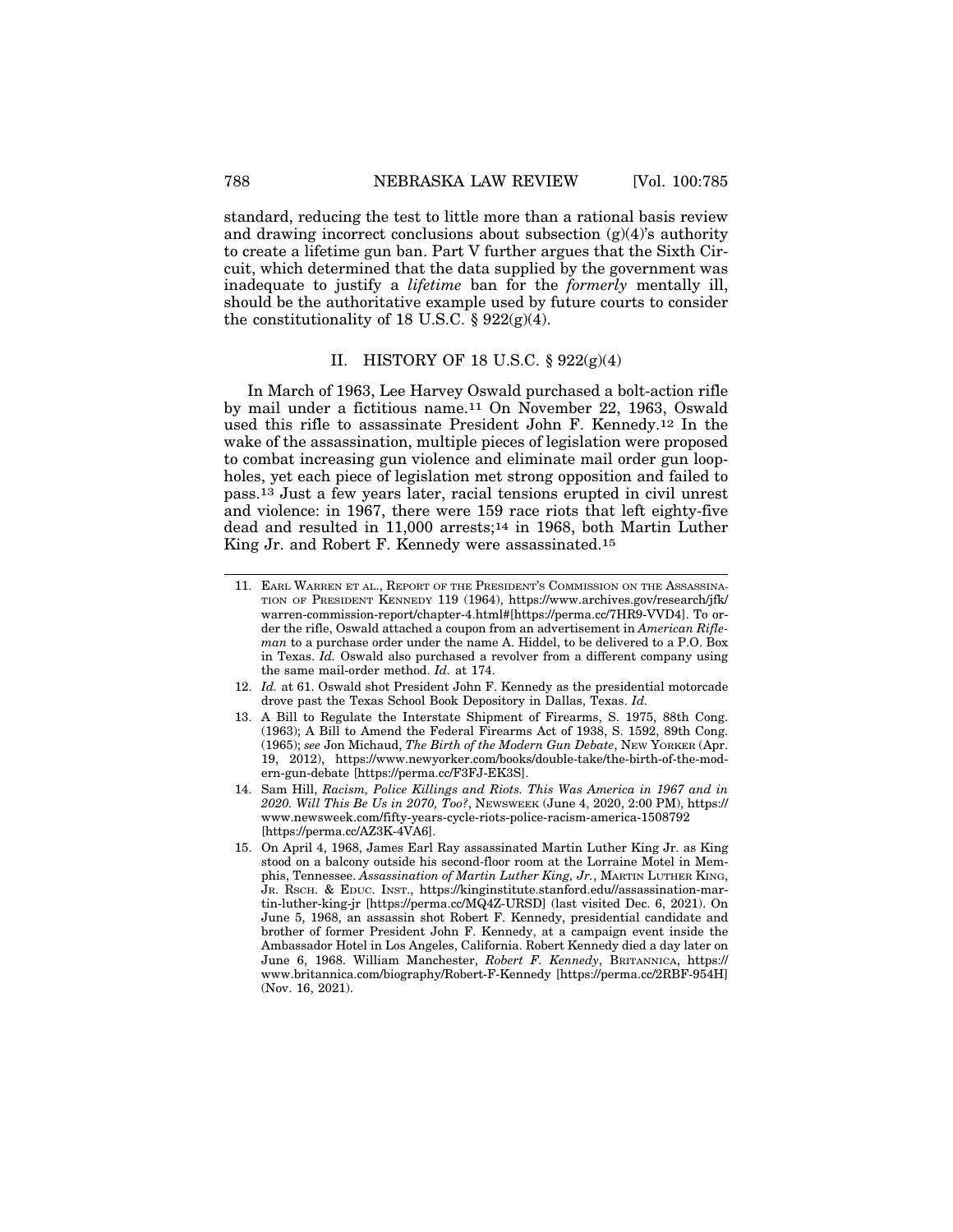The violence, high-profile shootings, and assassinations dramatically changed the debates surrounding gun regulation.16 In response, Senator Thomas Dodd introduced the Omnibus Crime Control and Safe Streets Act of 1968.17 "Because of the revival of public sentiment, the incessancy of the gun debate, and the drastic amendments made by the National Rifle Association," this bill passed Congress and was enacted on October 22, 1968.18 This Act created 18 U.S.C. § 922, which at first did not discuss mental status in terms of firearm possession.19 Later that year, Congress also passed the Gun Control Act of 1968 (GCA), which created and amended numerous federal code sections "[t]o assist State and local governments in reducing the incidence of crime."20 Under the GCA, provisions related to mental health were added to 18 U.S.C. § 922 as subsection  $(g)(4)$  in October 1968.<sup>21</sup>

Thirteen years after the GCA was enacted, John Warnock Hinckley Jr. attempted to shoot President Ronald Reagan.22 While no one was killed, White House Press Secretary Jim Brady suffered a critical head injury.23 After recovering, Jim and his wife, Sarah Brady,

<sup>16.</sup> *U.S. Gun Control: A History of Tragedy, Legislative Action*, CBS NEWS (Apr. 13, 2013, 7:58 PM), https://www.cbsnews.com/news/us-gun-control-a-history-of-tragedy-legislative-action/ [https://perma.cc/Q6HB-LBN3] (quoting presidential historian Doug Brinkley as explaining that "people wanted to do something," specifically regarding mail-order guns).

<sup>17.</sup> Omnibus Crime Control and Safe Streets Act of 1968, Pub. L. No. 90-351, 82 Stat. 197-239.

<sup>18.</sup> Bennett D. Sorensen, *Senator Dodd Versus the National Rifle Association: Passing the Gun Control Act of 1968*, PDXSCHOLAR, MAY 2, 2013, at 1, 19–20, https:// pdxscholar.library.pdx.edu/cgi/viewcontent.cgi?article=1018&con text=Younghistorians [https://perma.cc/Y8LQ-KLND]. The bill originally resulted in a tie vote in both the House Judiciary Committee and the Senate Judiciary Committee but was later passed on reconsideration. *Id.*

<sup>19.</sup> Mental status was not discussed in the code section itself; however, Sections 1201 to 1203 of the Act creating this code section described congressional findings on the matter and set out penalties for unlawful possession. 82 Stat. at 236–37. Section 1201 stated that "the receipt, possession, or transportation of a firearm by . . . mental incompetents" is burdensome on commerce, safety, the exercise of constitutional rights under the First Amendment, and the effective operation of government. Section 1202 provided that anyone who had been declared mentally incompetent by a court who "receives, possesses, or transports" a firearm will be subject to a \$10,000 fine, up to two years in prison, or both. *Id.*

<sup>20.</sup> Gun Control Act of 1968, Pub. L. No. 90-618, 82 Stat. 1213-36.

<sup>21.</sup> *Id.*

<sup>22.</sup> *John Hinckley Jr Fast Facts*, CNN, https://www.cnn.com//03/20/us/-jr-fast-facts/ index.html [https://perma.cc/CCD6-7792] (May 23, 2021, 8:33 AM). The assassination attempt occurred March 30, 1981, in Washington, D.C. *Id.*

<sup>23.</sup> Brady was shot in the head above his left eye and was left permanently paralyzed on the left side of his body. Victor Cohn, *James Brady and His Odyssey*, WASH. POST (Nov. 23, 1981), https://www.washingtonpost.com/archive/politics/1981/11/ 23/james-brady-and-his-odyssey/c2f3e1fb-c40e-40a7-b944-48153de71ba5/ [https:// perma.cc/4S9C-PX9E].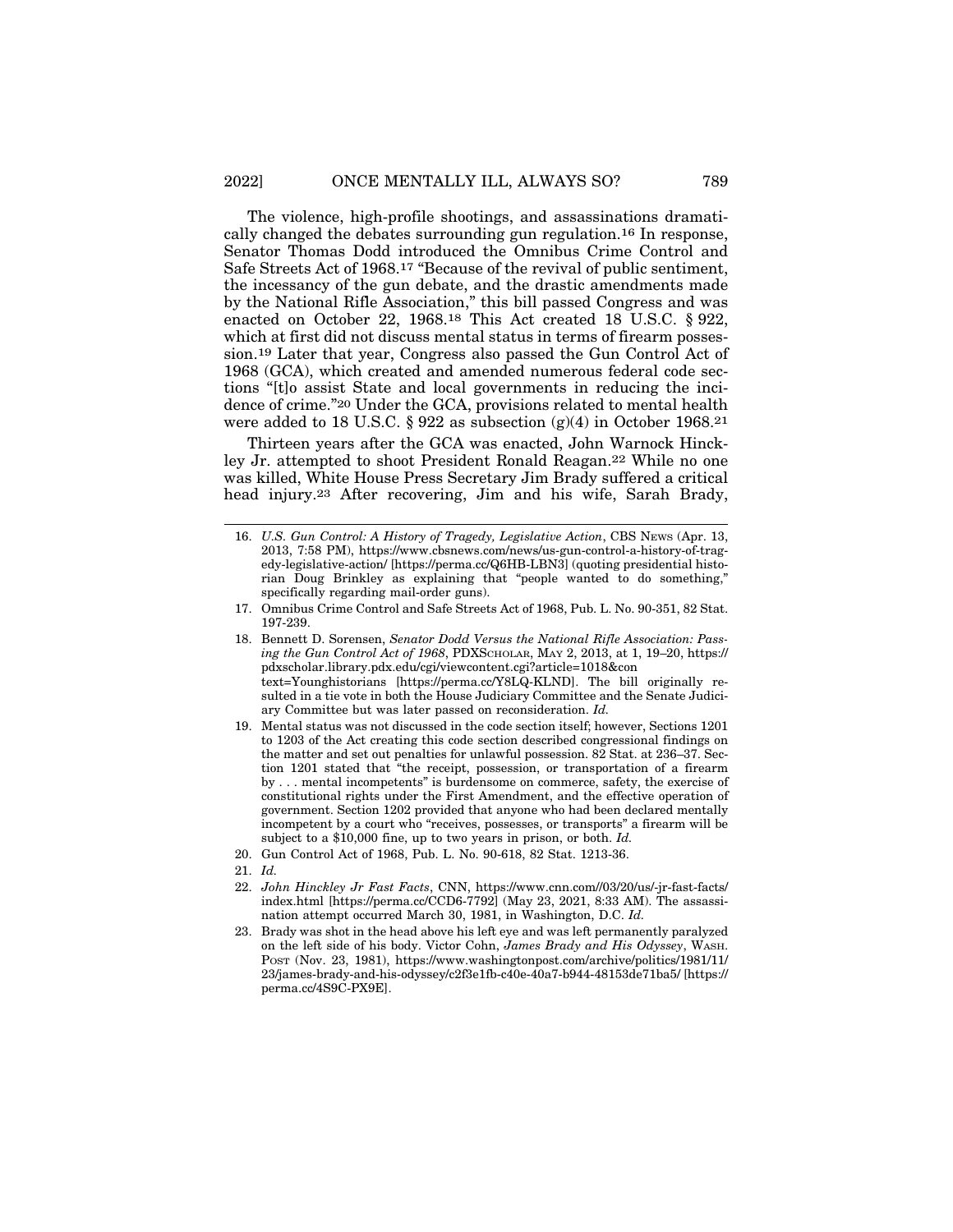worked to enact the "Brady Bill,"24 gun control legislation that included several provisions eventually codified as subsections to 18 U.S.C. § 922.25 After the bill was passed by Congress on November 30, 1993,26 and as a result of an intervening Supreme Court holding, the FBI later created the National Instant Criminal Background Check System (NICS) for firearms purchasers.27

As of 1998, when the NICS was fully implemented, licensed firearms dealers seeking to transfer a firearm to an individual are required to contact the NICS and perform a background check on that individual. If the individual does not pass the background check, the system will notify the licensed dealer and that individual cannot receive a firearm.28 From November 30, 1998, to April 30, 2016, about twenty-three thousand denials were issued due to "Adjudicated Mental Health" and the prohibitions on firearm use under  $§ 922(g)(4).29$ 

<sup>24.</sup> *History of Brady*, BRADY, https://www.bradyunited.org/history [https://perma.cc/ 8BV9-D9RF] (last visited Sept. 28, 2020).

<sup>25.</sup> The Brady Bill mandated a five-day waiting period before the purchase of any handgun by individuals effective February 28, 1994. *Brady Law*, BUREAU OF AL-COHOL, TOBACCO, FIREARMS & EXPLOSIVES, https://www.atf.gov/rules-and-regulations/brady-law [https://perma.cc/5LA9-BYMN] (July 15, 2021); Brady Handgun Violence Prevention Act, Pub. L. No. 103–159, 107 Stat 1536. The bill also established procedures for background checks, a new requirement for firearm purchases. *Brady Law*, BRITANNICA, https://www.britannica.com/topic/Brady-Law [https://perma.cc/3LVL-8MSP] (Nov. 2, 2021).

<sup>26. 107</sup> Stat 1536. It took six votes, over seven years, and three different presidencies before the bill passed in 1993. *History of Brady*, *supra* note 24.

<sup>27.</sup> As originally written, the Brady Bill "required state and local law-enforcement officials to perform background checks during the five-day waiting period." *Brady Law*, *supra* note 25. The Supreme Court later struck down this provision. Printz v. United States, 521 U.S. 898, 935 (1997) ("The Federal Government may neither issue directives requiring the States to address particular problems, nor command the States' officers . . . to administer or enforce a federal regulatory program.").

<sup>28.</sup> Denials under the NICS system fall into roughly twelve different categories, with a prior conviction being the most prevalent reason for denial and renunciation of U.S. citizenship as the least common reason. FED. BUREAU OF INVESTIGATION, FEDERAL DENIALS: REASONS WHY THE NICS SECTION DENIES, NOVEMBER 30, 1998–NOVEMBER 30, 2021, at 1 (2021) [hereinafter FEDERAL DENIALS], https:// www.fbi.gov/file-repository/federal\_denials.pdf/view [https://perma.cc/UHB3- GXB2]. If the NICS results do not specify, the individual can contact either the FBI or the Bureau of Alcohol, Tobacco, Firearms and Explosives (ATF) for further information, although the ATF is not authorized to accept petitions or applications for relief from disabilities. *Is There a Way for a Prohibited Person To Restore Their Right to Receive or Possess Firearms and Ammunition?,* BUREAU OF ALCO-HOL, TOBACCO, FIREARMS & EXPLOSIVES, https://www.atf.gov/firearms/qa/thereway-prohibited-person-restore-their-right-receive-or-possess-firearms-and [https://perma.cc/MJ9Y-U3CP] (Aug. 21, 2019).

<sup>29.</sup> FEDERAL DENIALS*, supra* note 28. The total number of background checks between November 30, 1998, and April 30, 2016, was more than 235 million, and five years later the total had topped 400 million. FED. BUREAU OF INVESTIGATION,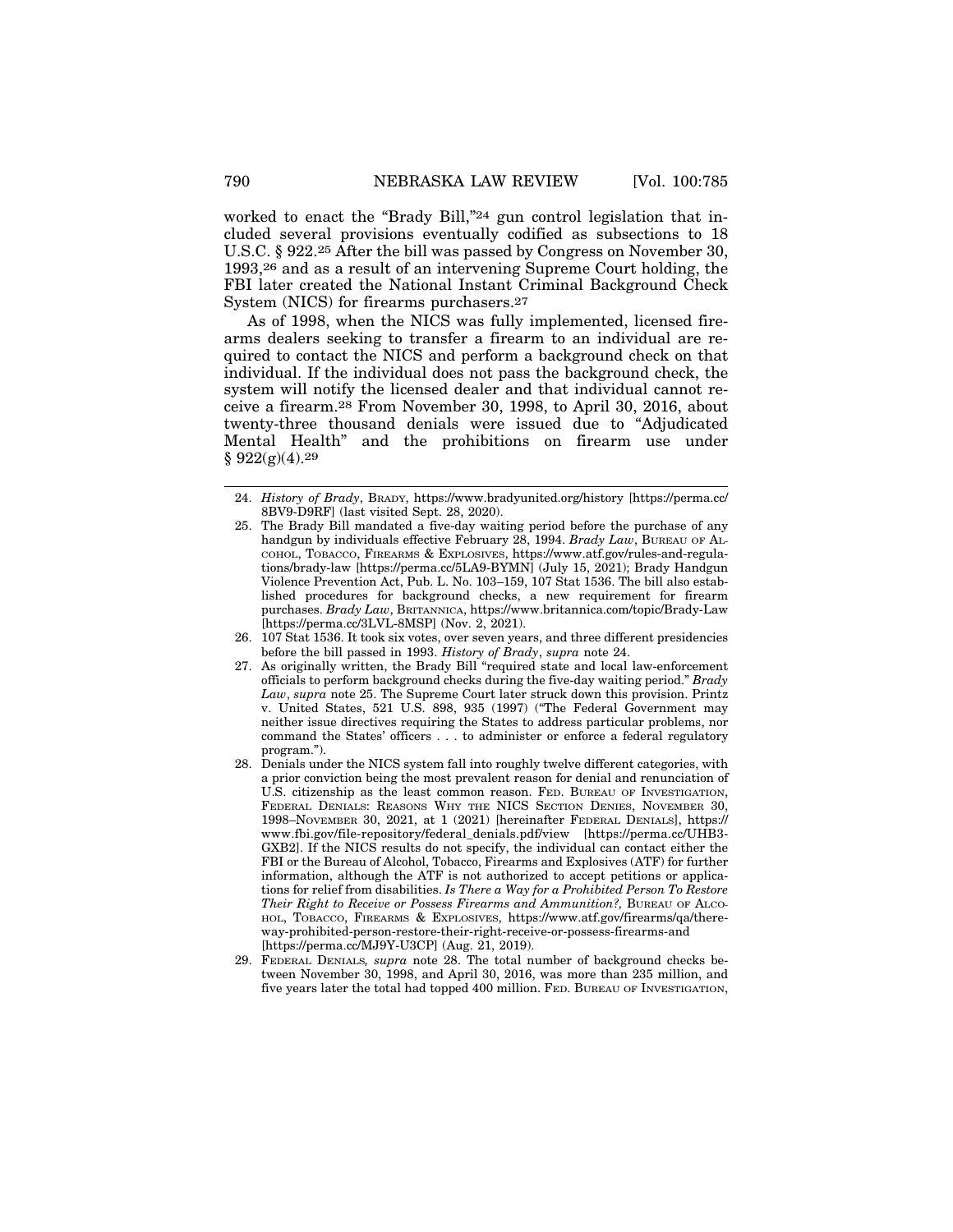For the many Americans who are not directly impacted by  $\S 922(g)(4)$ 's firearms limitations, these measures might be characterized as necessary to help reduce or prevent gun violence.30 But for those citizens who are restricted under §  $922(g)(4)$ , this regulation may be perceived as a huge overstep, which results in the unconstitutional loss of Second Amendment rights.31

#### III. CHALLENGES TO § 922(g)(4) IN THE SIXTH, THIRD, AND NINTH CIRCUITS

#### **A.** *Tyler v. Hillsdale County Sheriff's Department*

#### *1. Factual Background*

Section  $922(g)(4)$  was first challenged in a court of law by Clifford Charles Tyler, a seventy-four-year-old man living in Michigan.32 In 1985, when Tyler was approximately forty-six years old, his wife of twenty-three years ran away with another man, emptied his bank accounts, and served him with divorce papers.33 This series of events left Tyler in an extremely emotional state, during which he had trouble sleeping and would sit at home pounding his head on the ground.34 Tyler's daughters became concerned that he might hurt himself so they contacted local police, who took Tyler for a psychological evaluation.35

NICS FIREARM BACKGROUND CHECKS: MONTH/YEAR 1 (2021), https://www.fbi.gov/ file-repository/nics\_firearm\_checks\_-\_month\_year.pdf/view [https://perma.cc/ JQJ9-4T4G]. Between November 30, 1998, and November 30, 2021, NICS denied more than two million prospective firearms purchasers. FEDERAL DENIALS*, supra* note 28. The total number of denials based on "adjudicated mental health" was about 63,000, or three percent of all denials. *Id.*

<sup>30.</sup> Mai v. United States, 952 F.3d 1106, 1109 (9th Cir. 2020), *reh'g en banc denied*, 974 F.3d 1082 (9th Cir. 2020).

<sup>31.</sup> Those 63,000 NICS denials may encompass additional citizens who, like Clifford Tyler, Bradley Beers, and Duy Mai, have no criminal history and have no history of violence against others. The broad language of the statute sweeps in those who have been previously adjudicated as mentally ill but have since recovered from their mental illness, or those who have been adjudicated mentally ill for behaviors which cause them to be a danger to themselves through an inability to care for their own basic needs but which have little tendency for any form of violence. *See infra* Part IV (analyzing the constitutionality of continued firearms dispossession for citizens who are not presently mentally ill).

<sup>32.</sup> The case was first heard in district court, Tyler v. Holder (*Tyler I*), No. 1:12-CV-523, 2013 WL 356851, at \*1 (W.D. Mich. Jan. 29, 2013), then was appealed, Tyler v. Hillsdale Cty. Sheriff's Dep't (*Tyler II)*, 775 F.3d 308 (6th Cir. 2014), and eventually reheard en banc, Tyler v. Hillsdale Cty. Sheriff's Dep't. (*Tyler III*), 837 F.3d 678 (6th Cir. 2016).

<sup>33.</sup> *Tyler III*, 837 F.3d at 687.

<sup>34.</sup> *Id.*

<sup>35.</sup> *Id.*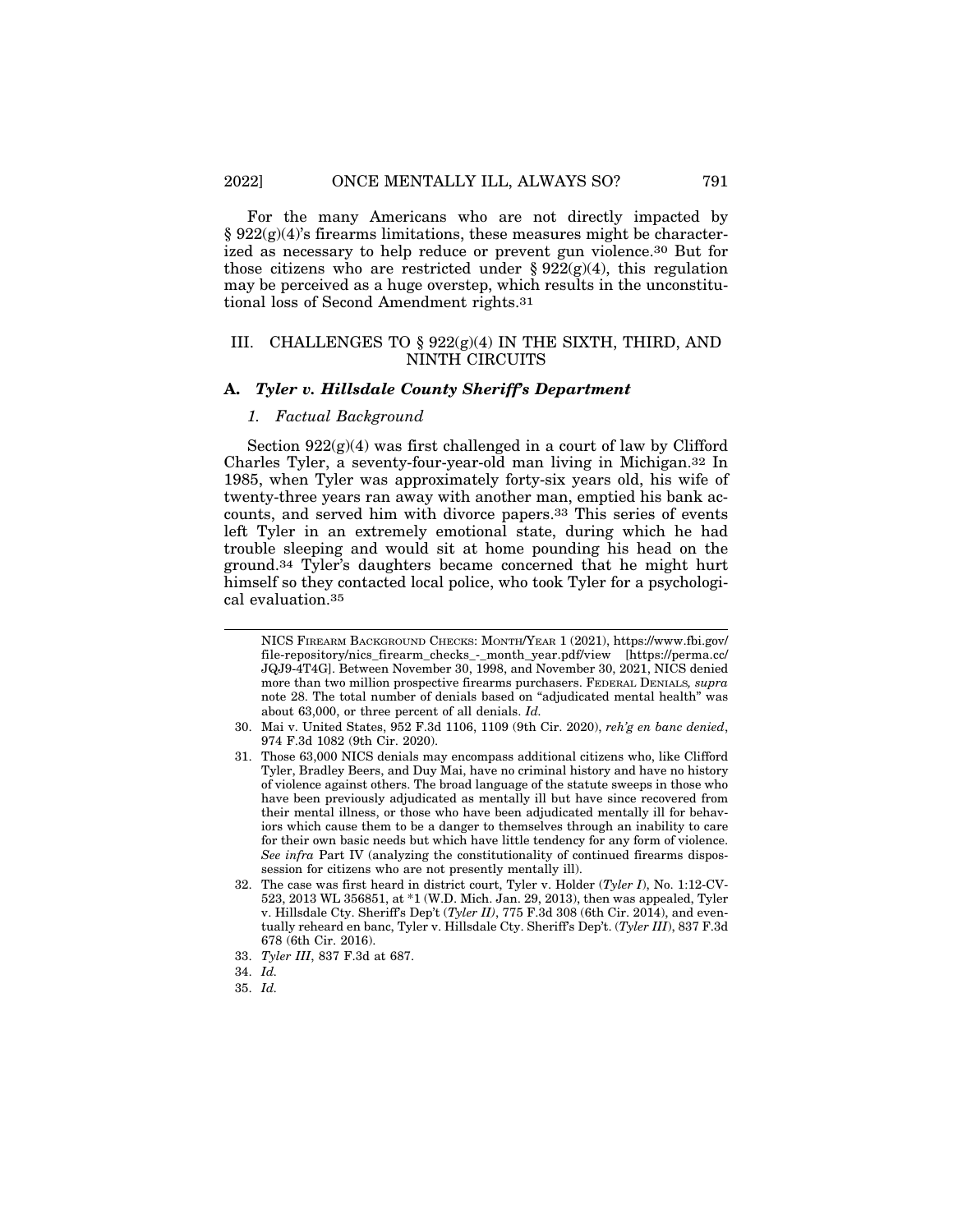Hospital physicians concluded that Tyler required in-patient treatment, and petitioned the Hillsdale County Probate Court to have him committed.36 The probate court determined that Tyler was mentally ill and could "be reasonably expected within the near future to intentionally or unintentionally seriously physically injure [himself] or others."37 The court also concluded that hospitalization was the only method of treatment adequate to meet Tyler's needs.38 Tyler was committed for a period "not to exceed 30 days" and again for a period "not to exceed 90 days."39

After his discharge, Tyler returned home, successfully held a job for the next eighteen years, and even remarried in 1999.40 During a 2012 substance abuse and psychological evaluation, Tyler reported that he had never experienced a depressive episode other than the one that occurred when his wife left him—he even stated that he had repaired the relationship with his ex-wife.41 The evaluating physician reported that Tyler showed no evidence of a thought disorder and concluded that "Tyler's response to his divorce was a 'brief reactive depressive episode'" and that he showed no signs of mental illness.42 Further, he had no issues with alcohol or drug abuse and had no past legal involvement.43

#### *2. Procedural History*

On February 7, 2011, Tyler attempted to purchase a gun and was informed by the Hillsdale County Sheriff's Office that he was ineligible to purchase a firearm because the NICS background check had indicated his previous commitment to a mental institution.44 In August 2011, Tyler appealed the denial to the FBI's NICS section, requesting that his rights be restored.45 In January 2012, the NICS section denied Tyler's appeal, stating that his federal firearm rights could not be restored until Michigan established a relief-from-disabilities program approved by the Bureau of Alcohol, Tobacco, Firearms and Explosives (ATF).46

<sup>36.</sup> *Id.*

<sup>37.</sup> *Id*. at 683.

<sup>38.</sup> *Id.*

<sup>39.</sup> *Id.*

<sup>40.</sup> *Id.*

<sup>41.</sup> *Id.* at 683–84.

<sup>42.</sup> *Id*. at 684.

<sup>43.</sup> *Id.*

<sup>44.</sup> *Id.* at 685.

<sup>45.</sup> *Id.*

<sup>46.</sup> *Id.* at 684.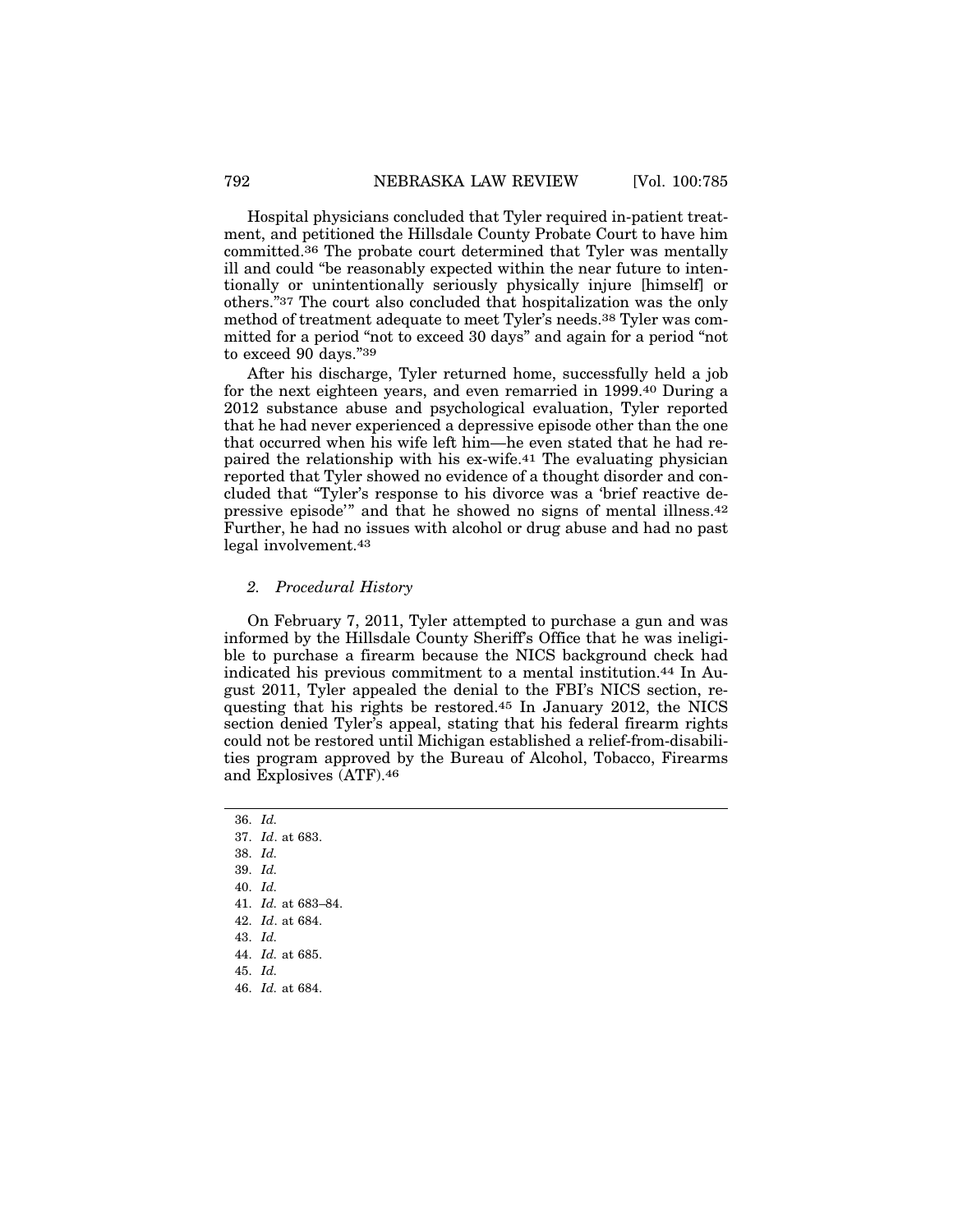Tyler then sued various defendants in federal court, asserting an as-applied constitutional challenge to  $\S 922(g)(4)$ .<sup>47</sup> According to Tyler,  $\S 922(g)(4)$  operated as an essentially permanent ban on his fundamental right to keep and bear arms.48 The federal defendants moved to dismiss Tyler's complaint for failure to state a claim.49 The district court granted the motion, relying on the holding in *District of Columbia v. Heller*,50 stating that "prohibitions on the possession of firearms by the mentally ill were presumptively lawful and concluding that Tyler was not within the ambit of the Second Amendment as historically understood."<sup>51</sup> The district court concluded that  $\S 922(g)(4)$ would survive intermediate scrutiny even without a means for postcommitment relief.52 Tyler thereafter appealed the decision, and the Sixth Circuit Court of Appeals reversed the dismissal after finding that the government had not provided sufficient data to satisfy intermediate scrutiny.53

#### **B.** *Beers v. Attorney General United States*

Bradley Beers was the second person to contend that  $\S 922(g)(4)$ was unconstitutional as applied to his circumstances.54 Beers asserted that his previous mental adjudication should no longer bar his ability to possess a firearm because he had since been rehabilitated.55

On December 28, 2005, when he was nineteen years old, Beers told his mother that he was suicidal and put a gun in his mouth.<sup>56</sup> He was thereafter involuntarily committed, and his examining physician determined that he was indeed suicidal and that inpatient treatment was required for his own safety.57 Beers's involuntary commitment was extended twice after a Pennsylvania court concluded that he continued to present a danger to himself or others.58 Since his release in

50. *Tyler III* at 684; *see* District of Columbia v. Heller, 554 U.S. 570 (2008).

57. *Id.* Beers was committed to a psychiatric inpatient hospital for a period of up to 120 hours pursuant to Pennsylvania's Mental Health Procedures Act. *Id.*

<sup>47.</sup> *Id.*; *see Tyler I*, No. 1:12-CV-523, 2013 WL 356851, at \*1 (W.D. Mich. Jan. 29, 2013).

<sup>48.</sup> *Tyler III* at 684*; see Tyler I*, 2013 WL 356851, at \*1–5.

<sup>49.</sup> *Tyler III* at 684: *see* FED. R. CIV. P. 12(b)(6).

<sup>51.</sup> *Tyler III* at 684; *see Tyler I*, 2013 WL 356851, at \*3.

<sup>52.</sup> *Tyler III* at 684; *see Tyler I*, 2013 WL 356851, at \*6.

<sup>53.</sup> *See* discussion *infra* subsection IV.B.1 (discussing the Sixth Circuit's application of intermediate scrutiny).

<sup>54.</sup> *Beers II*, 927 F.3d 150 (3d Cir. 2019), *judgment vacated sub nom.* Beers v. Barr, 140 S. Ct. 2758 (2020) (mem.).

<sup>55.</sup> *Id.* at 152.

<sup>56.</sup> *Id.*

<sup>58.</sup> More specifically, the court extended Beers's commitment after it determined that Beers was "severely mentally disabled and in need of treatment." *Id.* (footnote omitted).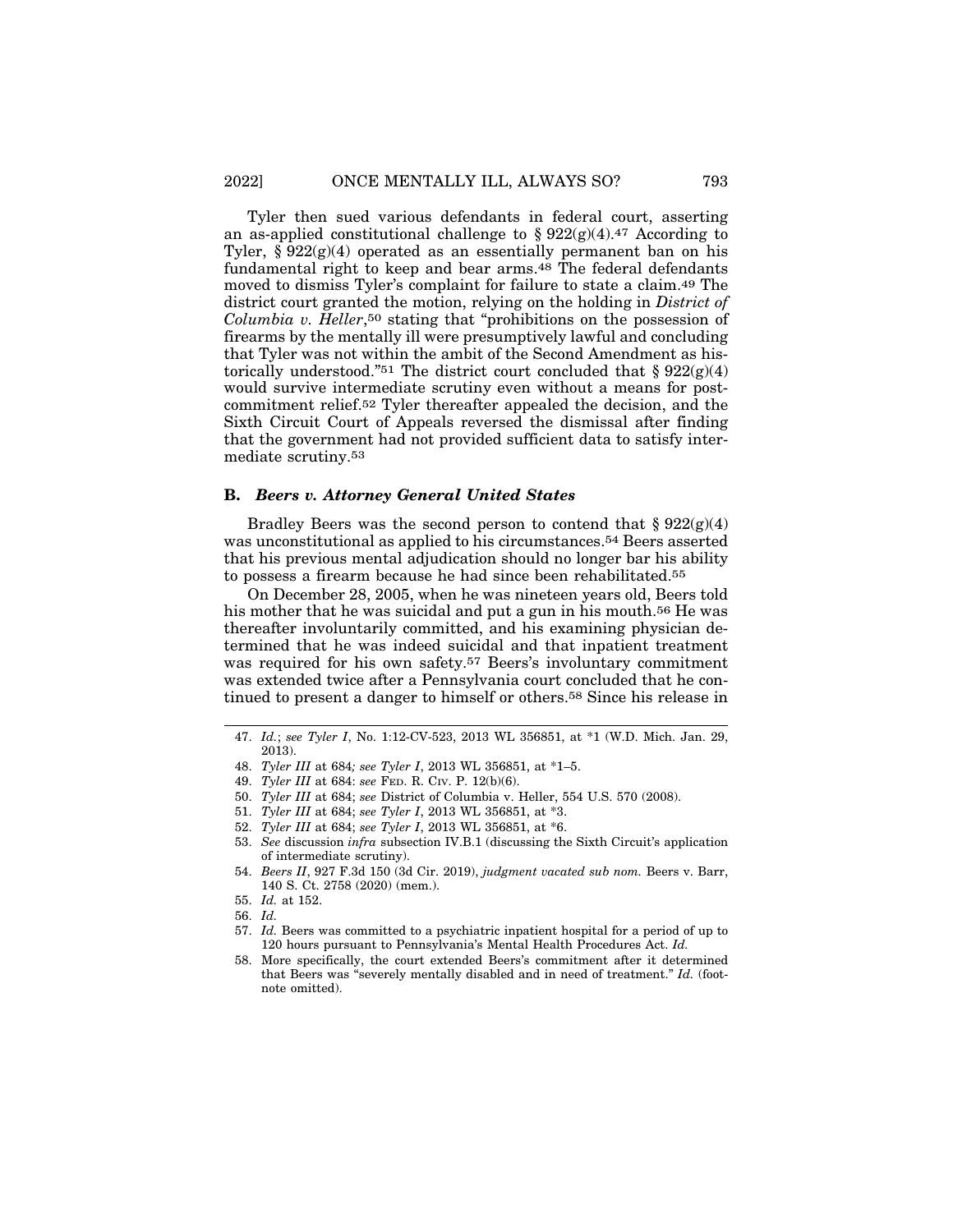2006, Beers has received no mental health treatment.59 In 2013, Beers was examined by a physician who "opined that Beers was able 'to safely handle firearms again without risk of harm to himself or others.'"60

In 2017, Beers filed a complaint alleging that  $\S 922(g)(4)$  was unconstitutional as applied to him.61 On the government's motion to dismiss, the district court held that Beers had been unable to distinguish his circumstances from those of mentally ill individuals who were subject to the longstanding prohibitions on firearm possession and that evidence of his rehabilitation was irrelevant.62 On appeal, the Third Circuit Court of Appeals determined that Beers had not been able to distinguish himself from the historically barred class, and thereafter held that § 922(g)(4) was constitutional because "[h]istorically, our forebearers saw a danger in providing mentally ill individuals the right to possess guns."63 In so holding, the Third Circuit ended its constitutional inquiry before applying any requisite level of scrutiny. For this reason, Beers's claim will not be analyzed throughout the remainder of this Comment, which aims to specifically address the application of intermediate scrutiny to as-applied constitutional challenges to  $§ 922(g)(4).64$ 

<sup>59.</sup> *Id.* at 153.

<sup>60.</sup> *Id.* at 152. While the court did not specify in its opinion, Beers was likely examined for the sole purpose of regaining access to firearms. Beers attempted to purchase a firearm shortly after he was discharged from commitment in 2006 but was denied when a background check revealed that Beers had been involuntarily committed. *Id.*

<sup>61.</sup> Beers v. Lynch (*Beers I*), 2:16-cv-6440, 2017 U.S. Dist. LEXIS 166492, at \*1 (E.D. Penn. Sept. 5, 2017).

<sup>62.</sup> *Id.* at \*10–11. The district court granted the government's motion on the basis that 18 U.S.C. § 922 $(g)(4)$  did not impose a burden on conduct falling within the scope of the Second Amendment and was therefore constitutional as applied to Beers. *Beers II*, 927 F.3d at 152.

<sup>63.</sup> *Beers II*, 927 F.3d at 159. Beers sought review of this decision and petitioned for a rehearing. While Beers's petition was pending, the ATF approved Pennsylvania's certification and found that its state-level relief-from-disabilities program satisfied the minimum criteria established by federal law. *See* DEP'T OF JUST., OMB No. 1140-0094, CERTIFICATION OF QUALIFYING STATE RELIEF FROM DISABILI-TIES PROGRAM (May 31, 2019), https://princelaw.files.wordpress.com/2019/07/paniaa-cert-7.1.19.pdf [https://perma.cc/Z3ZE-F5FB]. As a result, the state-court order restoring Beers's rights to possess a firearm lifted the federal disability that § 922(g)(4) had imposed. Petition for a Writ of Certiorari at 23, Beers v. Barr (*Beers III*), 140 S. Ct. 2758 (2020) (No. 19-864), 2020 WL 116161, at \*23. Beers thereafter successfully obtained a firearms license and a firearm. *Id.* The circuit court denied a rehearing of Beers's claim, and Beers thereafter appealed to the Supreme Court, but the Supreme Court remanded the case with instructions to dismiss the case as moot. *Beers III*, 140 S. Ct. 2758 (2020) (mem.); Beers v. Att'y Gen. U.S., 822 F. App'x 56 (3d Cir. 2020) (vacated as moot).

<sup>64.</sup> See *infra* Parts IV, V (discussing various applications of intermediate scrutiny to  $§ 922(g)(4)$ .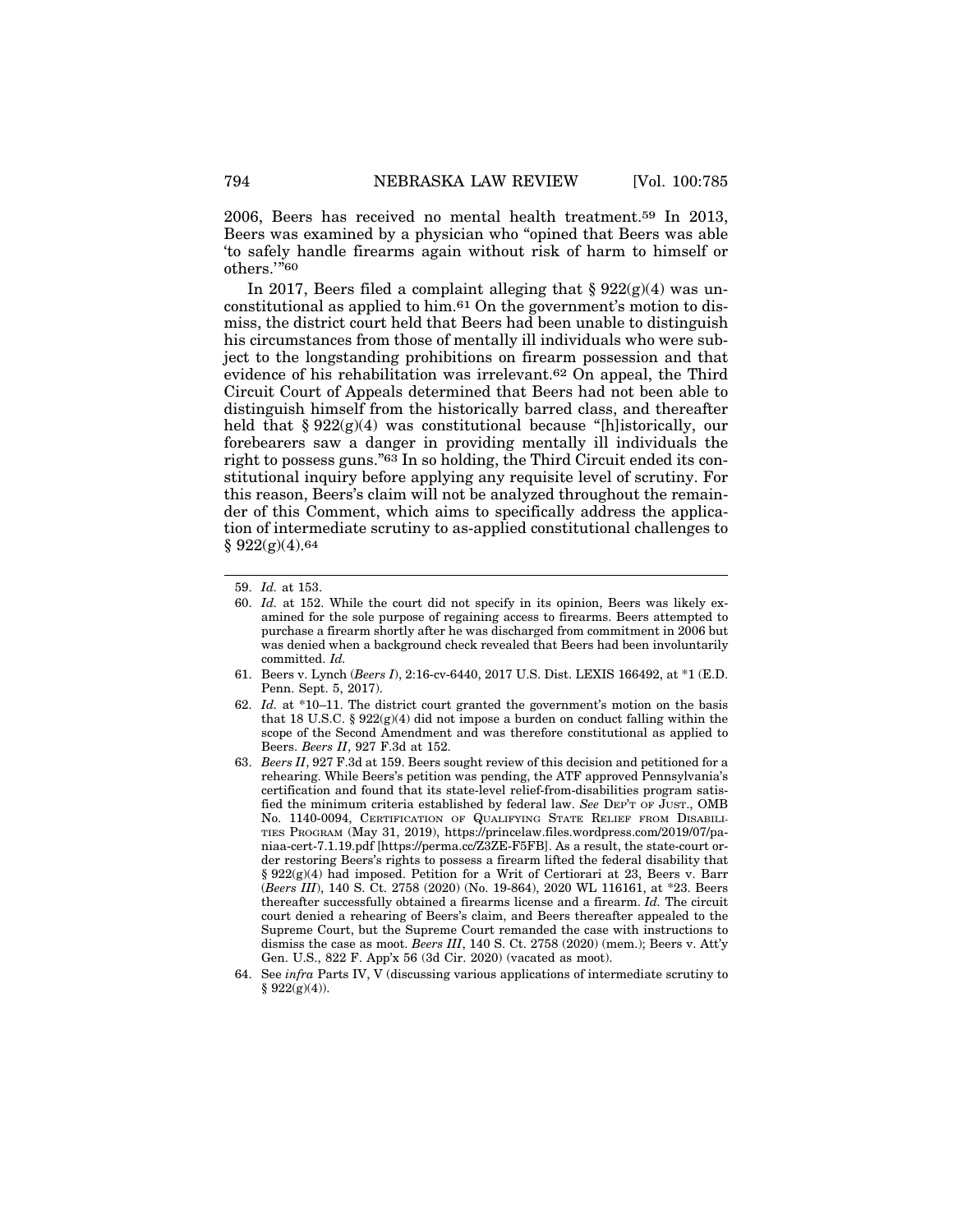#### **C.** *Mai v. United States*

Dui Mai is the most recent challenger to  $\S 922(g)(4)$ . His claim was first filed in the Western District of Washington in 2018,65 was denied a rehearing en banc by the Ninth Circuit in the September 2020,66 and his petition for a writ of certiorari was denied in April 2021.67

#### *1. Factual Background*

In October of 1999, Dui Mai was only seventeen years old when he was involuntarily committed for mental health treatment after the King County Superior Court found him "*both* mentally ill *and* dangerous."68 Evidence concerning the events that led to his commitment are sparse and unclear, other than "he threatened himself and others."69 Mai was committed for a period of nine months, during which time he turned eighteen.70 His commitment ended in August of 2000.71 Since his commitment, Mai has earned a GED as well as both a bachelor's degree and master's degree in microbiology.72 While earning his degree, he married and had two children.73 Since then, he has worked at the Benaroya Research Institute.74 As part of his job, he has successfully passed an FBI background check and is allowed to have unescorted access and use of a JL Shepherd Mark II Cesium-137 irradiator.75

- 70. *Id.*
- 71. *Id.*
- 72. Complaint at 3, *Mai I*, No. C17-0561, 2018 WL 784582 (W.D. Wash. Feb. 8, 2018), *motion for relief from judgment denied*, No. C17-0561, 2018 WL 10502329 (W.D. Wash. Dec. 21, 2018), *aff'd*, 952 F.3d 1106 (9th Cir. 2020).

75. JL Shepherd Mark II Cesium-137 irradiators produce gamma radiation and deal specifically with Cesium-137 (also known as Caesium-137), a radioactive isotope which is extremely dangerous if handled incorrectly. An experiment conducted in 1961 showed that laboratory mice which were dosed with  $21.5 \text{ } U$  and a rate of fifty percent fatality within thirty days of exposure. Yu. I. Moskalev, *Biological*

<sup>65.</sup> Mai v. United States (*Mai I*), No. C17-0561, 2018 WL 784582, at \*1 (W.D. Wash. Feb. 8, 2018), *motion for relief from judgment denied*, No. C17-0561, 2018 WL 10502329 (W.D. Wash. Dec. 21, 2018), *aff'd*, 952 F.3d 1106 (9th Cir. 2020).

<sup>66.</sup> Mai v. United States (*Mai IV*), 974 F.3d 1082 (9th Cir. 2020), *cert. denied*, No. 20- 819, 2021 WL 1602649, at \*1 (Apr. 26, 2021).

<sup>67.</sup> Mai v. United States, No. 20-819, 2021 WL 1602649, at \*1 (U.S. Apr. 26, 2021).

<sup>68.</sup> Mai v. United States (*Mai III*), 952 F.3d 1106, 1110 (9th Cir. 2020), *reh'g en banc denied*, 974 F.3d 1082 (9th Cir. 2020). Under Washington state statute, a minor in Washington is able to consent to voluntary admission. Wash. Rev. Code Ann. § 71.34.700 (West 2020). Comparatively, many other jurisdictions do not allow minors to consent to voluntary commitment or require parental consent for the commitment of a minor. *See, e.g.*, MONT. CODE ANN. § 53-21-112 (2014) (requiring parent or guardian consent for a minor under sixteen years old to receive mental health services); 405 ILL. COMP. STAT. ANN. 5/3-400 (2015) (same).

<sup>69.</sup> *Mai III*, 952 F.3d at 1110.

<sup>73.</sup> While Mai is no longer married, he continues to be active in his children's lives. *Id.* at 4.

<sup>74.</sup> *Id.* at 3.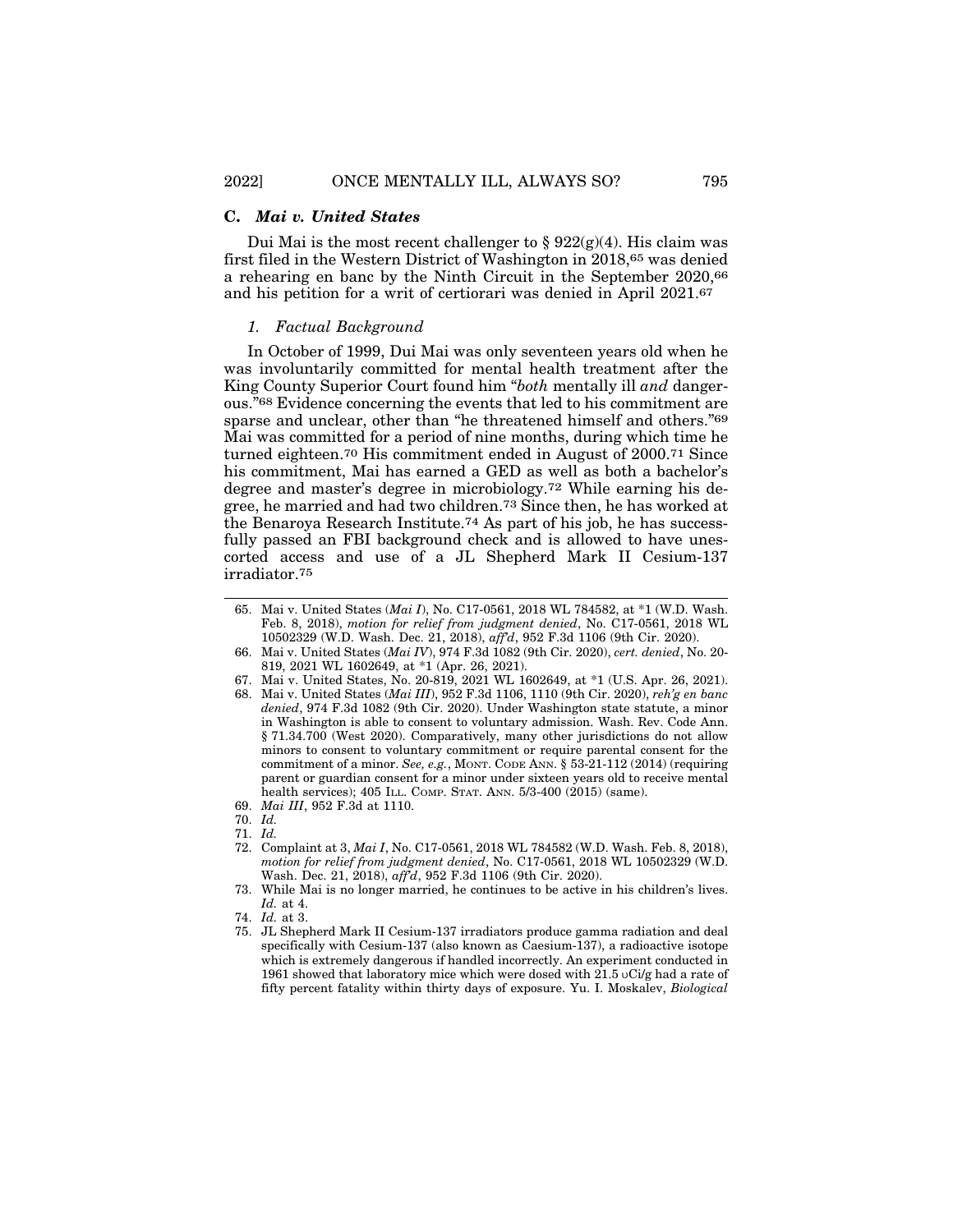In 2014, Mai petitioned the King County Superior Court for restoration of his firearm rights, "supplying the court with medical and psychological examinations and supportive declarations from over ten people."76 These declarations included statements of mental health professionals that Mai "does not present any observable psychopathology, is of low risk for future violent and nonviolent criminal behavior, has consistently screened negative for depression, and does not represent a significant risk to himself or to others."77 The court granted his petition and restored his Washington state firearms rights.78 Specifically, the Washington court found that Mai is no longer required to participate in court-ordered inpatient or outpatient treatment, has successfully managed the condition related to his commitment, no longer presents a substantial danger to himself or the public, and the symptoms related to the commitment are not reasonably likely to recur.79

#### *2. Procedural History*

After having his rights restored in Washington, Mai attempted to purchase a firearm but received a denial from NICS pursuant to 18 U.S.C.  $\S 922(g)(4)$ .<sup>80</sup> Mai spoke to someone at the ATF, who informed him that "his state restoration order is not sufficient to overcome the federal prohibition in §  $922(g)(4)$ ."<sup>81</sup> Washington's restoration statute predates the NICS Improvement Amendments Act of 2007 (NIAA), and therefore does not comply with NIAA requirements.82 Mai filed a complaint in the Western District of Washington bringing an as-applied constitutional challenge to  $\S 922(g)(4)$ , and the government moved to dismiss for failure to state a claim.83

- 76. Complaint at 4, *Mai I*, No. C17-0561, 2018 WL 784582.
- 77. Appellant's Reply Brief at 6–7, *Mai III*, 952 F.3d 1106 (9th Cir. 2020) (No. 18- 36071), *reh'g en banc denied*, 974 F.3d 1082 (9th Cir. 2020), 2019 WL 3525957, at \*2, \*6–7.
- 78. Complaint at 4, *Mai I*, 2018 WL 784582.
- 79. *Mai III*, 952 F.3d at 1110 (referencing the requirements of Wash. Rev. Code  $§ 9.41.047(3)(c)$ .
- 80. Complaint at 4, *Mai I*, 2018 WL 784582.
- 81. *Mai I*, 2018 WL 784582, at \*1; *see* NICS Improvement Amendments Act of 2007, Pub. L. No. 110–180, §§ 2(9), 103, 105, 122 Stat. 2559, 2560, 2568–69 (2008).
- 82. *Mai I*, 2018 WL 784582, at \*2.
- 83. *Id.* at \*1, \*3.

*Effects of Cesium-137*, *in* DISTRIBUTION, BIOLOGICAL EFFECTS, AND MIGRATION OF RADIOACTIVE ISOTOPES 220 (1974). Cesium-137 is not only dangerous to health through exposure but can also have drastic consequences: after the Chernobyl nuclear power plant accident, high quantities of Cesium-137 had enveloped the land surrounding the explosion site. As a result, the land is uninhabitable and cannot be used for agricultural or other purposes and will remain this way for decades to come as the Cesium-137 continues to decay. *See Chernobyl: Assessment of Radiological and Health Impacts*, OECD NUCLEAR ENERGY AGENCY (2002).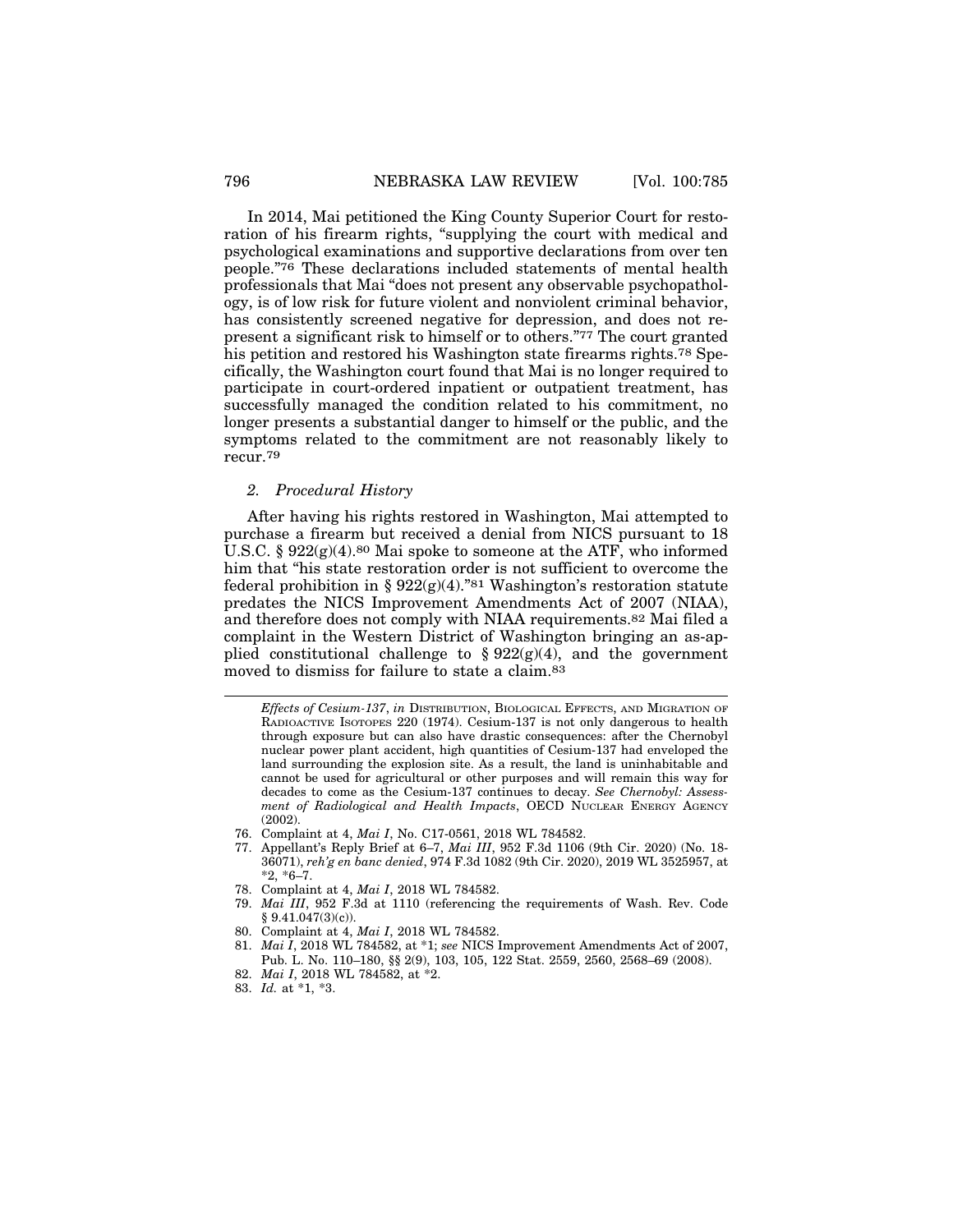In considering this motion to dismiss, the district court assessed Mai's claim under a two-step inquiry similar to that used in both *Tyler III* and *Beers II*.84 First, the district court held that Mai had failed to allege sufficient facts showing that he no longer suffers from a mental illness.85 The district court specifically addressed Mai's contention that he was not mentally ill because he was living a "socially responsible, well-balanced, and accomplished life," stating that this "mischaracterizes what it means to live with a mental illness and implies that the mentally ill cannot have a productive and fulfilling life."86 Although Mai had produced numerous medical and psychological examinations to the King County Superior Court while petitioning for restoration of his state firearm rights, he had failed to "allege facts showing how the court's grant of his petition distinguishes him from the mentally ill."87 Additionally, while Washington's state restoration statute only requires that the applicant "no longer presents a substantial danger to himself or herself, or the public," federal law requires Mai to prove that he "no longer suffers from the condition related to the commitment."88

Moving on to the second step of the inquiry, the district court found that  $\S 922(g)(4)$  satisfied intermediate scrutiny.<sup>89</sup> To support its motion, the government provided "numerous studies that indicate that those with a history of mental illness bear a significant additional risk of gun violence than those in the general population, both against others as well as against themselves."90 In granting the government's motion, the district court held that the "fit" between the government's asserted objective (i.e., regulation of firearm possession) and the challenged law was reasonable and that the challenged law was substantially related to the government's interest in promoting public safety and preventing suicide.91

A panel of the Ninth Circuit heard Mai's claim on appeal.92 This panel affirmed the district court's dismissal of Mai's claim.93 Mai then

<sup>84.</sup> *See* discussion *supra* sections III.A and III.B. This two-step inquiry, "(1) asks whether the challenged law burdens conduct protected by the Second Amendment" based on a historical understanding of the scope of the Second Amendment, "and (2) if so, directs courts to apply an appropriate level of scrutiny." *Mai I*, 2018 WL 784582, at \*3 (quoting Jackson v. City of San Francisco, 746 F.3d 953, 960 (9th Cir. 2014)).

<sup>85.</sup> *Id.* at \*5.

<sup>86.</sup> *Id.*

<sup>87.</sup> *Id.*

<sup>88.</sup> *Id.*

<sup>89.</sup> *Id.* at \*5–6.

<sup>90.</sup> *Id.* at \*6.

<sup>91.</sup> *Id.* at \*6–7.

<sup>92.</sup> *Mai III*, 952 F.3d 1106 (9th Cir. 2020), *reh'g en banc denied*, 974 F.3d 1082 (9th Cir. 2020).

<sup>93.</sup> *Id.* at 1121.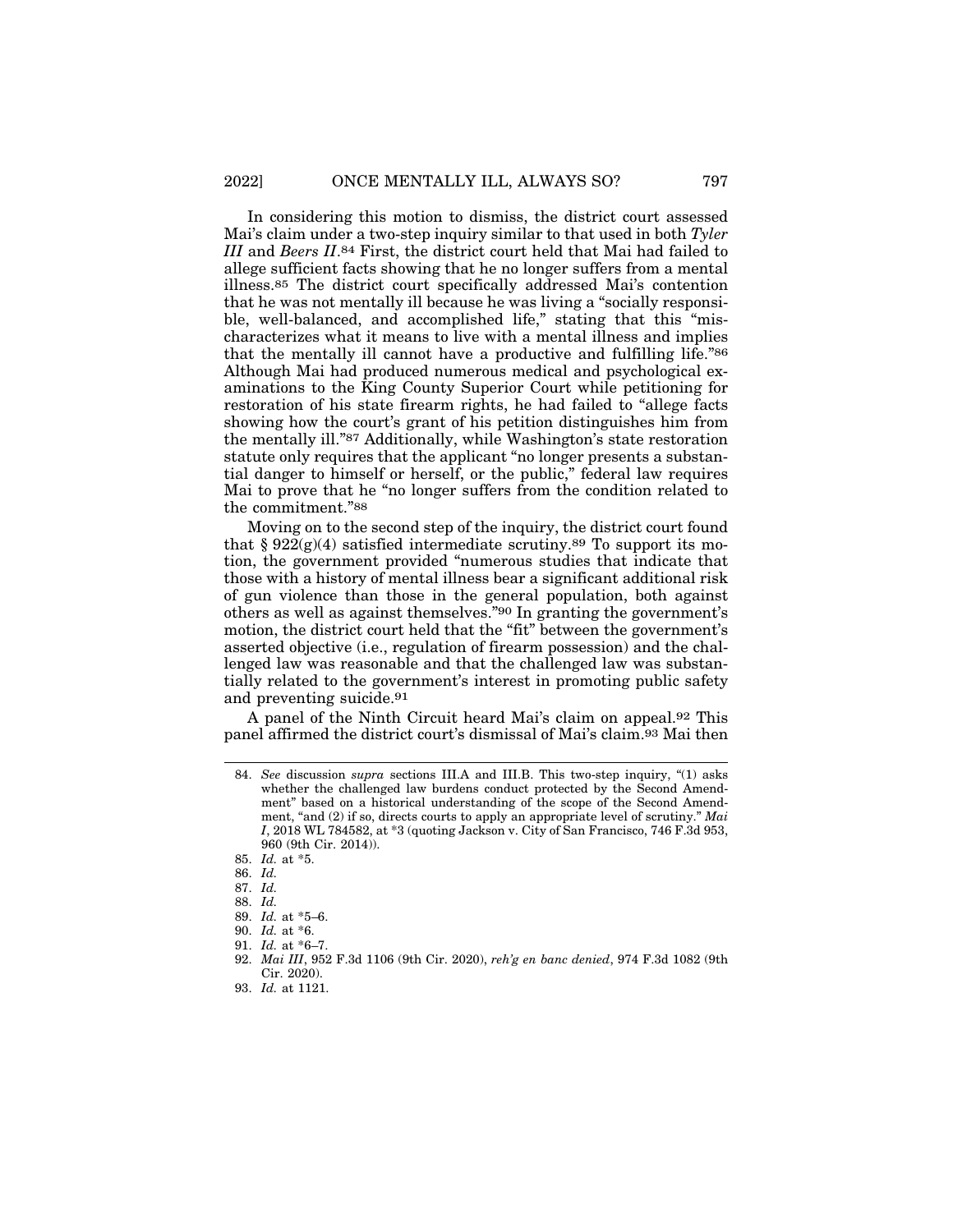petitioned the court for both a rehearing and a rehearing en banc, and on September 10, 2020, the Ninth Circuit denied both petitions after "the matter failed to receive a majority of votes of non-recused active judges in favor of en banc consideration."94 Judges Collins, Bumatay, and VanDyke each wrote separate dissenting opinions, which are discussed more fully in subsection IV.B.2 below.95

#### IV. INTERMEDIATE SCRUTINY IN *TYLER III AND MAI III*

Both *Tyler*96 and *Mai*97 applied a two-step inquiry, a common framework used to resolve Second Amendment challenges in many other circuits.98 In this two-step inquiry, the reviewing court must first ask whether the challenged law burdens conduct that falls within the scope of the Second Amendment.99 If it does, then the court must apply an appropriate level of scrutiny, analyzing the strength of the government's justification for restricting Second Amendment rights.100

#### **A. Does § 922(g)(4) Burden Conduct Within the Scope of the Second Amendment?**

In step one, both circuits determined that the law burdened conduct within the scope of the Second Amendment, but for different reasons. The Sixth Circuit stated that "[t]he core right recognized in *District of Columbia v. Heller* is 'the right of law-abiding, responsible citizens to use arms in defense of the hearth and home,'" and thus the government was presumptively allowed to regulate firearm possession for those outside this defined group, including felons and the mentally ill, as they are not within the Second Amendment's scope.101 But the Sixth Circuit also emphasized that *Heller* did not have a conclusive effect on Tyler's claim.102 While *Heller's* "presumptively lawful" language confirms that some categorical prohibitions are permissible and

<sup>94.</sup> *Mai IV*, 974 F.3d 1082, 1083 (9th Cir. 2020).

<sup>95.</sup> *See infra* subsection IV.B.2 (discussing the Ninth Circuit's denial of Mai's petition for rehearing en banc and multiple dissenting opinions criticizing the denial).

<sup>96.</sup> *Tyler III*, 837 F.3d 678, 685 (6th Cir. 2016). This framework was adopted by the Sixth Circuit in *United States v. Greeno*, 679 F.3d 510, 518 (6th Cir. 2012).

<sup>97.</sup> *Mai III*, 952 F.3d at 1113–14 (citing *Tyler III*, 837 F.3d at 683–84; *Beers II*, 927 F.3d 150, 152 (3d Cir. 2019)). This inquiry was first adopted by the Ninth Circuit in *United States v. Chovan*, 735 F.3d 1127, 1136 (9th Cir. 2013).

<sup>98.</sup> *See* United States v. Marzzarella, 614 F.3d 85, 89 (3d Cir. 2010); United States v. Chester, 628 F.3d 673, 680 (4th Cir. 2010); United States v. Reese, 627 F.3d 792, 800–01 (10th Cir. 2010).

<sup>99.</sup> *Tyler III*, 837 F.3d at 685; *Mai III*, 952 F.3d at 1113–14.

<sup>100.</sup> *Tyler III*, 837 F.3d at 686; *Mai III*, 952 F.3d at 1115–21.

<sup>101.</sup> *Tyler III*, 837 F.3d at 685 (6th Cir. 2016) (quoting District of Columbia v. Heller 554 U.S. 570, 635 (2008)).

<sup>102.</sup> *Id.* at 687.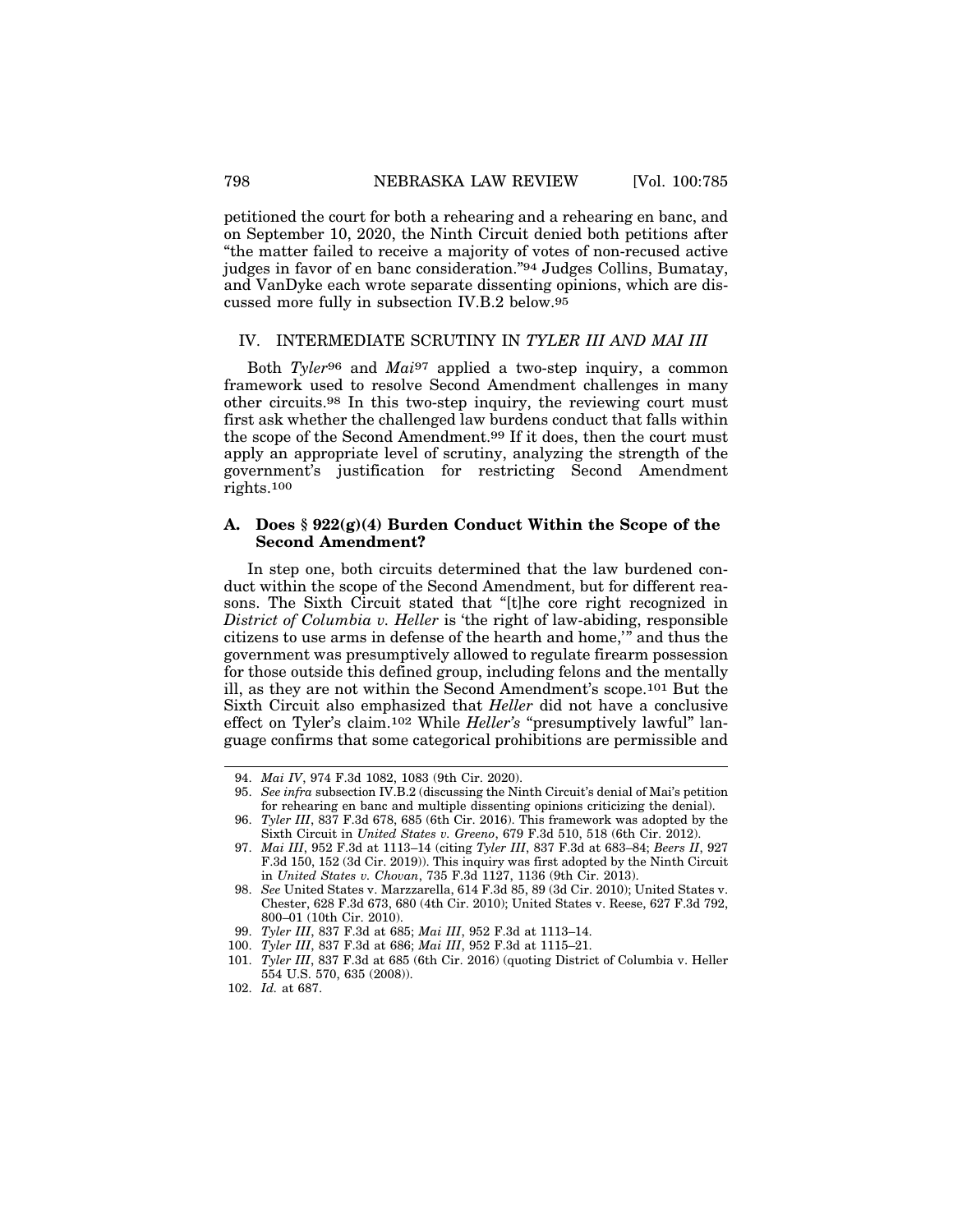that Congress is not limited to case-by-case exclusions of persons who have been shown to be untrustworthy with weapons, neither are the courts excused from constitutional analysis on the matter. "A presumption implies 'that there must exist the possibility that the ban could be unconstitutional in the face of an as-applied challenge.'"103 Such presumption must therefore be shown to apply in the instant case.104

Due to a lack of historical support for a lifetime ban,105 as well as divergent vocabulary used in the *Heller* opinion and §  $922(g)(4)$ , 106 the circuit court found that Tyler's "factual scenario calls into question the applicability of §  $922(g)(4)$ 's lifetime ban to Tyler and likewise calls into question the applicability of *Heller's* presumption of lawfulness to his Second Amendment claim."107 The Sixth Circuit concluded that the historical evidence cited by both the government in *Tyler III* and by the court in *Heller* did not "directly support the proposition that persons who were once committed due to mental illness are forever ineligible to regain their Second Amendment rights."108 Further, the circuit court found that *Heller's* "presumptively lawful" language was difficult to fit into the two-pronged approach used to analyze Second Amendment claims. As the court stated, "it is difficult to discern whether prohibitions on felons and the mentally ill are presumptively lawful because they do not burden persons within the ambit of the Second Amendment as historically understood, or whether the regulations presumptively satisfy some form of heightened means-end scrutiny."109 The court chose the latter option—"that people who have been involuntarily committed are not categorically unprotected by the Second Amendment."110 As a result, the government had failed to

<sup>103.</sup> *Id.* at 686 (citing United States v. Williams, 616 F.3d 685, 692 (7th Cir. 2010)).

<sup>104.</sup> *Id.* at 687.

<sup>105.</sup> The Sixth Circuit noted that neither party was able to present sufficient historical evidence either conclusively supporting or opposing a ban on the possession of guns by anyone who has been committed to a mental institution. *Id*.

<sup>106.</sup> *Id. Heller* spoke of bans on "the mentally ill," whereas 18 U.S.C.  $\S 922(g)(4)$  "does not use the phrase 'mentally ill,' nor does it attempt to prohibit all currently mentally ill persons from firearm possession." *Id.* (noting that  $\S 922(g)(4)$  uses prior judicial adjudications for incompetency and involuntary commitment as proxies for mental illness). Instead,  $\S 922(g)(4)$  bans handgun possession by any person "who has been adjudicated as a mental defective or has been committed to a mental institution." 18 U.S.C. § 922(g)(4) (West 2015); *see also* United States v. Rehlander, 666 F.3d 45, 50 (1st Cir. 2012) ("Congress did not prohibit gun possession by those who were or are mentally ill and dangerous . . . . [A]s with the ban on prior felons, Congress sought to piggyback on determinations made in *prior judicial proceedings* to establish status.").

<sup>107.</sup> *Tyler III*, 837 F.3d at 688.

<sup>108.</sup> *Id.* at 689.

<sup>109.</sup> *Id.* at 690.

<sup>110.</sup> *Id.*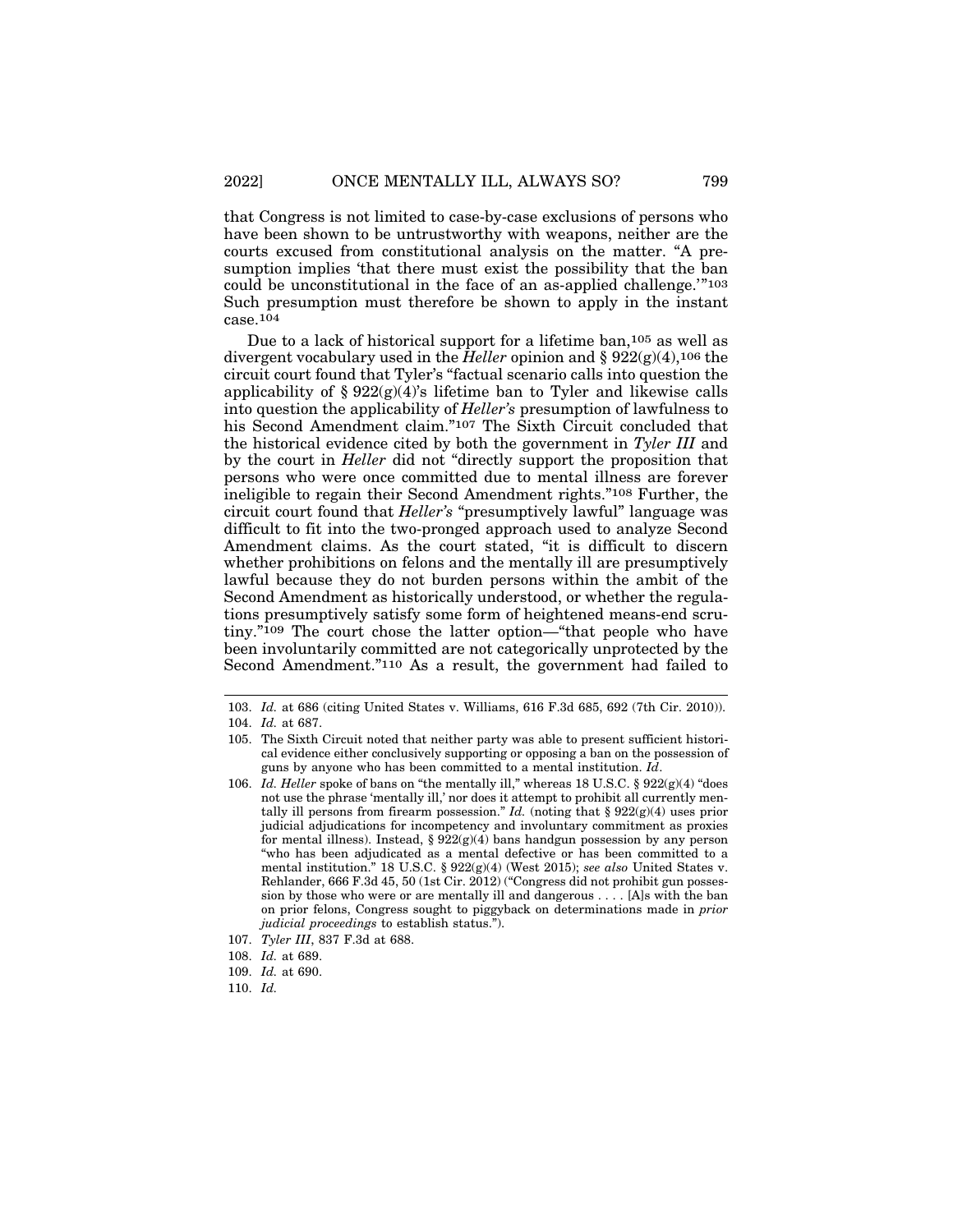meet its burden of establishing that the regulated conduct fell outside the scope of the Second Amendment as historically understood.111

The Ninth Circuit similarly addressed *Heller*, noting that the right to keep and bear arms is "not unlimited" and that regulations prohibiting the possession of firearms by felons and the mentally ill are "presumptively lawful."<sup>112</sup> In order to distance himself from prior cases regarding § 922, Mai emphasized that "a prohibition as to those persons who are *presently* mentally ill and dangerous does not implicate the Second Amendment" because the language of *Heller* and historical evidence are limited to the narrow category of "presently ill" individuals, but that he is not presently ill and therefore the lifetime ban is unconstitutional.113 For the sake of judicial efficiency, the Ninth Circuit chose to "assume, without deciding, that  $\S 922(g)(4)$ , as applied to [Mai], burdens Second Amendment rights."114 From here, both circuit

<sup>111.</sup> *Id.* at 689–90.

<sup>112.</sup> *Mai III*, 952 F.3d 1106, 1113 (9th Cir. 2020) (quoting District of Columbia v. Heller, 554 U.S. 570, 595, 627 n.26 (2008)), *reh'g en banc denied*, 974 F.3d 1082 (9th Cir. 2020). The Ninth Circuit also reviewed the avenues for relief from 18 U.S.C. § 922(g)(4). *Id.* at 1111. There are currently two options, but both were unavailable to Mai. *Id.* Under 18 U.S.C. § 925(c), and as of 1986, individuals could apply to the United States Attorney General for relief from the disabilities imposed by federal laws with respect to firearms and the mentally ill. *Id.* However, this statutory option is currently unavailable, as the program was defunded in 1992 after Congress concluded that "determining eligibility had proved to be a 'very difficult and subjective task which could have devastating consequences for innocent citizens if the wrong decision is made.'" *Id.* (quoting S. Rep. No. 102-353, at 19 (1992)). Alternatively, plaintiffs in Mai's position may seek relief through a state program that qualifies under the NIAA. 34 U.S.C. §§ 40902–40941. To qualify, the program must provide that a state court or other lawful authority shall grant relief if the circumstances regarding an individual's disabilities, record, and reputation "are such that the person will not be likely to act in a manner dangerous to public safety and that the granting of the relief would not be contrary to the public interest." *Mai III*, 952 F.3d at 1112 (citing 34 U.S.C. § 40915(a)(2)). According to the government, "'approximately thirty states' have created qualifying programs." *Id.* (citing *State Profiles—NARIP*, BUREAU OF JUST. STAT., https:// bjs.ojp.gov/programs/nics-improvement-amendments-act/state-profiles [https:// perma.cc/4TFA-N9QR] (last visited Dec. 29, 2021)). While Washington does allow restoration of rights by state statute, this mechanism does not qualify under the NIAA because "the factual findings required by Washington law differ from the factual findings" required by the NIAA. *Id.* Under Washington law, an individual may restore their rights if they no longer present a *substantial* danger to themselves or to the public; under the NIAA, the same individual must prove that they "will not be likely to act in a manner *dangerous* to public safety." *Id.* (emphasis added) (quoting 34 U.S.C. § 40915(a)(2)). Because Washington does not qualify under the NIAA, this option is additionally unavailable to Mai. Thus, he currently has no avenue for relief from the disabilities imposed under §  $922(g)(4)$ .

<sup>113.</sup> *Id.* at 1114.

<sup>114.</sup> *Id.* at 1115.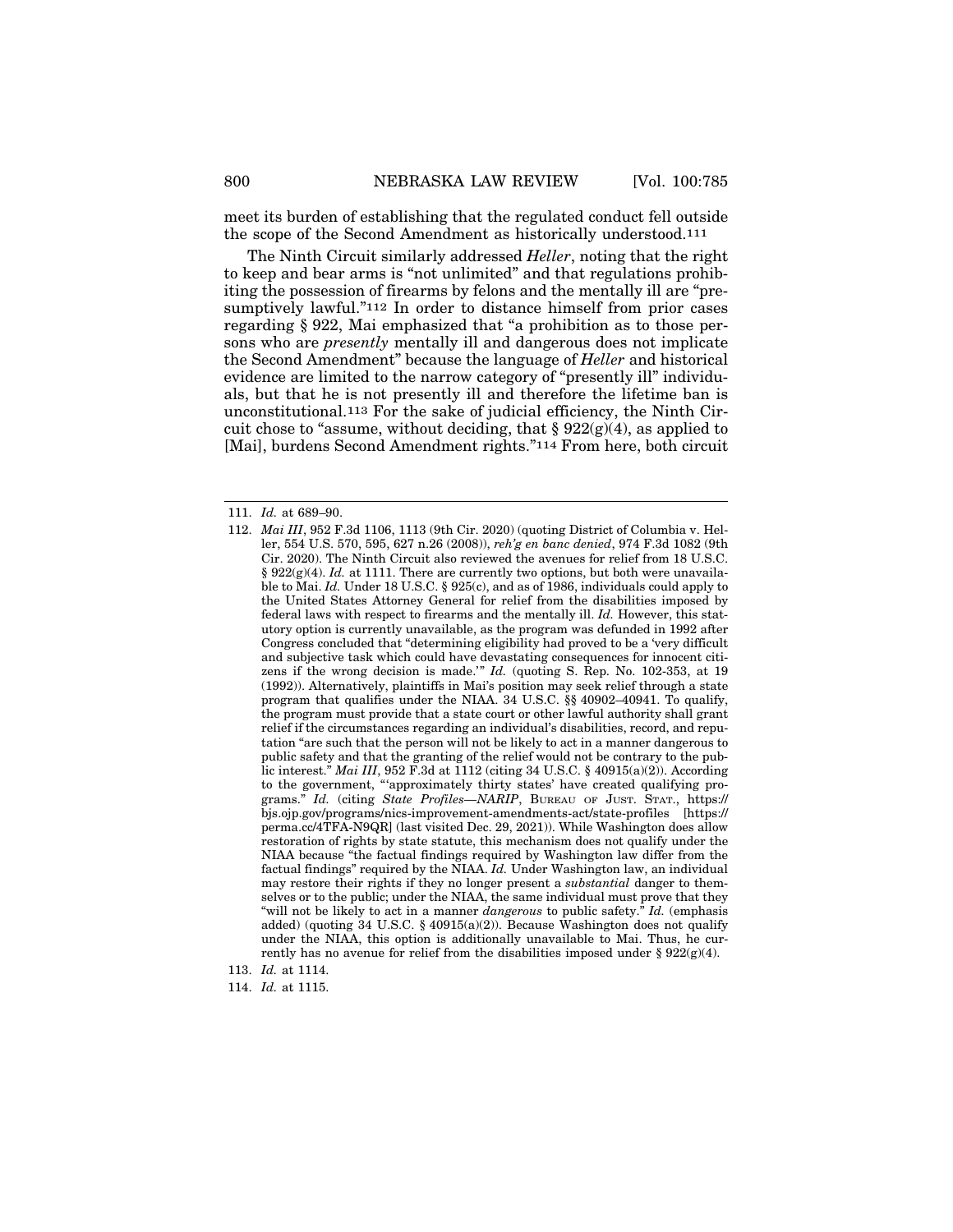courts proceeded to the second step of the two-step constitutional inquiry.115

#### **B. Is the Government's Justification for § 922(g)(4) Strong Enough To Survive Intermediate Scrutiny?**

The courts then moved on to step two—determining (1) the appropriate level of scrutiny to apply and (2) if the government's justification for burdening Second Amendment rights satisfies that scrutiny.116 Both courts ruled out rational basis and strict scrutiny as inappropriate for reviewing Second Amendment constitutional challenges.117 Each court agreed that in the second step of the inquiry, the appropriate level of review for constitutional challenges to §  $922(g)(4)$ was intermediate scrutiny.118

According to the Sixth Circuit, intermediate scrutiny required that the government's stated objective be "significant, substantial, or important" and "a reasonable fit between the challenged regulation and the asserted objective."<sup>119</sup> The Ninth Circuit stated that  $\S 922(g)(4)$ "simply needs to promote a substantial government interest that

<sup>115.</sup> The Ninth Circuit stated both *Tyler III* and *Beers II* would inform its own analysis. *Id.* at 1113–14 (citing *Tyler III*, 837 F.3d at 683–84 and *Beers II*, 927 F.3d 150, 152 (3d Cir. 2019)).

<sup>116.</sup> *Tyler III*, 837 F.3d at 690–99; *Mai III*, 952 F.3d at 1115–21.

<sup>117.</sup> *Heller* ruled out rational basis review, finding that such a low tier of scrutiny would have no effect in protecting constitutional rights. District of Columbia v. Heller, 554 U.S. 570, 628 n.27 (2008) ("If all that was required . . . was a rational basis, the Second Amendment would be redundant with the separate constitutional prohibitions on irrational laws, and would have no effect."). Yet strict scrutiny "would invert *Heller's* presumption that prohibitions on the mentally ill are lawful," *Tyler III*, 837 F.3d at 691, because under strict scrutiny, "[w]e start by presuming that the ordinance is unconstitutional." Lac Vieux Desert Band of Lake Superior Chippewa Indians v. Mich. Gaming Control Bd., 276 F.3d 876, 879 (6th Cir. 2002).

<sup>118.</sup> *Tyler III*, 837 F.3d at 692. Intermediate scrutiny has also been applied by the Fourth, Seventh, and Tenth Circuits when reviewing Second Amendment claims against other sub-sections of 18 U.S.C. § 922. *See, e.g.*, Bonidy v. U.S. Postal Serv., 790 F.3d 1121, 1126 (10th Cir. 2015) (reasoning that intermediate scrutiny "appropriately places the burden on the government to justify its restriction[ ], while also giving [Congress] considerable flexibility to regulate gun safety"); United States. v. Carter, 669 F.3d 411, 417 (4th Cir. 2012); United States v. Williams, 616 F.3d 685, 692 (7th Cir. 2010) (applying intermediate scrutiny to 18 U.S.C. § 922(g)(1)'s ban on gun ownership by felons); United States v. Mahin, 668 F.3d 119, 124 (4th Cir. 2012) (reviewing 18 U.S.C. § 922(g)(8)); United States v. Chapman, 666 F.3d 220, 226 (4th Cir. 2012) (reviewing 18 U.S.C. § 922(g)(8)); United States v. Reese, 627 F.3d 792, 802 (10th Cir. 2010) (reviewing 18 U.S.C. § 922(g)(8)); *see also* United States v. Yancey, 621 F.3d 681, 683 (7th Cir. 2010) (declining to pick a specific form of scrutiny but requiring a "strong showing that [18 U.S.C. § 922(g)(3)] was substantially related to an important governmental objective").

<sup>119.</sup> *Tyler III*, 837 F.3d at 693 (citing United States v. Chovan, 735 F.3d 1127, 1139 (9th Cir. 2013)).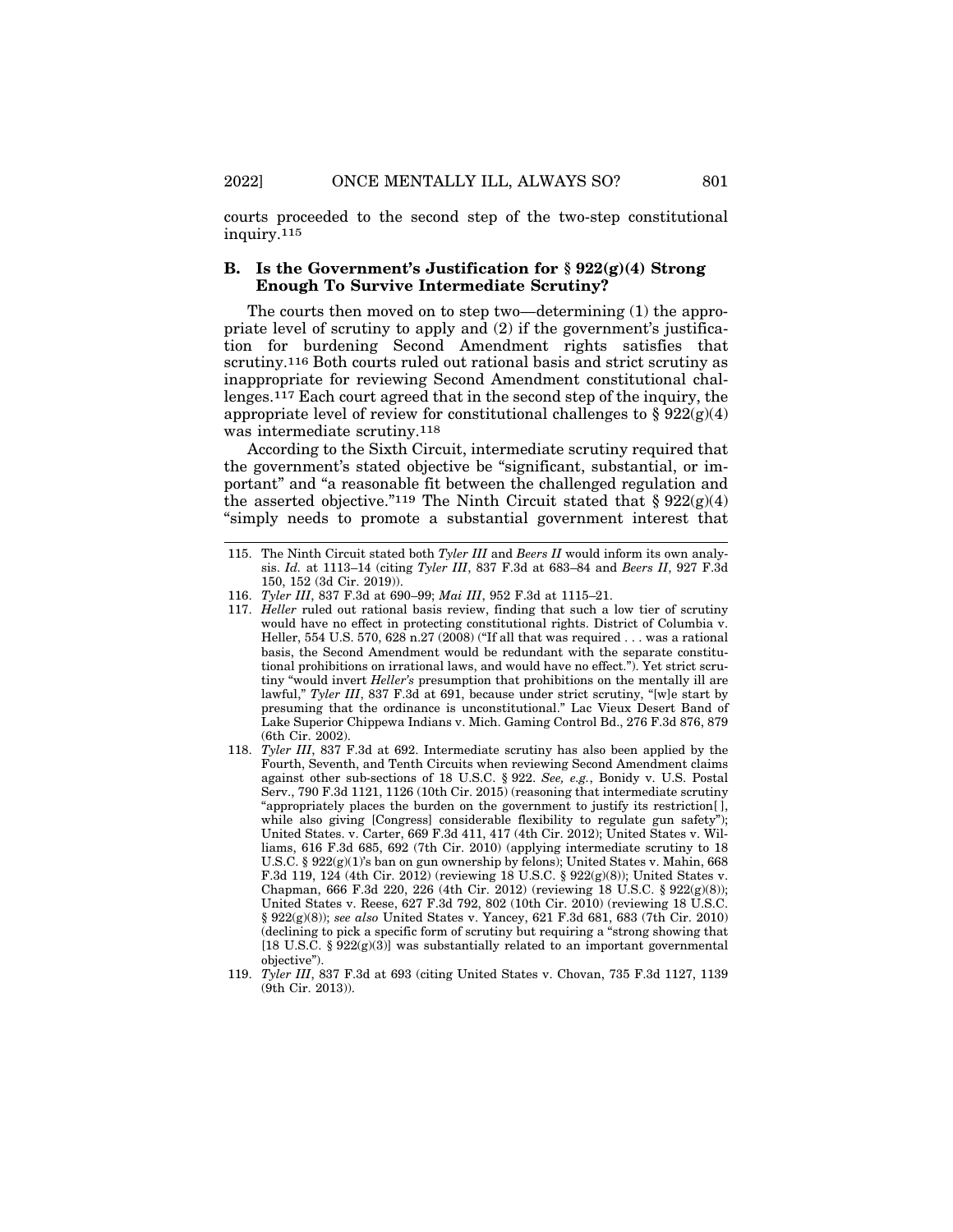would be achieved less effectively absent the regulation."120 The governmental interest in §  $922(g)(4)$ 's ban on firearm possession for the mentally ill is preventing crime, violence, and suicide.121 According to both *Tyler III* and *Mai III* these interests are not only legitimate they are compelling.122

#### *1. Application of Intermediate Scrutiny in* Tyler III

As framed by the Sixth Circuit, Tyler's claim at this stage boiled down to the final question of fit: whether the government had established "a reasonable fit between its important objectives of public safety and suicide prevention and its permanent ban on the possession of firearms by persons adjudicated to be mentally unstable, some of them long ago."<sup>123</sup> In order to establish this reasonable fit, the government was required to present some form of evidence, other than anecdotes or supposition, of the continuing need to disarm citizens whose involuntary confinement or adjudication as mentally ill occurred long ago.<sup>124</sup> This evidence was needed to justify  $\S 922(g)(4)$  because the ban imposed on Tyler, and persons similarly situated to Tyler, is effectively permanent.125

The government pointed to the statute's legislative history, which included Congress's observation that the school shooting at Virginia Tech in 2007 and a high-profile shooting in New York in 2002 were both perpetrated by individuals with proven histories of mental illness and recent involuntary commitments.<sup>126</sup> Additionally, the Brady Center to Prevent Gun Violence supplied studies showing that "those with a past suicide attempt are more likely than the general public to commit suicide at a later date and that firearms are the most likely method for committing suicide."127 The Sixth Circuit agreed that this evidence justified the need to keep firearms out of the hands of "those

<sup>120.</sup> *Mai III*, 952 F.3d at 1116 (citing United States v. Torres, 911 F.3d 1253, 1263 (9th Cir. 2019)).

<sup>121.</sup> Specifically, the *Congressional Record* shows that Congress intended to "cut down or eliminate firearms deaths caused by persons who are not criminals, but who commit sudden, unpremeditated crimes with firearms as a result of mental disturbances." *See* 114 CONG. REC. 21,829 (1968) (statement of Rep. John Bingham). 122. *Tyler III*, 837 F.3d at 693; *Mai III*, 952 F.3d at 1116.

<sup>123.</sup> *Tyler III*, 837 F.3d at 693. Under intermediate scrutiny, the burden of justification rests entirely on the state. *Id.* at 694 (quoting United States v. Virginia, 518 U.S. 515, 533 (1996).

<sup>124.</sup> *Id.*

<sup>125. 18</sup> U.S.C. § 925(c)'s relief-from-disabilities program remains unfunded. Michigan has not chosen to create a qualifying relief program under the 2008 NICS Amendments and there is no path available for Tyler to seek the restoration of his Second Amendment rights. *Tyler III*, 837 F.3d at 694. The same is true for others barred by 18 U.S.C. § 922(g)(4) in at least nineteen other states. *Id.* 126. *Id.* at 694–95.

<sup>127.</sup> *Id.* at 695.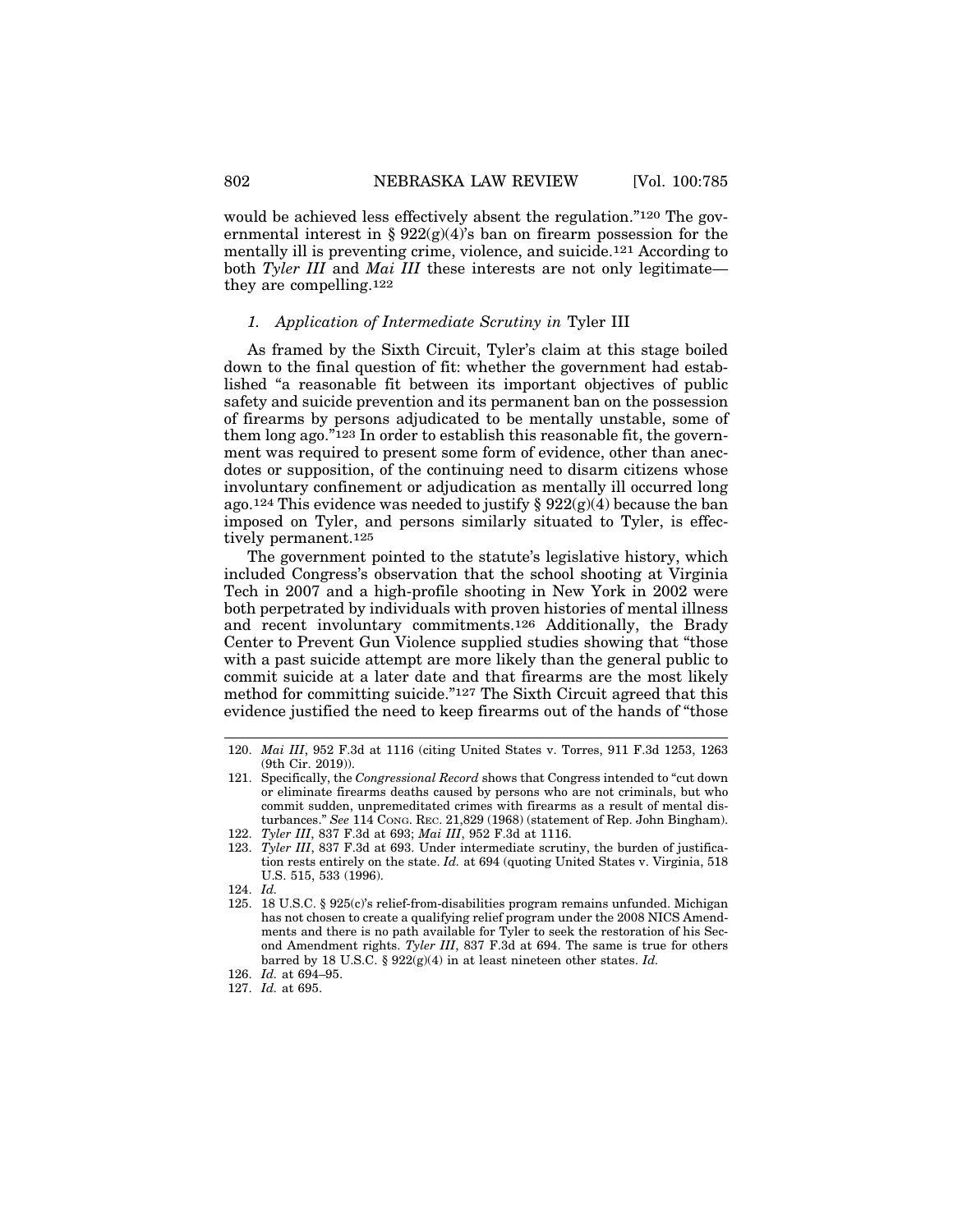currently suffering from mental illness and those just recently removed from an involuntary commitment." Further, such evidence demonstrated why it might be reasonable to permanently prevent those with a prior suicide attempt from possessing firearms.128 However, this evidence did not justify a *lifetime* ban for *all* persons previously committed, especially if they, like Tyler, had been involuntarily committed without ever attempting suicide and had remained healthy and peaceable for many years after release.129

The court discussed other evidence presented to support the lifetime ban, such as evidence that "[r]ates of violence may peak around the time of hospital admission, when patients are in acute crisis, and remain high for a period of time after discharge because many patients still have active mental disorders after they leave the hospital."130 But after reviewing each piece of evidence, the court concluded the data was "insufficient to justify  $\S 922(g)(4)$ 's perpetual curtailment of a constitutional right."131 To the Sixth Circuit, the fact that Congress established various relief-from-disabilities programs gave a clear indication that it did not understand the statute to permanently foreclose a previously committed person's Second Amendment rights.132

The Sixth Circuit ultimately held that based on the record, the government's evidence and arguments did not pass intermediate scrutiny, and more evidence was required to justify such a severe restriction.133 There was "no indication of the *continued* risk presented by people who were involuntarily committed many years ago and who have no history of intervening mental illness, criminal

<sup>128.</sup> *Id.*

<sup>129.</sup> *Id.*

<sup>130.</sup> *Id.* at 696 (citing Henry J. Steadman et al., *Violence by People Discharged from Acute Psychiatric Inpatient Facilities and by Others in the Same Neighborhoods*, 55 ARCHIVES GEN. PSYCHIATRY 393, 400 (1998)).

<sup>131.</sup> *Tyler III*, 837 F.3d at 695–96. Among other evidence, the court discussed a metaanalysis of various studies, E. Clare Harris & Brian Barraclough, *Suicide as an Outcome for Mental Disorders: A Meta-Analysis*, 170 BRIT. J. PSYCHIATRY 205 (1997), which the court found "clouds rather than clarifies the connection between prior commitment and future dangerousness," *Tyler III*, 837 F.3d at 696.

<sup>132.</sup> *Tyler III*, 837 F.3d at 697. The first program, in effect from 1986 to 1992, allowed individuals to apply to the Attorney General for relief from their disabilities imposed under 18 U.S.C. § 922(g)(4). *See* 18 U.S.C. § 925(c). The second program, which began under the NICS Improvement Amendments Act of 2007, authorized federal grants to the states to improve the NICS instant background check system. *See* NICS Improvement Amendments Act of 2007, Pub. L. No. 110–80, §§ 2(9), 103, 105, 122 Stat. 2559, 2560, 2568–69 (2008) (codified at 34 U.S.C. §§ 40902, 40913 & 40915). To receive these funds, states are required to create a relief-from-disabilities program that allows individuals barred by  $\S 922(g)(4)$  to apply to have their rights restored. *Id.*

<sup>133.</sup> *Tyler III*, 837 F.3d at 699.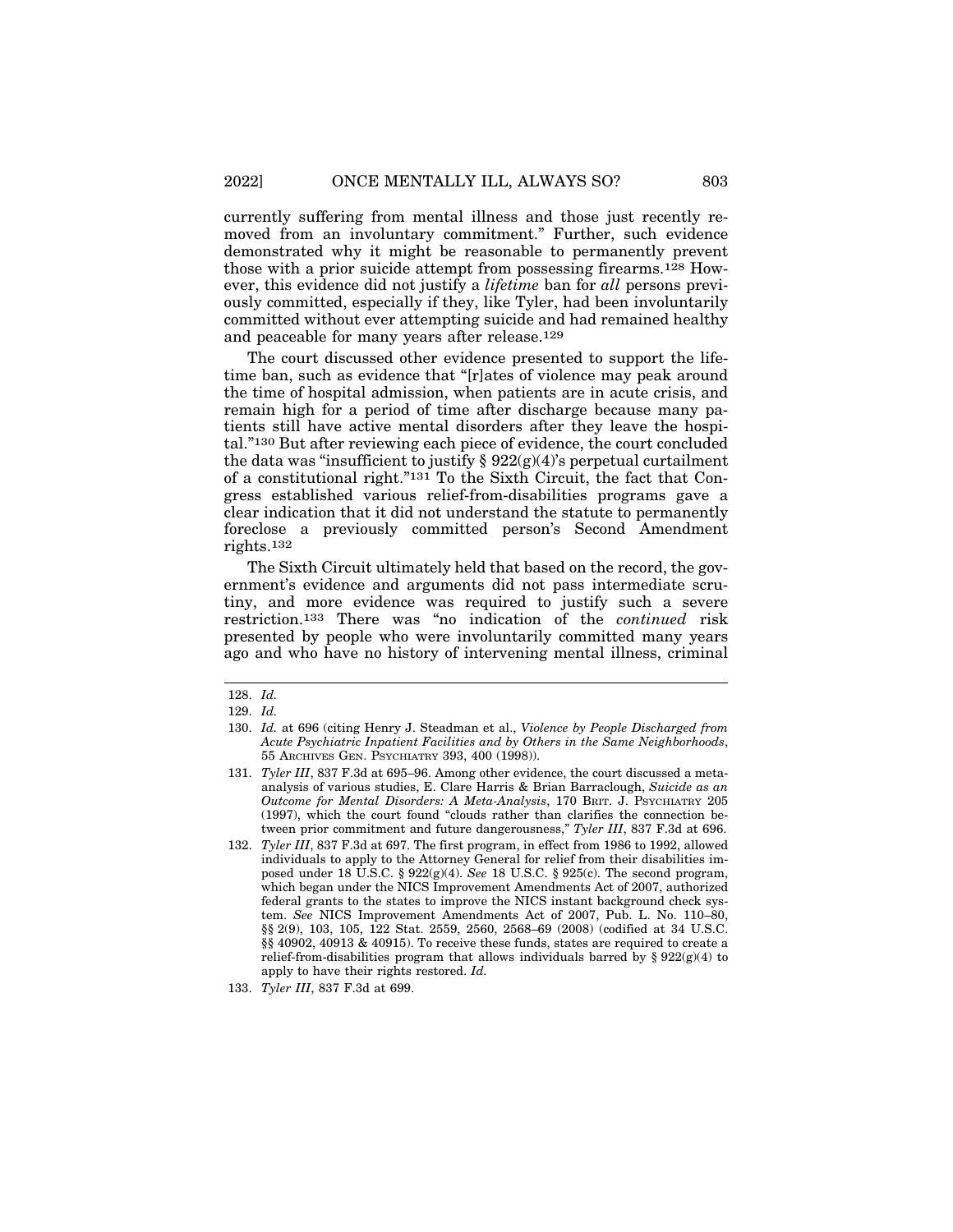activity, or substance abuse."134 Holding that Tyler therefore had a viable Second Amendment claim, the circuit court reversed the district court's dismissal.135

#### *2. Application of Intermediate Scrutiny Under* Mai III

Mai's as-applied constitutional challenge also rested on the claim that "the *continued* application of the prohibition to him is *no longer* justified because of the passage of time and his alleged mental health and peaceableness in recent years."136 The Ninth Circuit disagreed, noting that multiple cases, studies, and reports showed that firearms tend to exacerbate acts of violence and greatly increase the risk of death for those who attempt suicide.137 As framed by the Ninth Circuit, "although §  $922(g)(4)$ " s prohibition takes effect as a result of a *past* event, the statute 'target[s] a *present* danger, i.e., the danger posed by [those who previously have been involuntarily committed to a mental institution] who bear arms.'"138 After reviewing the studies and reports provided by the government,139 the Ninth Circuit concluded that individuals with a history of involuntary commitment continue to pose "an ever-present increased risk of violence."140

<sup>134.</sup> *Id*.

<sup>135.</sup> *Id.*

<sup>136.</sup> *Mai III*, 952 F.3d 1106, 1117 (9th Cir. 2020). Mai conceded that the statute's prohibitions on firearms possession were constitutional during the period of his commitment. *Id.* at 1109.

<sup>137.</sup> *Id.* at 1116; *See, e.g.*, Bonidy v. U.S. Postal Serv., 790 F.3d 1121, 1126 (10th Cir. 2015); Matthew Miller & David Hemenway, *Guns and Suicide in the United States*, 359 NEW ENG. J. MED. 989, 990 (2008) ("A suicide attempt with a firearm rarely affords a second chance. Attempts involving drugs or cutting, which account for more than 90% of all suicidal acts, prove fatal far less often.").

<sup>138.</sup> *Mai III*, 952 F.3d at 1117 (alteration in original) (quoting Vartelas v. Holder, 566 U.S. 257, 271 (2012)).

<sup>139.</sup> The government cited the same meta-analysis in *Mai III* that it had cited in *Tyler III*. *Id.* In *Tyler III*, the court found that such meta-analysis clouded rather than clarified the issue. *Tyler III*, 837 F.3d at 696. But in *Mai III*, the Ninth Circuit quoted the analysis, emphasizing that "studies of persons released from involuntary commitment reported a combined 'suicide risk 39 times that expected,'" and concluding that such an "extraordinarily increased risk of suicide clearly justifies the congressional judgment that those released from involuntary commitment pose an increased risk of suicide." *Mai III*, 952 F.3d at 1117, 1121 (quoting Harris & Barraclough, *supra* note 131, at 220). For the Ninth Circuit, this evidence was enough to fairly support Congress's reasonable conclusions that "those who have been involuntarily committed to a mental institution continue to pose an increased risk of violence even many years after their release from commitment." *Id.* at 1118 (citation omitted).

<sup>140.</sup> *Id.* at 1116–18. Compare this to *United States v. Chovan*, where the Ninth Circuit "upheld the constitutionality of 18 U.S.C. § 922(g)(9)'s ban on the possession of firearms by domestic violence misdemeanants because that category of persons has a high rate of domestic violence recidivism and because the use of firearms by domestic abusers causes more deaths." 735 F.3d 1127, 1140–41 (9th Cir. 2013).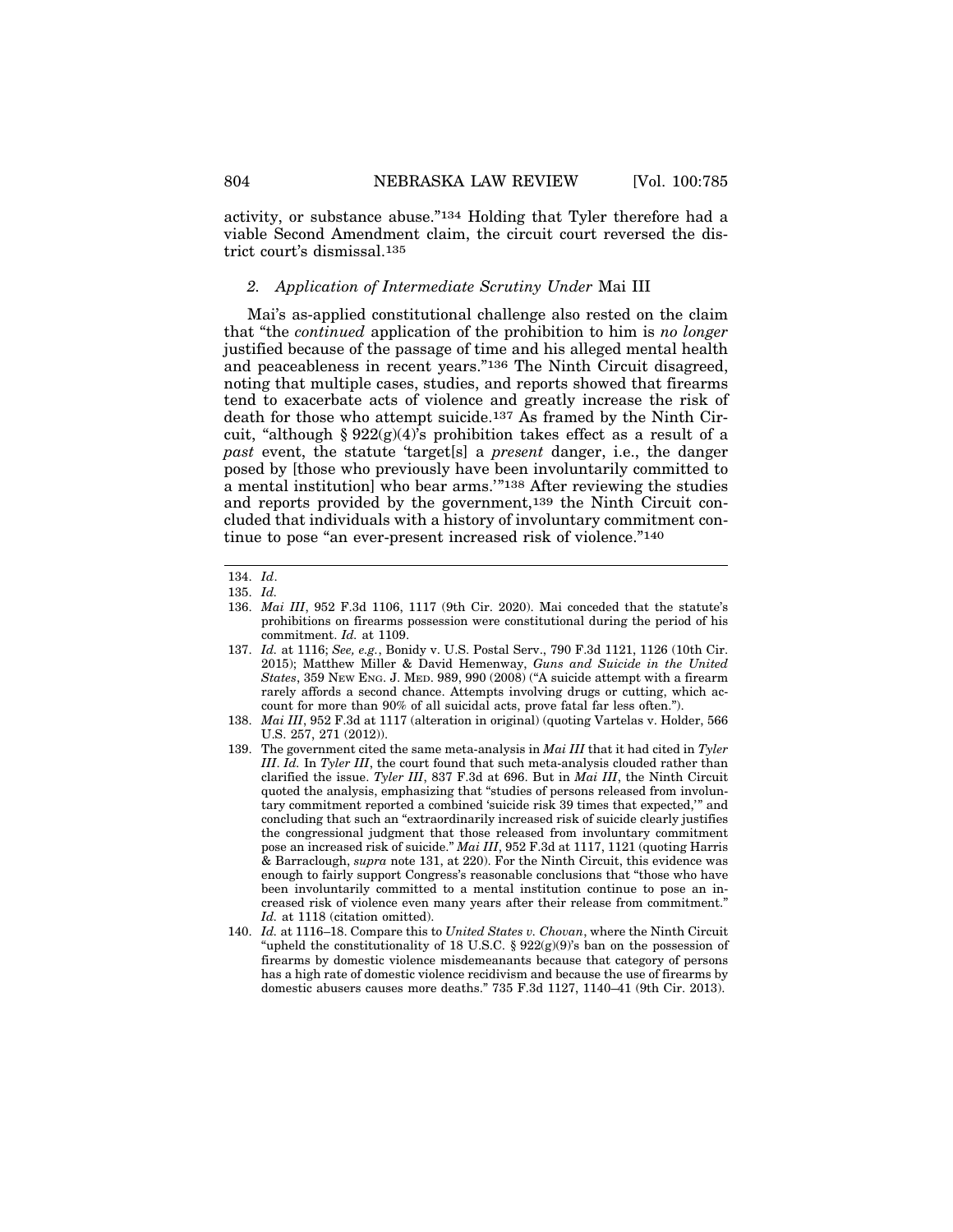Having confirmed the scientific soundness of Congress's decision to restrict firearm possession of involuntarily institutionalized individuals, the Ninth Circuit dismissed Mai's assertion that the legitimate congressional purpose for the prohibition does not apply to his specific circumstances.141 The court explained that, in assessing the constitutionality of the presumptive right to regulate firearms for a particular class of citizens, "we are assessing congressional judgment about a category of persons, not about [Mai] himself," and that "the Second Amendment does not demand 'an individualized hearing' to assess [Mai's] own personal level of risk."<sup>142</sup>

The Ninth Circuit held that Congress' enactment of the NIAA does not affect its analysis. Unlike the *Tyler III* court, the Ninth Circuit did not see the NIAA as a "'clear indication that Congress does not believe that previously committed persons are sufficiently dangerous as a class' to prohibit them from possessing firearms."143 Instead, it perceived the NIAA as "a political compromise that included [34 U.S.C.] § 40915's avenue for relief for some of the least dangerous only in exchange for greatly improved enforcement as to all the rest, including the most dangerous."144 The NIAA was full of compromises which not only represented diverse groups but which were necessary in order to move the legislation to the floor and ensure that the NICS system would more effectively serve its purpose.145

Ultimately, the Ninth Circuit determined that the government met its burden by showing that " $\S 922(g)(4)$ 's prohibition on those who have been involuntarily committed to a mental institution is a reasonable fit for the important goal of reducing gun violence."146 While that determination left Mai without any avenue for relief from §  $922(g)(4)$ , the governmental interest of "preventing horrific acts of violence" was compelling, and "the scientific evidence strongly suggests that the increased risk is not tiny."<sup>147</sup> It also pointed out that  $\S 922(g)(4)$  "applies" not to persons who *theoretically* might be dangerous at some point in their lives" but only to "those who were found, through procedures sat-

<sup>141.</sup> *Mai III*, 952 F.3d at 1118–19.

<sup>142.</sup> *Id.* at 1119 (quoting *Tyler III*, 837 F.3d at 698 n.18).

<sup>143.</sup> *Id.* at 1119 (quoting *Tyler III*, 837 F.3d at 697).

<sup>144.</sup> *Id.*

<sup>145.</sup> *Id.* at 1119 n.8 (citing 153 CONG. REC. 15,676 (2007)) (statement of Rep. John Conyers Jr.) ("In order to move the legislation to the floor, it was necessary to make some accommodations . . . to incorporate the concerns of gun owners."); *id.* at 15,677 (statement of Rep. Michael N. Castle) ("This legislation represents a true compromise [with] the NRA and the Brady Group."); *accord* 153 CONG. REC. 36,338 (2007) (statement of Sen. Patrick Leahy) ("[T]his compromise legislation . . . respects the rights of gun owners and, at the same time, makes sure that the NICS system will work more effectively.").

<sup>146.</sup> *Mai III*, 952 F.3d at 1121.

<sup>147.</sup> *Id.* at 1120–21.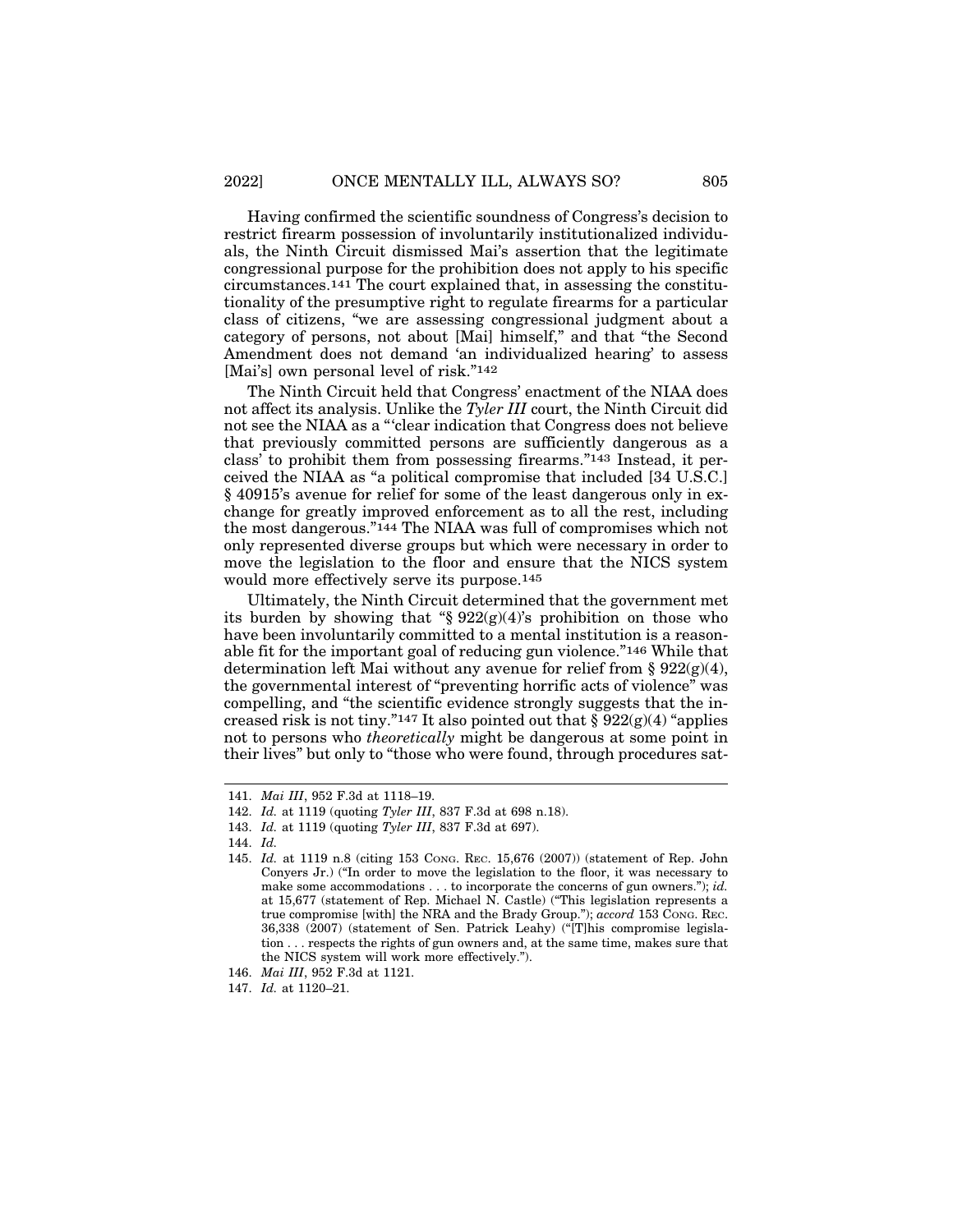isfying due process, [to be] *actually* dangerous in the past."148 According to the Ninth Circuit, "§  $922(g)(4)$  is more narrowly tailored than other lifetime prohibitions" that it has previously upheld, "such as  $§ 922(g)(1)$ 's prohibition as to felons, both violent and non-violent," in *United States v. Phillips*.149 Thus, the Ninth Circuit upheld the district court's dismissal of Mai's claim and held that  $\S 922(g)(4)$  withstands Second Amendment intermediate scrutiny.150

On denial of Mai's later petitions for rehearing and for rehearing en banc, Judges Collins, Bumatay, and VanDyke each wrote separate dissenting opinions criticizing this application of intermediate scrutiny.151 Judge Bumatay first pointed out that Mai had presented enough evidence of his return to mental health that the state of Washington "agreed that Mai doesn't present a substantial danger to himself or to the public and that the symptoms that led to his commitment are not reasonably likely to reoccur."152 Judge Bumatay conducted a review of the text, history, and tradition of the Second Amendment that, according to him, revealed, "At the time of the Founding, the idea that the formerly mentally ill were permanently deprived of full standing in the community was nowhere to be found."153 Further, his review established that the era had "a deeply rooted common law tradition recognizing that mental illness was not a permanent condition."154 Judge Bumatay asserted that because the panel ignored this

<sup>148.</sup> *Id.* at 1121 (footnote omitted).

<sup>149.</sup> *Id.* (citing United States v. Phillips, 827 F.3d 1171, 1175–76 (9th Cir. 2016)).

<sup>150.</sup> *Id.*

<sup>151.</sup> *Mai IV*, 974 F.3d 1082, 1083 (9th Cir. 2020). Judge Collins joined part of Judge Bumatay's dissent in which he "ably explains . . . [that] the panel's application of intermediate scrutiny here is seriously flawed and creates a direct split with the Sixth Circuit. That alone is enough to warrant en banc review." *Id.* (Collins, J., dissenting). Additionally, Judge Collins stated he was skeptical of the framework used by the Ninth Circuit and believed en banc review was proper to assess whether it properly followed the controlling principles set forth in *Heller*. *Id.*

<sup>152.</sup> *Mai IV*, 974 F.3d 1082, 1085 (Bumatay, J., dissenting).

<sup>153.</sup> *Id.* at 1089–90. According to Judge Bumatay, rules and decisions of the founding era addressed the manner of carrying, such as the concealment of weapons, and "the first decision addressing a firearms regulation based on the condition of a person . . . did not arise until 1886." *Id.* at 1088. Because rules and decisions based on the condition of a person were scarce during the founding era and ratification, Judge Bumatay also reviewed "the dominant thinking on mental illness in that period." *Id.* at 1089.

<sup>154.</sup> *Id.* at 1089 (citation omitted). Judge Bumatay presented multiple sources which agreed, "[A] lunatic [was] never to be looked upon as irrecoverable": Virginia's state constitution limited civil rights of "lunatics," but only "during their state of insanity" or until "they recovered their senses"; judicial officials were only authorized to lock up "individuals with dangerous mental impairments . . . only so long as such lunacy or disorder shall continue, and no longer"; and according to multiple scholars, "the law always imagines, that the[ ] accidental misfortunes [that caused the lunacy] may be removed" and at that point the person's rights restored. *Id.* at 1089–90 (first quoting ANTHONY HIGHMORE, A TREATISE ON THE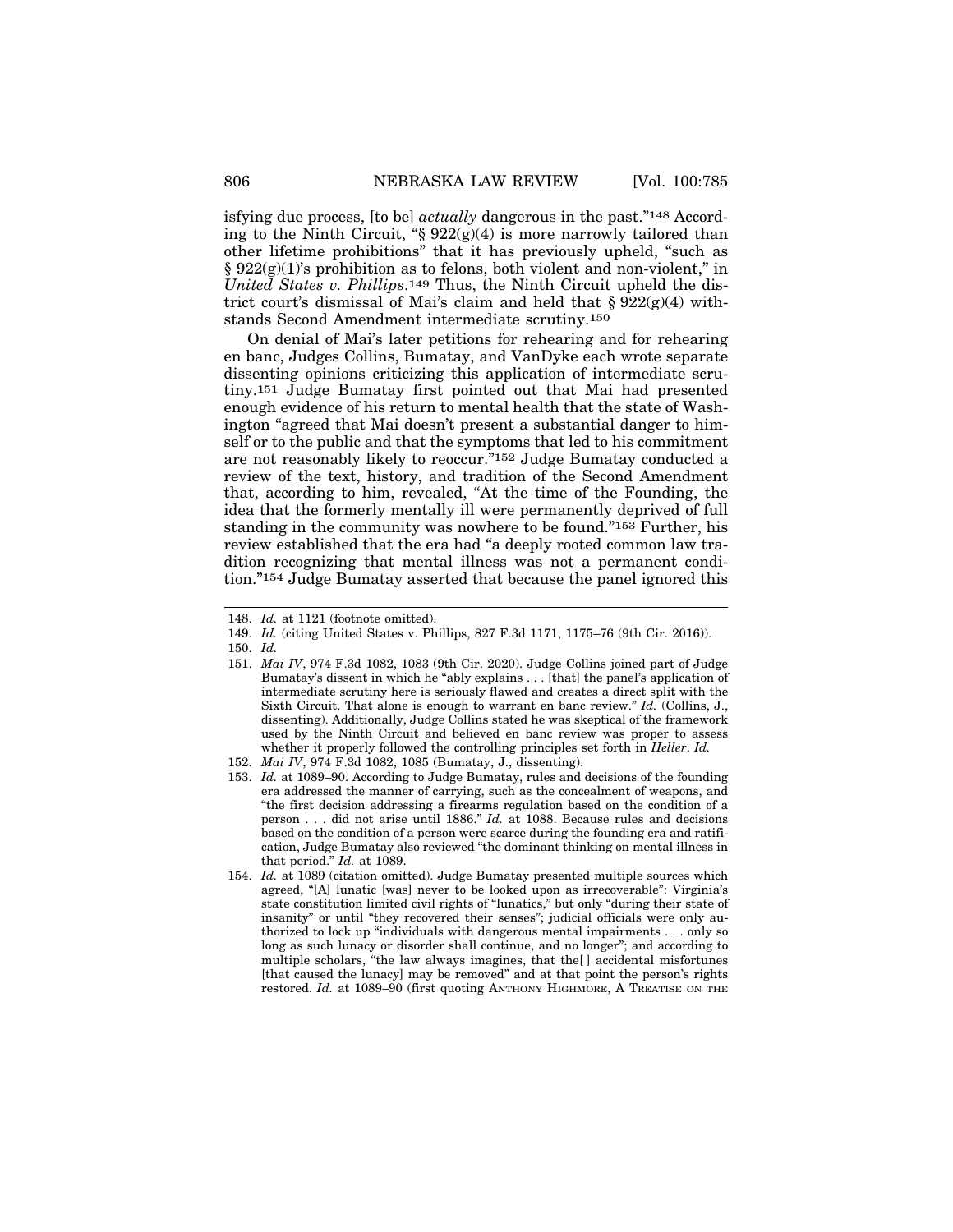important information, it failed to recognize depth of the issue and proceeded to apply a two-part analysis which relied on "judicial interest balancing," even though such methods were explicitly rejected in *Heller*.155

Judge Bumatay further stated that even under the two-part analysis, the panel had further drawn the wrong conclusions by incorrectly identifying intermediate scrutiny as the proper standard of review and then incorrectly applying that standard.156 Because the panel "assumed, rather than decided, that  $\S 922(g)(4)$  as applied to Mai burdens conduct protected by the Second Amendment," the panel failed to recognize that "this law not only burdens Second Amendment-protected conduct, but that it also strikes at the core right protected by its guarantee. . . . an omission that infects the rest of the *Chovan* analysis."157 Had the panel properly done the analysis required in step one, as Judge Bumatay had, it should have concluded that strict scrutiny was the proper standard of review.158

Even in its application of intermediate scrutiny, Judge Bumatay asserted that the panel still "got it wrong" because it relied on "several ill-suited studies, many compiling data from foreign countries. One of the primary studies relied on by the court analyzed suicide risk after release from involuntary commitment, but it offered no information about suicide risk for someone like Mai—20 years past his commitment and free of mental health issues."159 Judge Bumatay agreed with the *Tyler III* court that this evidence did not "demonstrate a '*continued* risk presented by people who were involuntarily committed many years ago and who have no history of intervening mental illness, criminal activity, or substance abuse'" sufficient to satisfy even intermediate scrutiny.160 Seven other judges supported Judge Bumatay's contention that "[i]f we are to accede to the permanent deprivation of

- 157. *Id*. at 1091.
- 158. *Id.*
- 159. *Id.* at 1094 (criticizing the meta-analysis, Harris & Barraclough, *supra* note 131, at 219, 223).
- 160. *Id.* at 1095 (quoting *Tyler III*, 837 F.3d 678, 699 (6th Cir. 2016)).

LAW OF IDIOCY AND LUNACY 73 (1807); then quoting 1 ST. GEORGE TUCKER, BLACK-STONE'S COMMENTARIES: WITH NOTES OF REFERENCE, TO THE CONSTITUTION AND LAWS, OF THE FEDERAL GOVERNMENT OF THE UNITED STATES; AND OF THE COM-MONWEALTH OF VIRGINIA 145 (1803); then quoting HENRY CARE, ENGLISH LIBER-TIES, OR THE FREE-BORN SUBJECT'S INHERITANCE 329 (6th ed. 1774); and then quoting 1 WILLIAM BLACKSTONE, COMMENTARIES 304–305 (1893)).

<sup>155.</sup> *Id.* at 1086 (citation omitted). A core constitutional protection should not be subjected to a freestanding interest-balancing approach because "[a] constitutional guarantee subject to future judges' assessments of its usefulness is no constitutional guarantee at all." *Id.* at 1087 (quoting District of Columbia v. Heller, 554 U.S. 570, 634 (2008)).

<sup>156.</sup> *Id*. at 1090–91.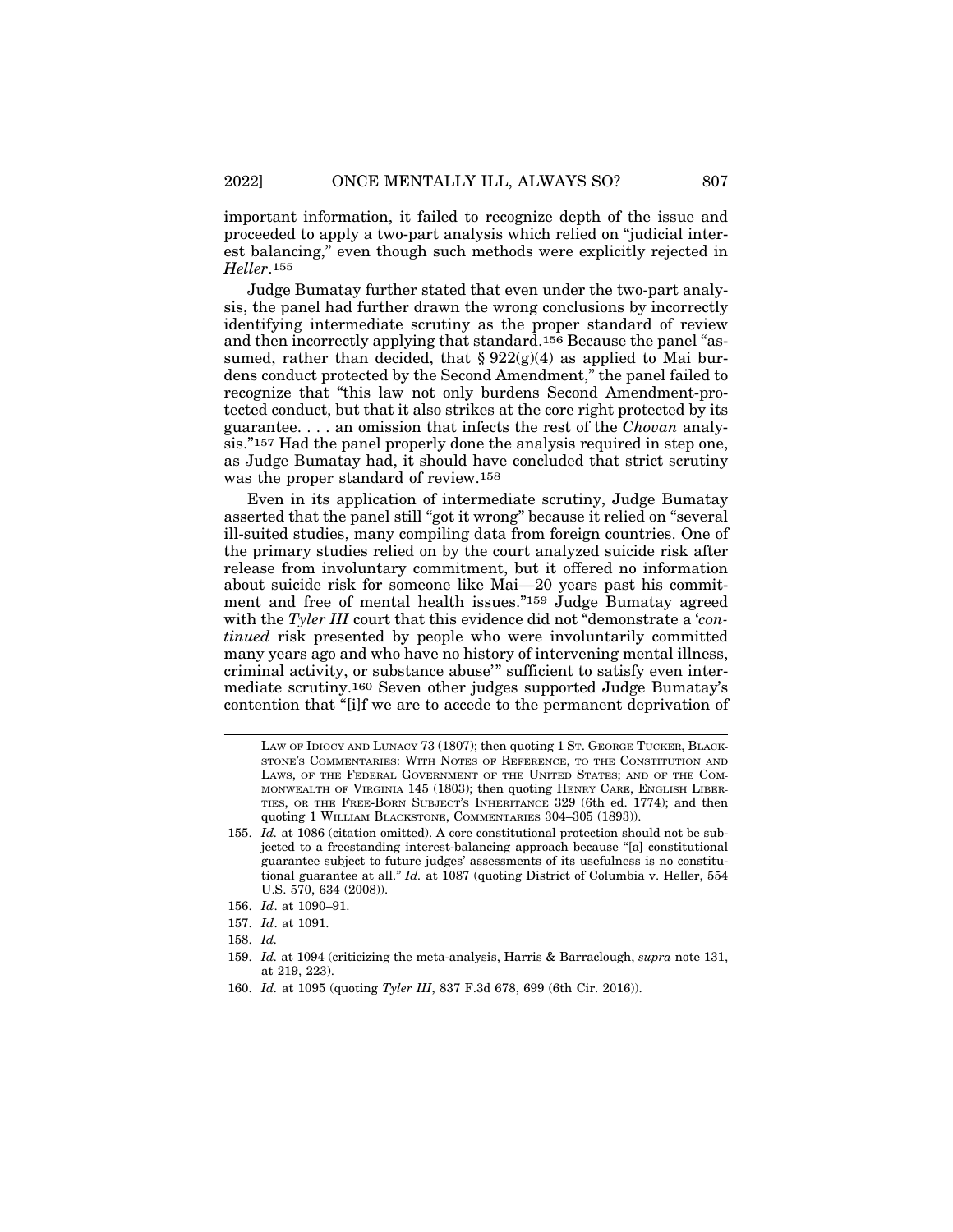Mai's fundamental right, we should, at a minimum, demand evidence sufficiently tailored to his circumstances."161

Judge VanDyke fully endorsed Judge Bumatay's dissent but wrote separately to expound on the matter in a much harsher tone.162 Judge VanDyke described Duy Mai as "another innocent casualty of this court's demonstrated dislike of things that go bang" and called the panel's logic circular in that it grouped Mai into an ill-fitting category and then used this categorization against him.163 Judge VanDyke also criticized the panel's decision for misconstruing *Heller*, in which the Supreme Court found certain *activities* to be within the core of the Second Amendment, not certain *classes of people*.164 Judge VanDyke examined the panel's reasonable fit standard, finding that it was grossly overbroad, incomplete, and an "incorrect tool for measuring regulations that facially burden a fundamental right."165 Additionally, the panel had "not only applie[d] this inappropriate standard, it

- 162. *Mai IV*, 974 F.3d at 1097 (VanDyke, J., dissenting). Judge VanDyke's dissent was joined in full by Judge Bumatay. *Id.*
- 163. *Id.* at 1099 ("The panel believes class-based categorical bans are permissible under intermediate scrutiny, so long as those bans target groups that pose a heightened risk of violence. Because some metrics indicate that individuals *recently* involuntarily committed are more violent than the general public, the panel surmises that the firearm ban, as applied to Mai (who was committed as a juvenile decades ago), survives intermediate scrutiny. . . . Ironically, the *broader* the class, the more likely it is to pass this standard." (footnote omitted) (citations omitted)).
- 164. *Id.* at 1099–1100 (citing District of Columbia v. Heller, 554 U.S. 570 (2008)).
- 165. *Id.* at 1101, 1103. ("[T]his isn't heightened scrutiny at all. Originally developed to analyze *neutral* regulations that *incidentally* burdened First Amendment rights in a way that was *no greater than was essential*, this test would have been a poor fit for direct restrictions on Second Amendment rights.").

<sup>161.</sup> *Id.* (citation omitted) (joined in Part IV by Judges Ikuta, Bade, and Hunsaker, and in Part IV.B by Judges Bennett, Collins, and Bress)*.* With twenty-nine judges, the Ninth Circuit has been described as "the most outsized federal appellate court." Ilya Shapiro & Nathan Harvey, *Break Up the Ninth Circuit*, 26 GEO. MASON L. REV. 1299, 1300 (2019). The size of the circuit is unwieldy, causing "procedural inefficiencies, jurisprudential unpredictability, and unusual en banc process[es]." *Id.* at 1329. Due to the size of the circuit, there is a huge backlog of federal appeals, with a median time frame of 22.8 months from notice of appeal to a final order or opinion. *Id.* at 1300. Additionally, there are "more than 3,600 combinations of three-judge panels and hundreds of opinions published each year," which leaves lawyers and district court judges "hard-pressed to understand what the court will do in any given case." *Id.* The Ninth Circuit also employs a "limited" en banc procedure, in which only a subset of judges participate. While this makes sense procedurally (it would be impractical for twenty-nine judges to take part in a single oral argument or deliberate on a decision en masse), this method defeats the purpose of en banc proceedings and "arguably contributes to the circuit consistently having among the highest reversal rates before the Supreme Court." *Id.* at 1300–01. Even with eight votes supporting a rehearing en banc, it was not enough to secure a rehearing of Mai's claim. *Mai IV*, 974 F.3d 1082, 1082.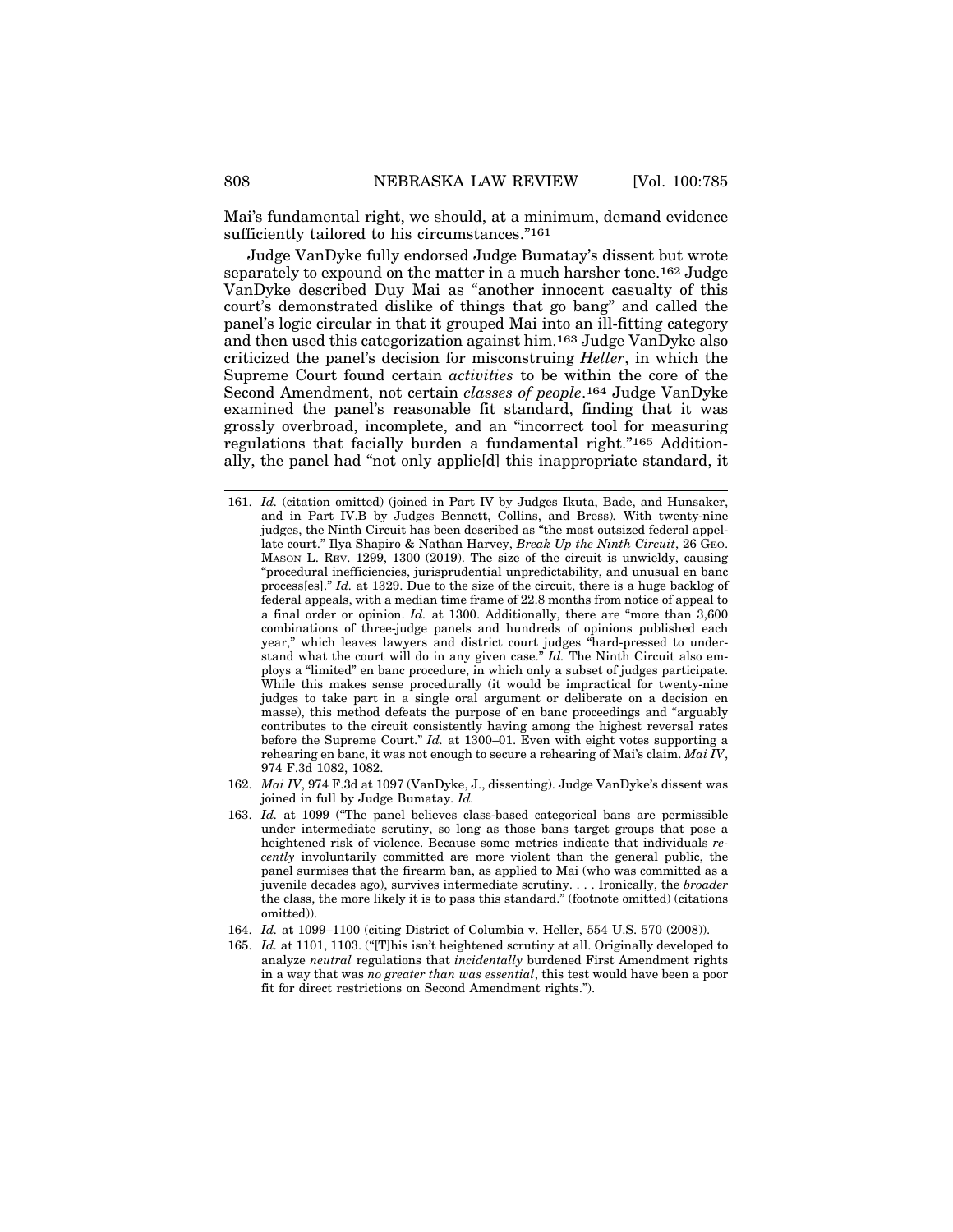applie[d] it inappropriately."166 As stated by Judge VanDyke, "Government burdens on the Second Amendment may not always need to fit into skinny jeans, but they should never come dressed in clown pants. The current 'reasonable fit' standard makes it embarrassingly easy for the government to sustain its regulations."167

#### V. ANALYSIS

To briefly summarize the holdings from each circuit: In *Tyler III*, the Sixth Circuit found that  $\S 922(g)(4)$  may pass intermediate scrutiny but that the government had not yet provided enough data to justify the statute's lifetime ban on firearms.168 In *Beers II*, the Third Circuit found that the plaintiff was not protected by the Second Amendment at all.169 In *Mai III*, the Ninth Circuit found that  $\S 922(g)(4)$  satisfies intermediate scrutiny because the restrictions created by  $\S 922(g)(4)$  are a reasonable fit with the government's important interest of preventing gun violence and suicide, and that the government did supply enough data to justify a lifetime ban.170 *Tyler III* and *Mai III* have therefore created a direct circuit split by holding that the government, through the same argument and data and in relation to the same federal statute, both has and has not justified a lifetime ban on firearms under  $\S 922(g)(4)$  for individuals who have been adjudicated mentally ill or involuntarily committed.

Future courts analyzing this issue (if such courts continue to use two-step inquiries or intermediate scrutiny review) should adopt the precedent of the Sixth Circuit as set out in *Tyler III* rather than the precedent set by the Ninth Circuit in *Mai III*.171 The Ninth Circuit's application of intermediate scrutiny was too broad, where the court failed to identify that intermediate scrutiny requires not only a reasonable fit between the statute in question and the government's important interest, but also a showing that the statute does not burden substantially more protected conduct than is necessary to further the interest. The Ninth Circuit also failed to address the shortcomings of

<sup>166.</sup> *Id*. at 1101.

<sup>167.</sup> *Id.* at 1104.

<sup>168.</sup> *See* discussion *supra* section III.A and subsection IV.B.1.

<sup>169.</sup> *See* discussion *supra* section III.B.

<sup>170.</sup> *See* discussion *supra* section III.C and subsection IV.B.2.

<sup>171.</sup> An alternative, considering the conflicting precedents of *Tyler III* and *Mai III*, is to avoid the two-step analysis altogether. *Mai IV*, 974 F.3d 1082, 1086 (Bumatay, J., dissenting) ("Judges across this country have questioned whether [two-prong] tests are consistent with *Heller*'s command to follow the text, history, and tradition in evaluating the scope of the Second Amendment." (citations omitted)). As explained by Judge Bumatay, the two-prong approach has been criticized by judges in multiple circuits for failing to follow *Heller* and was even criticized by Justice Samuel Alito in *N.Y. State Rifle & Pistol Ass'n, Inc., v. City of New York*, 140 S. Ct. 1525, 1541–44 (2020) (Alito, J., dissenting).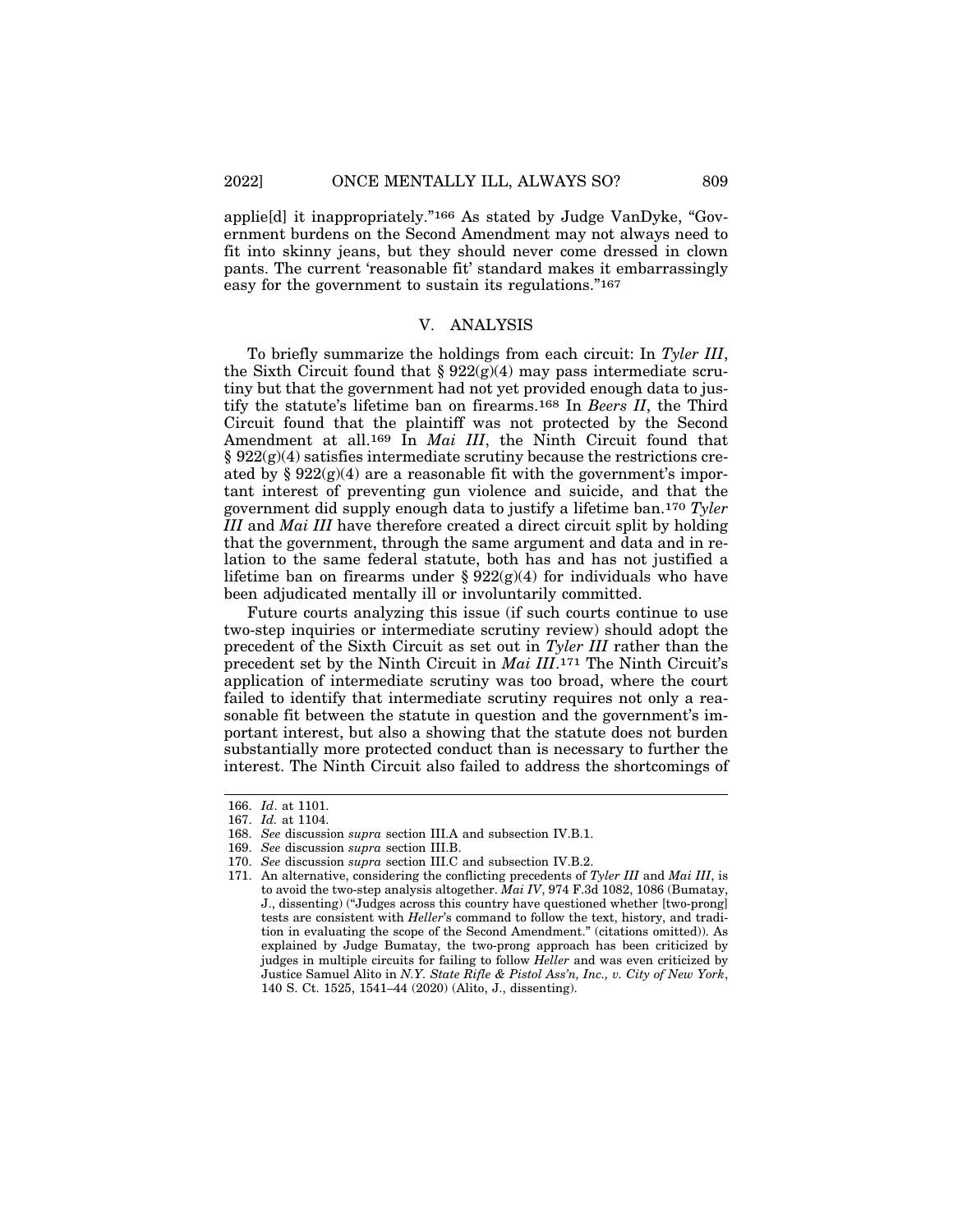the suicide risk meta-analysis provided by the government, whereas *Tyler III* and the dissenting opinions written by Judges Bumatay and VanDyke in *Mai IV* recognized that the government's evidence was off-point, incomplete, and insufficient to satisfy intermediate scrutiny.172

#### **A. The Ninth Circuit's Application of Intermediate Scrutiny Was Too Broad and Therefore Amounted to Little More than Rational Basis Review**

The Ninth Circuit incorrectly applied intermediate scrutiny to § 922(g)(4) when it held that this statute was a reasonable fit for the government's important interests. Under intermediate scrutiny, a federal statute limiting Second Amendment rights cannot be a reasonable fit if such limitations are not reasonably tailored to the government's important interest.173

All three circuits reviewing challenges to  $\S 922(g)(4)$  have agreed that *Heller* ruled out rational basis review.174 *Tyler III* and *Mai III* also agreed that *Heller* had effectively ruled out strict scrutiny; thus, intermediate scrutiny was the appropriate tier to review Second Amendment challenges.175 Intermediate scrutiny requires the government to state an interest that is "significant, substantial, or important."<sup>176</sup> In *Tyler III*, the court stated that the objective of  $\S 922(g)$ was "to keep firearms out of the hands of presumptively risky people."177 By comparison, *Mai III* stated that § 922(g)'s objectives were to "prevent horrific acts of violence."178 *Tyler III* and *Mai III* were referring to the same statute, congressional record, and legislative history to draw out the "stated governmental interest," and yet *Mai's*

<sup>172.</sup> *Tyler III*, 837 F.3d 678, 695–96 (6th Cir. 2016); *Mai IV*, 974 F.3d at 1083 (9th Cir. 2020).

<sup>173.</sup> *See infra* note 181 (discussing the reasonable fit standard).

<sup>174.</sup> *See supra* section IV.B.

<sup>175.</sup> *See supra* note 117. The Third Circuit held that Bradley Beers had failed to pass the first step of the two-part inquiry, and therefore the court did not proceed to the application of intermediate scrutiny. *Beers II*, 927 F.3d 150, 154 (3rd Cir. 2019). However, the Third Circuit did cite to *United States v. Marzzarella*, in which the circuit previously defined intermediate scrutiny as one that requires a "substantial or important" governmental interest and that "the fit between the challenged regulation and the asserted objective be reasonable, not perfect." 614 F.3d 85, 98 (3d Cir. 2010).

<sup>176.</sup> *Tyler III*, 837 F.3d at 693 (quoting United States v. Chovan, 735 F.3d 1127, 1139 (9th Cir. 2013)); *Mai III*, 952 F.3d 1106, 1115 (9th Cir. 2020) (quoting Silvester v. Harris, 843 F.3d 816, 821–22 (9th Cir. 2016)).

<sup>177.</sup> *Tyler III*, 837 F.3d at 693 (quoting Dickerson v. New Banner Inst. Inc., 460 U.S. 103, 112 n.6 (1983)).

<sup>178.</sup> *Mai III*, 952 F.3d at 1121 ("Suicide affects not only its immediate victim; family members, friends, and the community as a whole suffer immensely. Even a small decrease in the number of suicides is, therefore, a significant public benefit.").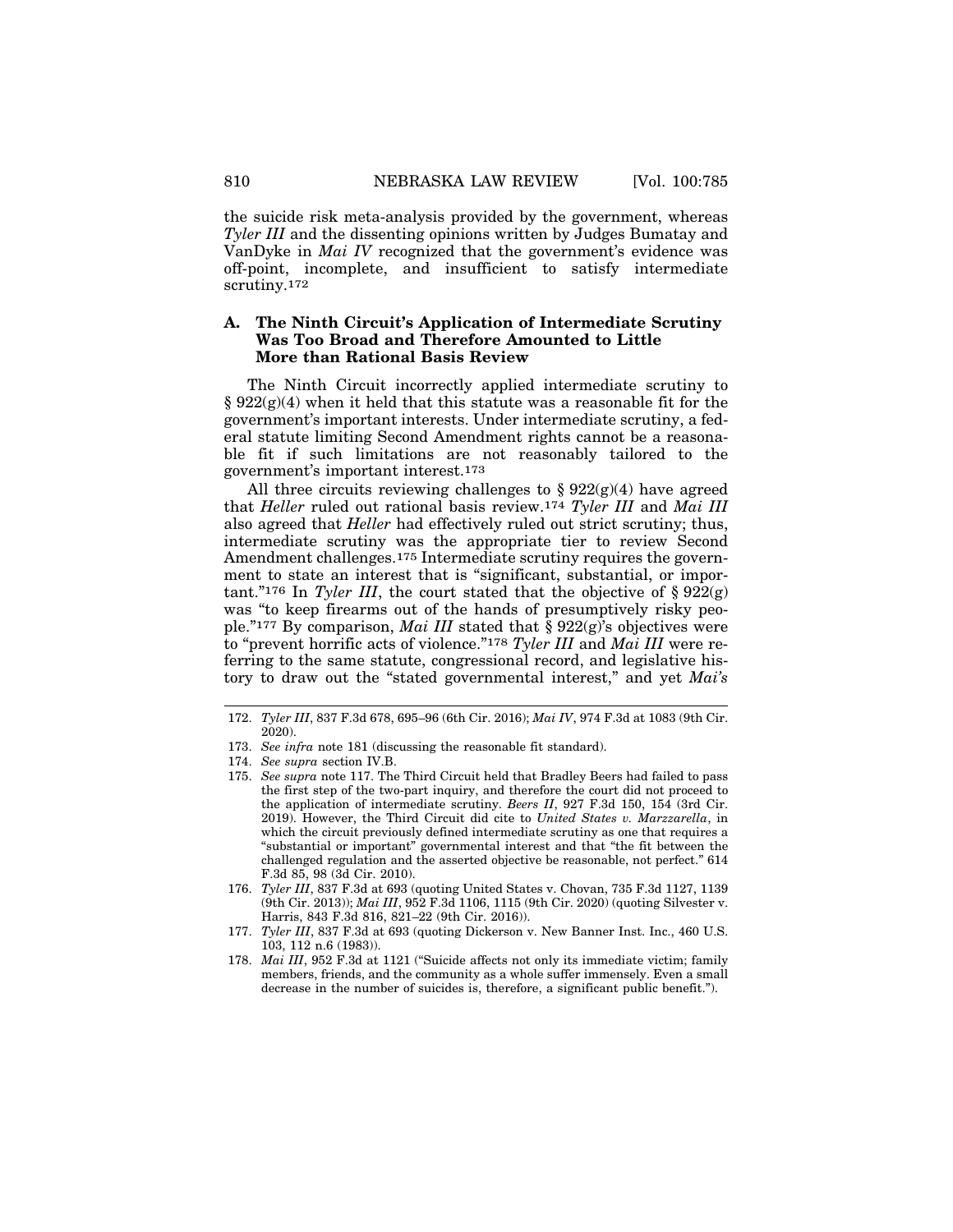language was more colorful. These differences briefly indicate the tone of each opinion;179 while the Sixth Circuit was open to the idea of rehabilitation for Tyler, the Ninth Circuit was not as convinced rehabilitation was possible for Mai.180

In addition to a significant, substantial, or important governmental interest, intermediate scrutiny requires that the stated interest be appropriately served through the challenged statute. Both *Tyler III* and *Mai III* identified that the government's interest is appropriately served if there is a reasonable fit between the restriction imposed and the interest served.181 However, intermediate scrutiny requires not only a fit between a restriction on constitutional rights and the important governmental interest, but also that such restrictions "are not substantially broader than necessary to achieve that interest."182 This does not require "the least restrictive means but . . . a means narrowly tailored to achieve the desired objective."183 In essence, the fit between a restriction of constitutional rights and the government's important interest cannot be reasonable if it is also overbroad.

The Sixth Circuit, without explicitly stating that this step was necessary, did appropriately apply this standard when it specified that the government needed to justify a *continuing* need under  $\S 922(g)(4)$ , especially against individuals whose commitment was long ago or against individuals who are able to prove to a court of law that they have returned to mental peaceableness.184 According to *Tyler III*, the government's evidence showed that restrictions under  $\S 922(g)(4)$ were justified for a period of time after an individual is first released from commitment, or if an individual has been committed and also has a history of attempting suicide. But this evidence did not show a continued risk posed by those who have returned to mental peaceable-

<sup>179.</sup> As stated by Judge VanDyke, the Ninth Circuit was demonstrating its "dislike of things that go bang." *Mai IV*, 974 F.3d 1082, 1097 (9th Cir. 2020) (VanDyke, J., dissenting).

<sup>180.</sup> The Ninth Circuit stated that it "emphatically [does] not subscribe to the notion that 'once mentally ill, always so.'" *Mai III*, 952 F.3d at 1121. But as Judges Bumatay and VanDyke point out in their later written dissenting opinions, the Ninth Circuit has effectively adopted this premise because "the panel's decision inescapably effectuates exactly that ethic." *Mai IV*, 974 F.3d 1082, 1097 (Van-Dyke, J., dissenting).

<sup>181.</sup> In *Tyler III*, the government needed to "establish a reasonable fit between its important objectives of public safety and suicide prevention and its *permanent* ban on the possession of firearms by persons adjudicated to be mentally unstable, some of them long ago." *Tyler III*, 937 F.3d at 693 (emphasis added) (citation omitted). In *Mai III*, "the government must demonstrate that 18 U.S.C. § 922(g)(4) is a 'reasonable fit' for the goal of reducing gun violence." *Mai III*, 952 F.3d at 1120 (citation omitted).

<sup>182.</sup> Heller v. District of Columbia, 670 F.3d 1244, 1258 (D.C. Cir. 2011) (quoting Ward v. Rock Against Racism, 491 U.S. 781, 782–83 (1989)).

<sup>183.</sup> *Id.* (quoting Bd. of Trs. of State Univ. of N.Y. v. Fox, 492 U.S. 469, 480 (1989)).

<sup>184.</sup> *See supra* subsection IV.B.1.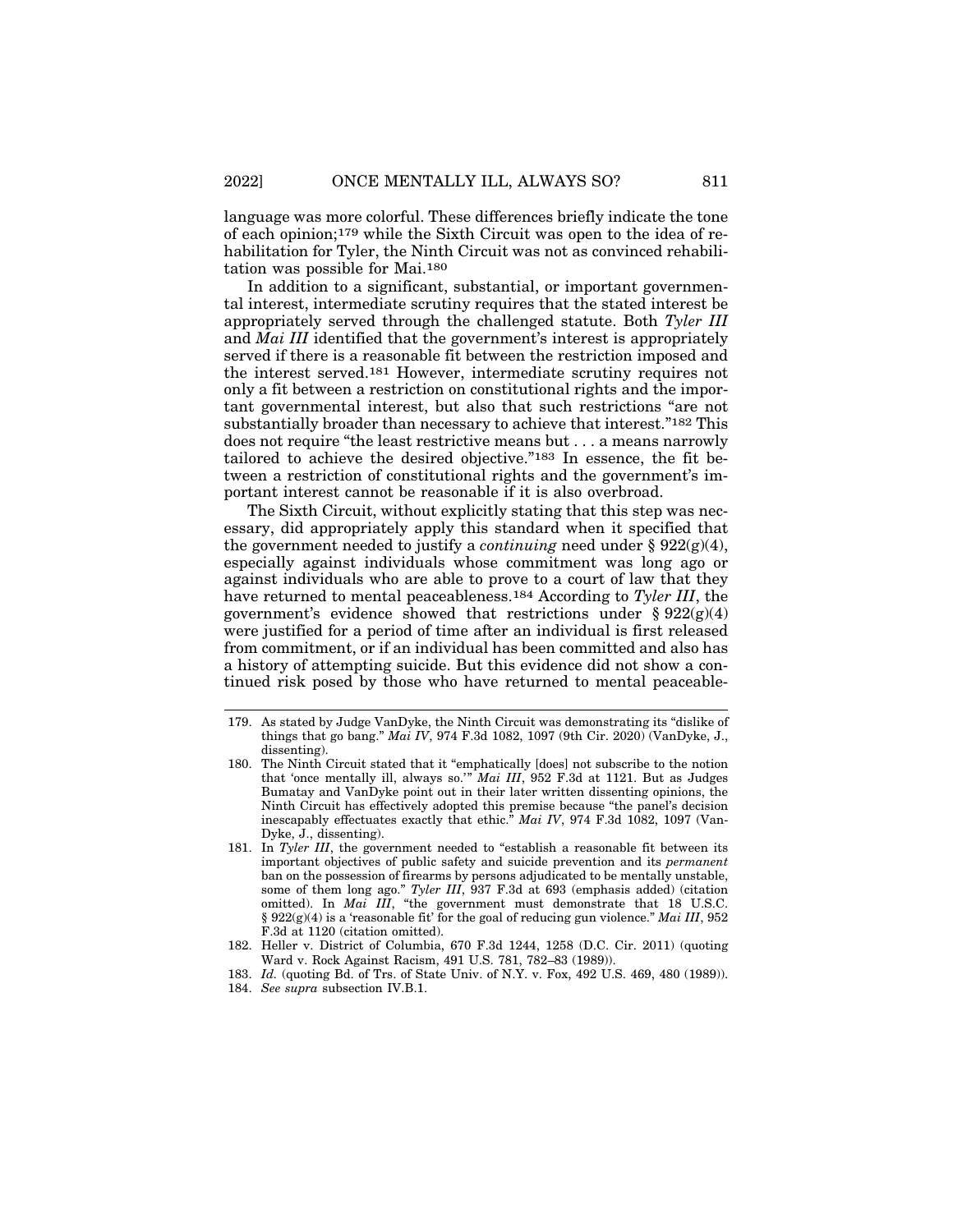ness, and especially failed to show a continued risk for those who have no history of suicide attempts or contemplation. Unlike the Ninth Circuit, the Sixth Circuit recognized that an individual who was once mentally ill does not necessarily remain mentally ill in perpetuity.185 Some individuals are able to be rehabilitated, to join the ranks of other "law-abiding, responsible citizens," and should be able to restore their constitutional rights accordingly.186

The Ninth Circuit, on the other hand, found that the government could impose a lifetime ban against Mai because he belonged to a "narrow class of individuals who are not at the core of the Second Amendment."187 While the court agreed that the restriction was severe and effectively permanent, it was permissible because it did not burden the public at large.188 The problem with this holding is that its reliance on class identification was overly broad for the data provided.189 The class was not limited to individuals with a history of contemplated or attempted suicide, yet the Ninth Circuit found that the class passed muster under intermediate scrutiny because *some members* of this larger class posed a heightened risk of violence.190 When applied to other contexts, this framework is clearly dangerous to constitutional rights. As illustrated by Judge VanDyke,

Suppose Congress instituted a firearm ban against *anyone who has committed a crime*—from jaywalkers to violent felons. That "all criminals" classification would withstand scrutiny under the panel's standard because, when lumped together into one group, that group—as a whole—poses a heightened risk of violence just because *some* members of that group do. Whether committing murder or activating the turn signal too late, under the panel's rationale, "all criminals" are no longer law-abiding, responsible citizens entitled to basic Second Amendment rights.191

- 185. "Faced with either holding that Mai's past mental illness rendered him perpetually mentally ill . . . or admitting that Mai had the same Second Amendment right as any other law-abiding citizen, the panel punted . . . to avoid the awkwardness of expressly saying up front what it implicitly concluded" earlier in the first part of its opinion: "that Mr. Mai's long-ago mental illness forever excludes him from the community of 'law-abiding, responsible citizens' under the Second Amendment (i.e., once mentally ill, always so)." *Mai IV*, 974 F.3d 1082, 1098 (9th Cir. 2020) (VanDyke, J., dissenting).
- 186. *Tyler III*, 837 F.3d at 685 (citing District of Columbia v. Heller, 554 U.S. 570, 635 (2008)).
- 187. *Mai III*, 952 F.3d 1106, 1115 (9th Cir. 2020).
- 188. *Id.*
- 189. The meta-analysis had a very limited section devoted to involuntary commitments and no mention of risk for those who have been "adjudicated mentally ill." Instead, it focused on suicide risks for all mentally ill patients, regardless of whether they had ever made contact with a court of law. *See infra* section V.B (discussing this meta-analysis and its flaws and limitations).
- 190. *Mai III*, 952 F.3d at 1116 ("The Second Amendment allows categorical bans on groups of persons who presently pose an increased risk of violence." (citation omitted)).
- 191. *Mai IV*, 974 F.3d 1082, 1099 (9th Cir. 2020) (VanDyke, J., dissenting).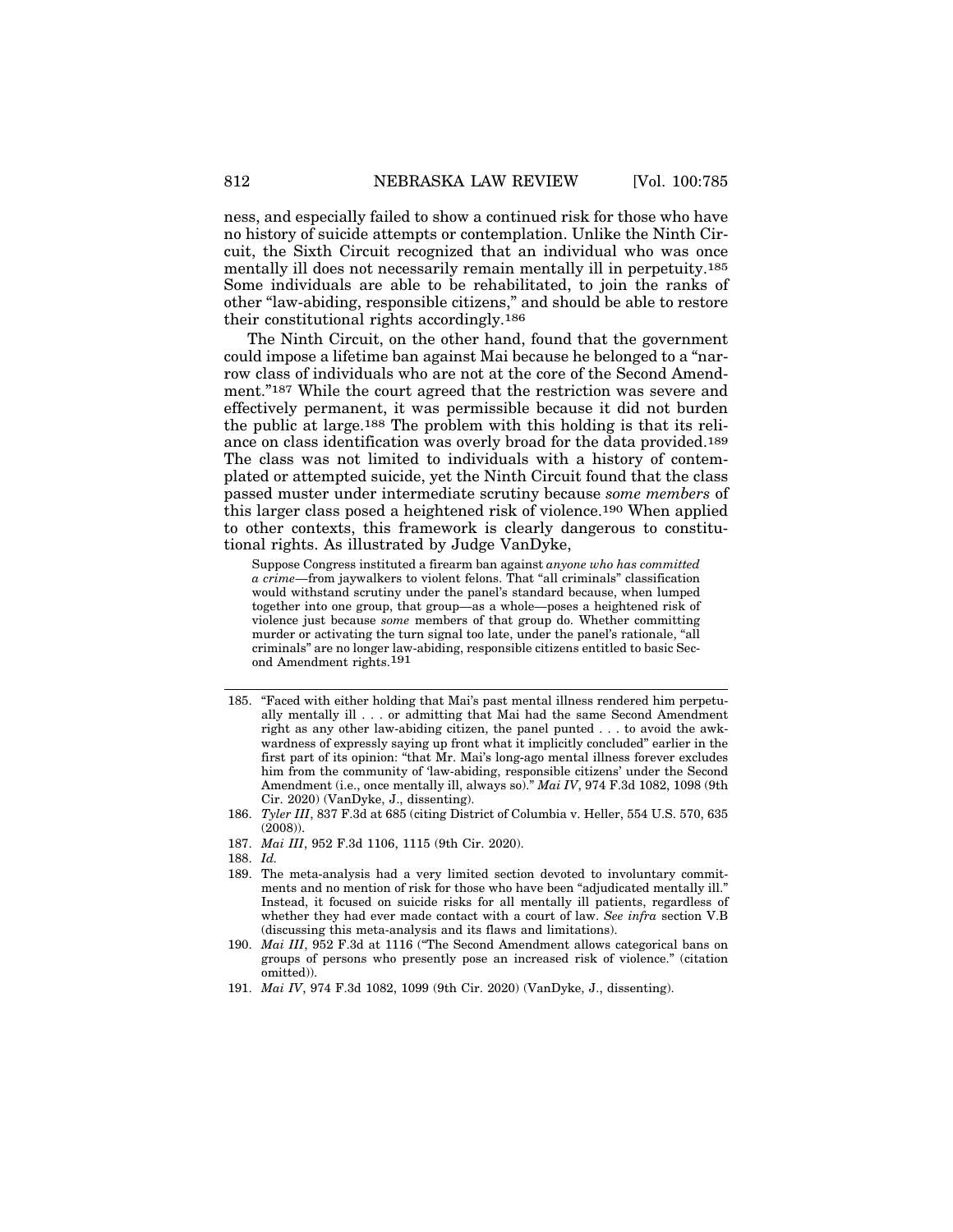As further explained by Judge VanDyke, this logic is not only dangerous, but also circular. The Ninth Circuit lumped Mai into a group to which he seemingly does not belong and then used that classification against him:

Step 1: Congress bans firearm possession for a broad class of people including some sub-class therein that poses a heightened risk of violence. Step 2: Our court says the broad class is outside "core" of the Second Amendment. Step 3: We say the individual in the broad class is also outside the core, even though no evidence says he belongs to a violent sub-class, and all the evidence suggests otherwise. Step 4: We lower the level of scrutiny and relax the "fit" requirement so that a wildly overbroad prohibition can be deemed "reasonable." This bootstrapping approach is an ingenious but insidious way to render the Second Amendment a paper tiger.192

Intermediate scrutiny requires not only a reasonable fit between the statute in question and the government's important interest, but also a showing that the statute does not burden substantially more protected conduct than is necessary to further the interest. By failing to properly consider this additional requirement, the Ninth Circuit creates a hole in the reasonable fit requirement that "the government could drive a truck through."193

#### **B.** *Tyler III* **Correctly Discounted the Meta-Analysis Provided by the Government, and** *Mai III* **Incorrectly Relied on the Same, Where the Meta-Analysis Was Not an Accurate Representation of American Citizens**

In both *Tyler III* and *Mai III*, the government offered the same study to support its argument—*Suicide as an Outcome for Mental Disorders: A Meta-Analysis*.194 In this meta-analysis, the authors reviewed previously published medical literature on the mortality of common mental disorders in order to estimate the combined suicide risk of each disorder.195 The Sixth Circuit properly discounted the meta-analysis because it recognized that the data was not tailored to Clifford Tyler's circumstances.196 Conversely, the Ninth Circuit believed that a continuing need had been justified through the metaanalysis, stating that "suicide risk following release from commitment is extremely high," and while this risk declines over time, it likely never reaches zero.197 There are multiple flaws with the Ninth Circuit's interpretation of the meta-analysis. First, the Ninth Circuit ig-

<sup>192.</sup> *Id.* (citation omitted).

<sup>193.</sup> *Id.* at 1103.

<sup>194.</sup> Harris & Barraclough*, supra* note 131, at 205; *Tyler III*, 837 F.3d 678, 695–96 (6th Cir. 2016).; *Mai III*, 952 F.3d at 1117.

<sup>195.</sup> Harris & Barraclough*, supra* note 131, at 205.

<sup>196.</sup> *Tyler III*, 837 F.3d at 696–97.

<sup>197.</sup> *Mai III*, 952 F.3d at 1117–18.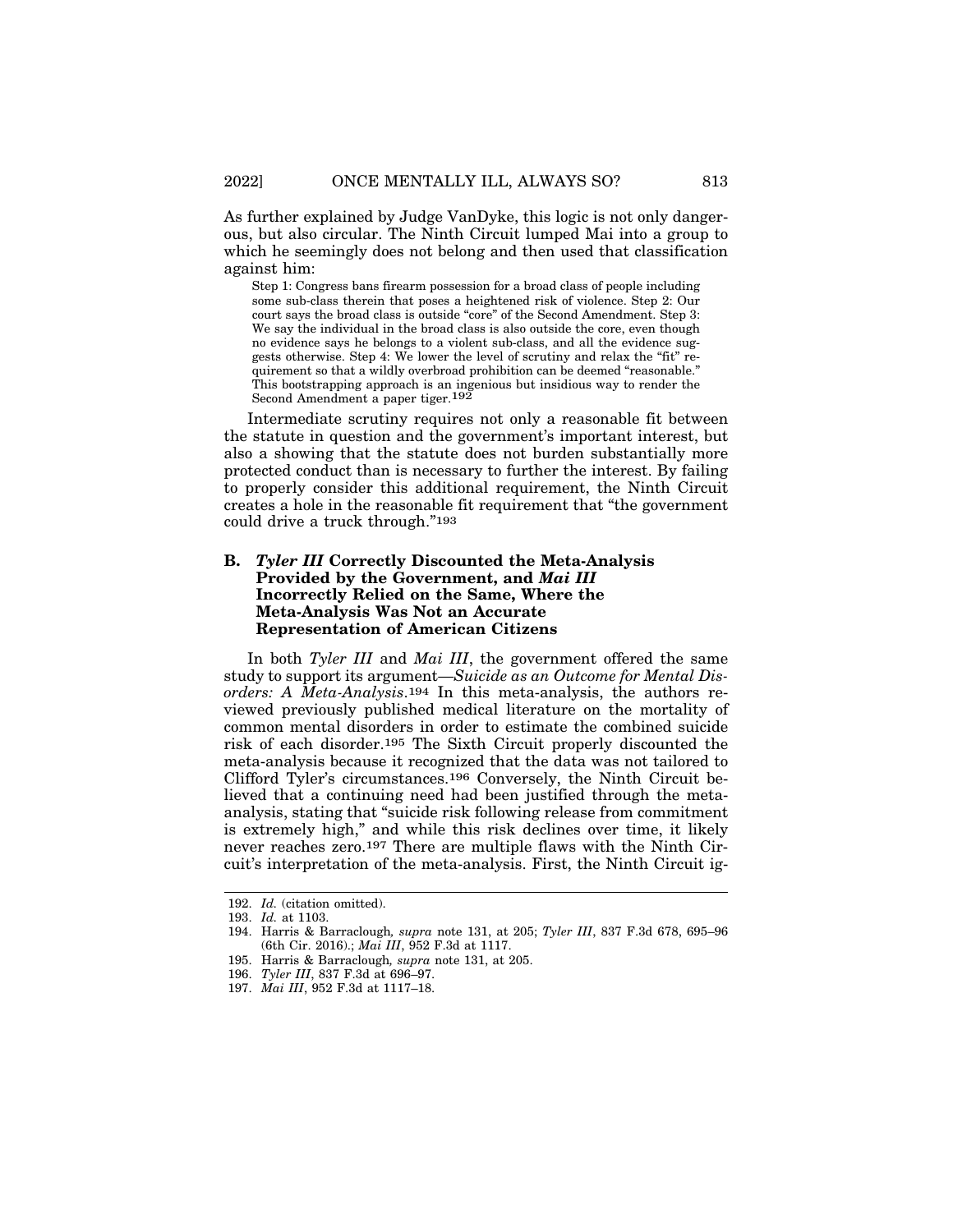nored that this meta-analysis was not an accurate representation of American citizens—it was based on patient data from around the world and made no consideration of the differences between varied systems of healthcare or differing procedures for involuntary commitment. Second, the Ninth Circuit disregarded the statistical errors present in the analysis—the data were so irregular, even the authors stated that it was likely flawed.

Published in 1997, the meta-analysis was based on mortality studies conducted from 1966 to 1993.198 Not only is the data dated, all of the information, regarding individuals from a wide variety of international health systems, is compiled into an undifferentiated class.199 In most sections of the analysis, patients from the United States were grouped with other foreign populations to calculate a combined score.200 Use of this combined data becomes even more concerning when reviewing the data dedicated to involuntary commitments. The meta-analysis reviewed three papers on involuntary commitment, for a combined total population of 14,000.201 However, ninety-eight percent of this population was only followed for one year after their commitment, and the other two percent were followed for 2.5 to 8.5 years.202 This means that any resulting data or risk analyses are *substantially* limited to patients within their first year of release and can give little indication of the actual suicide expectancy for patients whose involuntary commitment ended more than one year prior; further, there is no data available for patients who were released more

<sup>198.</sup> Harris & Barraclough*, supra* note 131, at 205. This means that the most recent data available in the meta-analysis was at least twenty-three years old when *Tyler III* was decided in 2016 and at least twenty-seven years old when *Mai III* was decided in 2020. With medical knowledge doubling "every few months," it is extremely questionable whether the data analyzed would still be accurate for the purposes of assessing suicide risk—when medical knowledge changes, so does the ability to successfully treat a patient's illness. Breda Corish, *Medical Knowledge Doubles Every Few Months; How Can Clinicians Keep Up?*, ELSEVIER (Apr. 23, 2018), https://www.elsevier.com/connect/medical-knowledge-doubles-every-fewmonths-how-can-clinicians-keep-up [https://perma.cc/7SC3-3SXJ]. It is easy to imagine that the risk of suicide for patients living in 1966 would be very different if those patients could have received modern medical care and treatment.

<sup>199.</sup> *See infra* note 207 and accompanying text (differentiating between populations represented in the data).

<sup>200.</sup> In a portion of the meta-analysis which reviewed schizophrenia patient data, the United States was not separated by percentage in the discussion of the combined risk. Instead, "North America 19%" was identified as a portion of the 8.5 combined increased suicide risk. Harris & Barraclough*, supra* note 131, at 210–11. In this same category, Chinese patients inexplicably had an increased risk of suicide "60 times over that expected," as compared to the mean risk of suicide "8.5 times that expected." *Id.*

<sup>201.</sup> *Id.* at 219.

<sup>202.</sup> *Id.* at 219–20.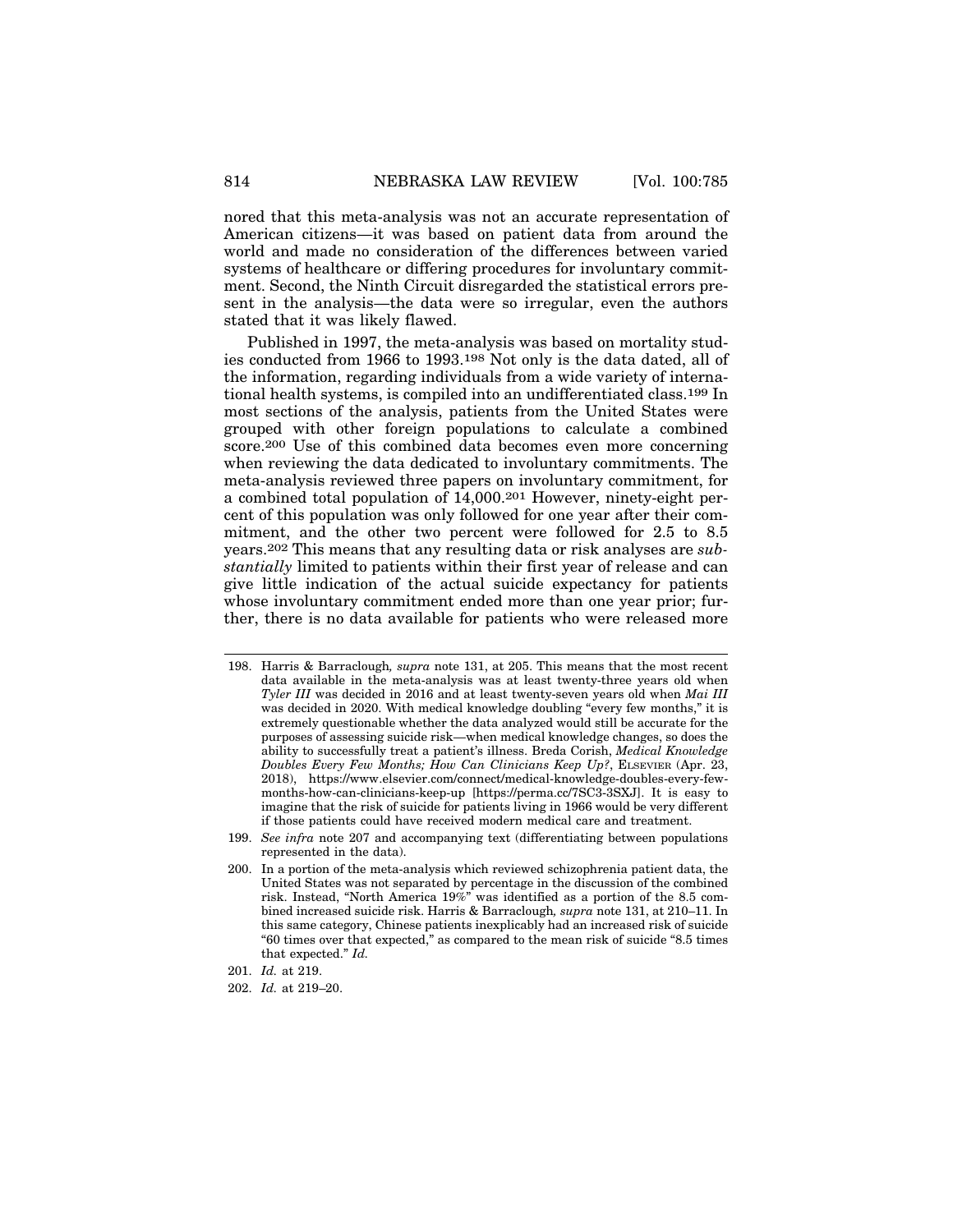than 8.5 years prior.203 This data breached even the minimum inclusion criteria set out by the authors and was included only because there was an "absence of other large studies on involuntary commitment."204

To add to these concerning temporal limitations, ninety-eight percent of the population that accounted for the expected value of the "involuntary commitment" combined risk were Danish.205 The remaining two percent of the population observed for purposes of scoring involuntary commitment risks were split between Scottish and American individuals.206 Based on these populations, the combined suicide risk was "39 times that expected. The highest risks were for 'non-psychosis' and following short first admissions."207 Neither *Tyler III* nor *Mai III* made any indication that it considered the impact of a majority Danish population on the overall result of this suicide expectancy and how that might affect a constitutional analysis,208 especially considering the procedures for involuntary commitment differ significantly between America and Denmark.209 Additionally, neither court indicated

<sup>203.</sup> *Id.* at 219. But according to *Mai III*, "[w]e cannot conclude that, because no one apparently has published a study beyond 8.5 years after the participants' release from involuntary commitment, Congress may not infer that the increased risk of violence continues after that time period." 952 F.3d at 1118.

<sup>204.</sup> Harris & Barraclough*, supra* note 131, at 219–20.

<sup>205.</sup> *Id.* at 220.

<sup>206.</sup> *Id.*

<sup>207.</sup> *Id.* The meta-analysis stated that, for many of the disorders studied, suicide risk is highest for "[t]he recently discharged" or "in the first few weeks following discharge," "at the beginning of treatment," at the "initial phases of illness," "for those with a history of suicide attempt," or "following short first admissions." *Id.* at 210–23.

<sup>208.</sup> The Sixth Circuit stated that the meta-analysis "clouds rather than clarifies the connection between prior commitment and future dangerousness" based on the temporal limitations but failed to address the limitations that arise based on the origin of the data. *Tyler III*, 837 F.3d 678, 695–96 (6th Cir. 2016).

<sup>209.</sup> Denmark has been identified as one of the happiest countries in the world, consistently topping the World Happiness Report "in all six areas of life satisfaction." *Why Finland and Denmark Are Happier Than the U.S.*, WORLD HAPPINESS REP. (Jan. 9, 2020), https://worldhappiness.report/news/why-finland-and-denmark-are -happier-the-us/#:~:text=the%20Nordic%20countries%%20to,%2C%%%%%20 [https://perma.cc/7N3T-G2A5]. Denmark provides free (taxpayer-funded) healthcare to all residents, and mental health care is fully covered under this system. Roosa Tikkanen et al., *International Health Care System Profiles: Denmark*, COM-MONWEALTH FUND (June 5, 2020), https://www.commonwealthfund.org/international-health-policy-center/countries/denmark [https://perma.cc/HJK6-JPW6]. Based on such an accessible system, where residents are known to be on average healthier and happier than any other nation in the world, Danish residents who have mental health concerns are more likely to get the treatment they need before their mental disorder advances to a dangerous level or becomes serious enough to warrant commitment. Indeed, the Danish system of involuntary commitment often requires a medical diagnosis of "psychosis." Simei Zhang et al., *Involuntary Admission and Treatment of Patients with Mental Disorder*, 31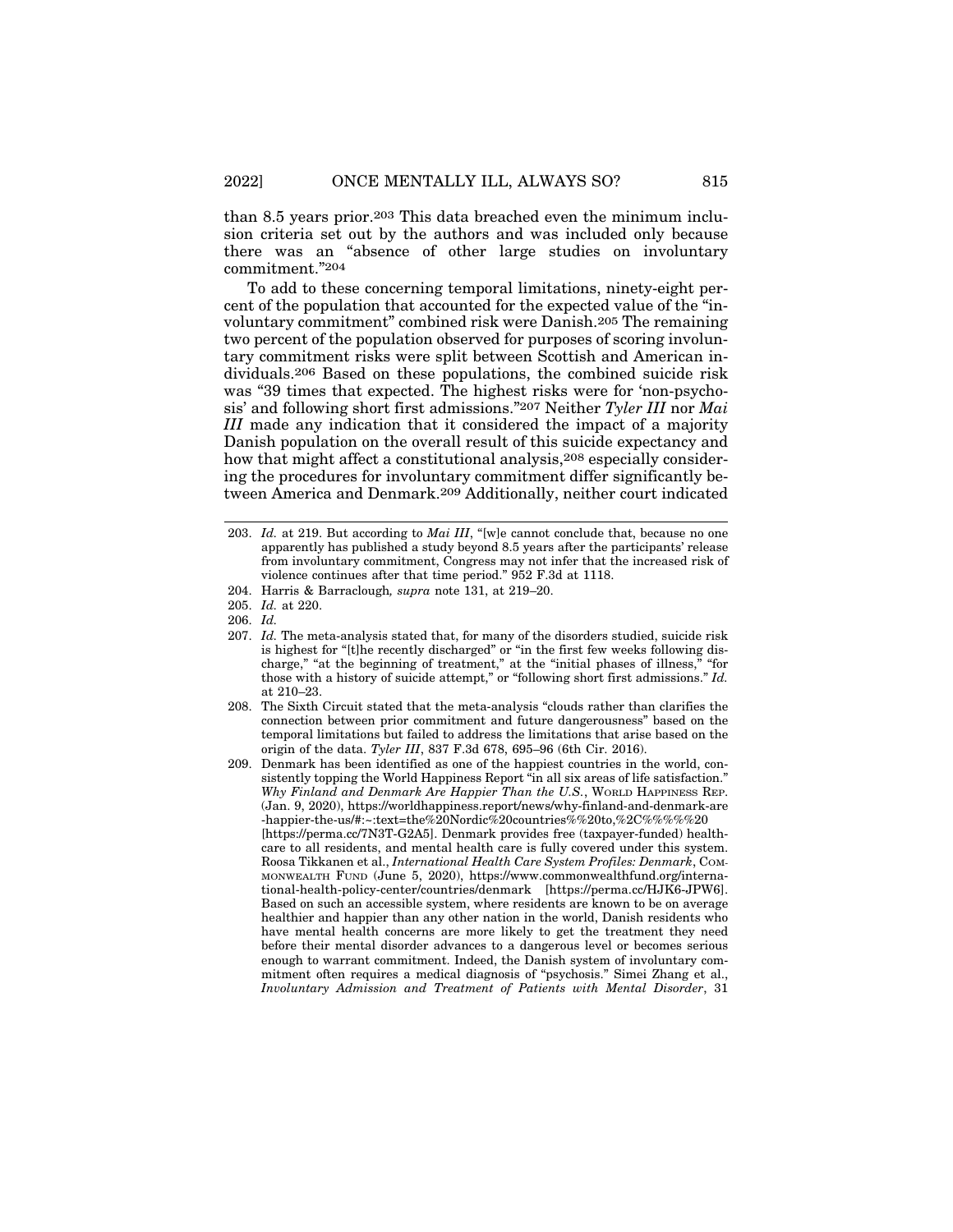that they considered sources of error or the implications of such errors on meta-analysis forms of data.210

In reviewing this specific set of data on involuntary commitments, the *Mai III* court focused on the meta-analysis's report that for those released from involuntary commitment, the combined suicide risk was thirty-nine times the expected risk, emphasizing that this "extraordinarily increased risk of suicide clearly justifies the congressional judgment that those released from involuntary commitment pose an increased risk of suicide."211 Conversely, the *Tyler III* court considered the temporal limitations of the study in observing participants (2–8.5 years) and even noted that the risk was at its peak "following short

210. The authors themselves indicate that their results may be flawed in multiple ways: "Subject exclusion, short follow-up, form of analysis, publication bias and multiple publication of the same material can overestimate the effect studied"; "Bias [favoring] the publication of papers reporting increased suicide risk seems to have happened"; as well as the double-counting of data and statistical error resulting from discrepancies in confidential and non-confidential patient data. Harris & Barraclough*, supra* note 131, at 221–22. While the authors concluded that virtually all mental disorders may have an increased risk of suicide, so too did they indicate that "[s]uicide risk seems highest at the beginning of treatment and diminishes thereafter" and "the lifetime risk assessed on small cohorts with relatively short follow-up should be re-determined." *Id.* at 223. While the involuntary commitment data was not drawn from a small cohort, it was drawn from a mostly non-American population, and received such little follow-up that the authors determined it was in breach of their own minimum standards of reporting. *Id.* at 219–20.

NEUROSCIENCE BULL. 99, 101 (2015). Comparatively, the United States does not "stipulate specific mental disorders" or "the severity of [a] mental disorder" which would qualify a person for involuntary admission. *Id.* at 101–02. These significant differences in availability of care and standards of commitment would indicate that a resident of Denmark who has been involuntarily committed is the type of patient who is not responding to care, or who has a very serious and potentially untreatable disorder. The fact that these patients are thirty-nine times more likely to commit suicide is presumably less related to the fact that they were committed but rather that their disorder is more advanced or untreatable. In the United States, we should expect a very different outcome based on our systems of healthcare, where seventy-four percent of Americans do not believe mental health services are accessible. *New Study Reveals Lack of Access as Root Cause for Mental Health Crisis in America*, NAT'L COUNCIL FOR MENTAL WELLBEING (Oct. 10, 2018), https://www.thenationalcouncil.org/press-releases/new-studyreveals-lack-of-access-as-root-cause-for-mental-health-crisis-in-america/ [https:// perma.cc/GR2K-E9YR]. In America, low-income households are even less likely to seek mental health treatment due to cost, and of those that do seek help, many use community center services rather than those of a qualified mental health center. *Id.* It is therefore much more likely in the United States that patients who are involuntarily committed may have received either very little or no mental health treatment or maybe even discovered their disorder for the first time after already becoming a danger to themselves or others. Accordingly, Americans who are involuntarily committed would have a lowered risk of suicide post-release, as compared to their Danish counterparts, if their disorder were more likely to be at a less advanced stage when admitted to treatment.

<sup>211.</sup> *Mai III*, 952 F.3d 1106, 1117 (9th Cir. 2020).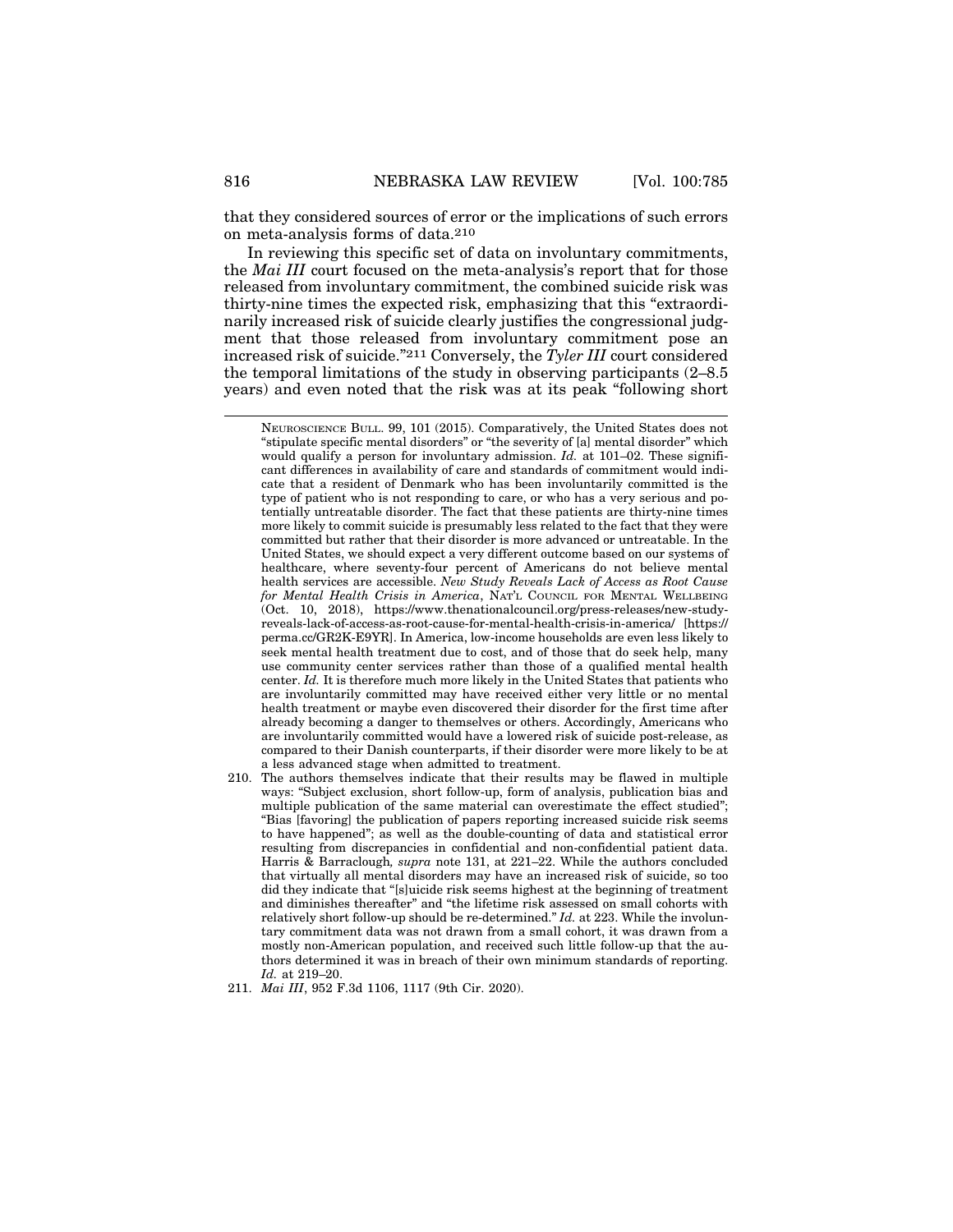first admissions."212 After considering these temporal limitations, which the *Mai III* court did not appear to contemplate, the *Tyler III* court concluded that this data does not sufficiently "explain why a lifetime ban is reasonably necessary."213 The *Tyler III* court also concluded that this data was especially insufficient to explain a lifetime ban on patients who had no history of suicide attempt or contemplation.214

The Ninth Circuit's holding that  $\S 922(g)(4)$  withstands intermediate scrutiny based on the meta-analysis data is seriously flawed; it fails to recognize that this meta-analysis was not an accurate representation of American citizens, systems of healthcare, or law and ignores the significant risk of statistical error present in the analysis. The Sixth Circuit properly identified many of the issues with this meta-analysis when it concluded that the data it presented was not sufficient to justify a lifetime ban under §  $922(g)(4)$ .

#### VI. CONCLUSION

Until the government provides sufficient alternative data to justify a lifetime ban on firearm possession under  $\S 922(g)(4)$ , this statute must be held unconstitutional. As applied to individuals like Duy Mai, Bradley Beers, and Clifford Tyler, who have each proven to a court of law that they returned to mental peaceableness or no longer suffer from the mental condition that led to their involuntary commitment, this statute has not yet been properly justified by evidence or data to support a lifetime firearms ban.215 This is especially true for individuals dispossessed of firearms under  $\S 922(g)(4)$  who were involuntarily committed for non-violent disorders or who have never attempted or contemplated suicide. While the government's interest in preventing gun violence and suicide is extremely compelling, its interest must be reasonably served by the statute or regulation it uses to deprive citi-

<sup>212.</sup> *Tyler III*, 837 F.3d 678, 696 (6th Cir. 2016) (quoting Harris & Barraclough, *supra* note 131, at 220).

<sup>213.</sup> *Id.* (citation omitted).

<sup>214.</sup> *Id.* at 695. An interesting statistic to also consider: the restrictions created by 18 U.S.C. § 922(g)(4) "[deny] gun rights to about 450 former patients who would not use a firearm to commit suicide for every gun suicide it prevents." Fredrick E. Vars & Amanda Adcock Young, *Do the Mentally Ill Have a Right To Bear Arms?*, 48 WAKE FOREST L. REV. 1, 22 (2013).

<sup>215.</sup> Clifford Tyler was unable to petition his own state court because Michigan has not yet adopted a relief-from-disabilities program. *Tyler III*, 837 F.3d at 684. However, the Sixth Circuit did find that "a number of healthy, peaceable years separate [Tyler] from [his] troubled history." *Id.* at 695. After the ATF approved Pennsylvania's state-level relief-from-disabilities program, Bradley Beers proved to a Pennsylvania court that he met the requirements for restoration of his Second Amendment rights and was able to obtain a gun. *Beers III*, 140 S. Ct. 2758 (2020) (mem.). Duy Mai "successfully petitioned a Washington state court for relief" in 2014. *Mai III*, 952 F.3d at 1110.